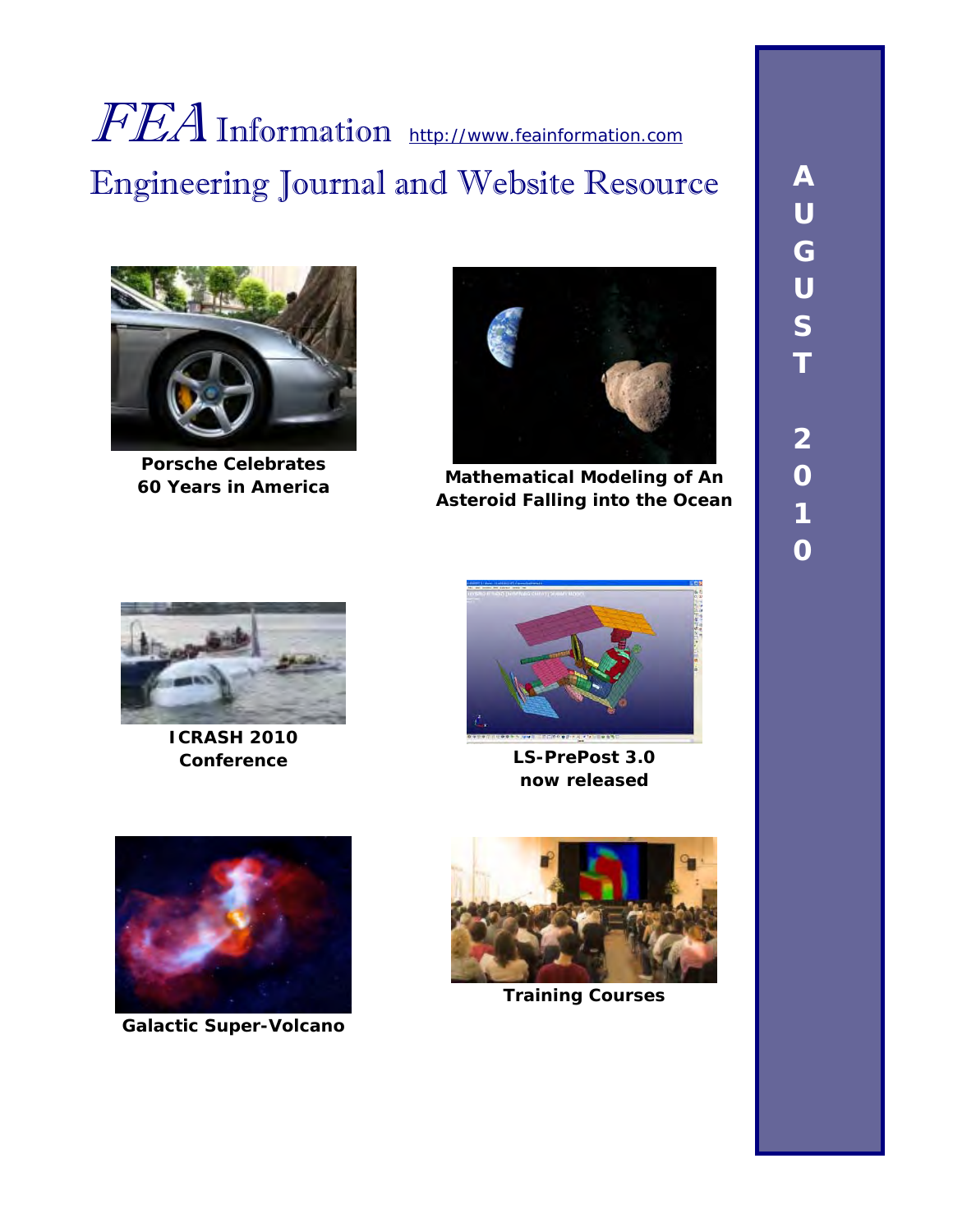## **TABLE OF CONTENTS**

| 3  | Announcements                                                                                 |
|----|-----------------------------------------------------------------------------------------------|
| 4  | FEA Platinum Participant Sponsors                                                             |
| 5  | Publication: Stone Skipping Simulation by ALE and SPH                                         |
| 6  | Publication: Mathematical Modeling of Asteroid Falling into the Ocean                         |
| 7  | Simulation of a Thin Walled Aluminum Tube Subjected to Base Acceleration<br>Publication:      |
| 8  | Using LS-DYNA's Vibro-Acoustic Solver<br>International Crashworthiness Conference Icrash 2010 |
| 11 | Porsche Celebrates 60 Years in America with a Search for the Oldest Porsche in the Country    |
| 12 | Reading Reference Library Available From Amazon                                               |
| 14 | D3View - Suri Bala                                                                            |
| 15 | Galactic Super-Volcano in Action                                                              |
| 17 | <b>Update CAE Associates</b>                                                                  |
| 18 | SGI - Benchmarks - TopCrunch                                                                  |
| 19 | SGI Cloud Computing Used by LS-DYNA Customers                                                 |
| 20 | Pre-Processing, Post Processing, Model Editing                                                |
| 21 | <b>LS-DYNA Distributors</b>                                                                   |
| 25 | Finite Element Analysis Consulting - Consultants - Engineering Services                       |
| 26 | Software & Hardware Alliances                                                                 |
| 28 | SMP & MPP Hardware, OS - MPP and Interconnect and MPI                                         |
| 30 | Crash Test Dummy Models Websites/Information                                                  |
| 31 | The Official LS-OPT Support Site                                                              |
| 32 | DYNAmore - 9 <sup>th</sup> German LS-DYNA <sup>®</sup> User Forum                             |
| 33 | EnginSoft 2010 International Conference                                                       |
| 34 | ERAB - Nordic LS-DYNA Users'                                                                  |
| 35 | <b>Training Courses</b>                                                                       |
| 38 | Isogeometric Analysis 2011                                                                    |
| 39 | <b>BETA CAE News</b>                                                                          |
| 40 | HP has earned the Excellence<br>in Service Operations certification                           |
| 42 | ESI Announces VA One 2010                                                                     |
| 44 | LS-PrePost 3.0 Now Released                                                                   |
| 49 | MCAD Café News Showcase: Siemens Competition Deadline Approaching October 1                   |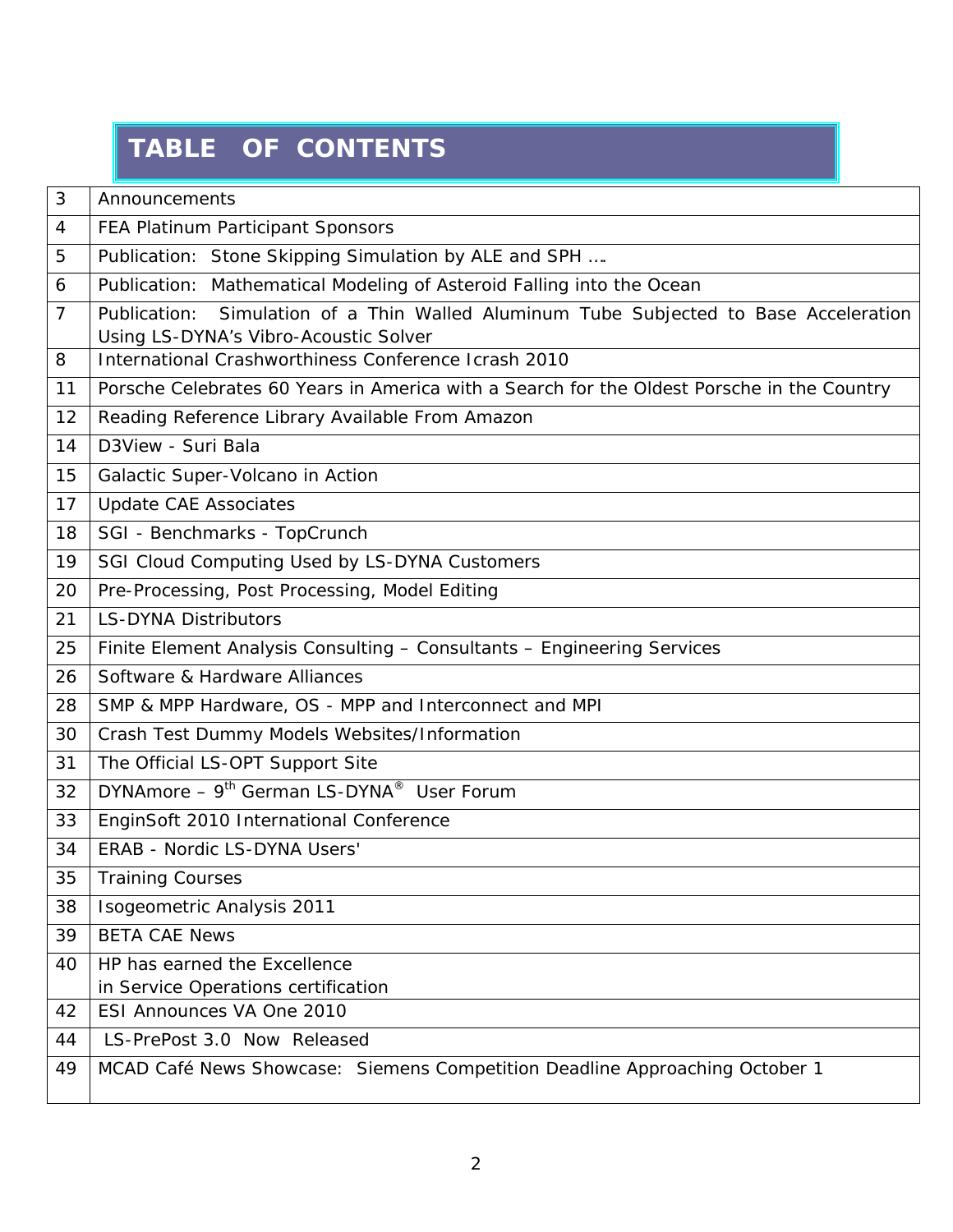In this issue don't miss:

#### **D3View:**

LSTC is the exclusive distributor of D3View, developed by Suri Bala.

#### **LS-PrePost:**

Philip Ho, and his team of developers in the US and China have now released LS-PrePost 3.0.

#### **SGI Cloud Computing**

SGI Cloud Computing has satisfied the LS-DYNA customers that have used it for additional CPU power.

#### **Press Releases are free postings.**

If you have a press release you would like for us to consider for publishing please send it to Anthony, agiac99@aol.com

**Sincerely, Marsha J. Victory,** President, FEA Information Inc

From engineering to horses -

![](_page_2_Picture_12.jpeg)

Cajun, re-rescued and home to stay this time.

[http://www.livermorehorses.com](http://www.livermorehorses.com/)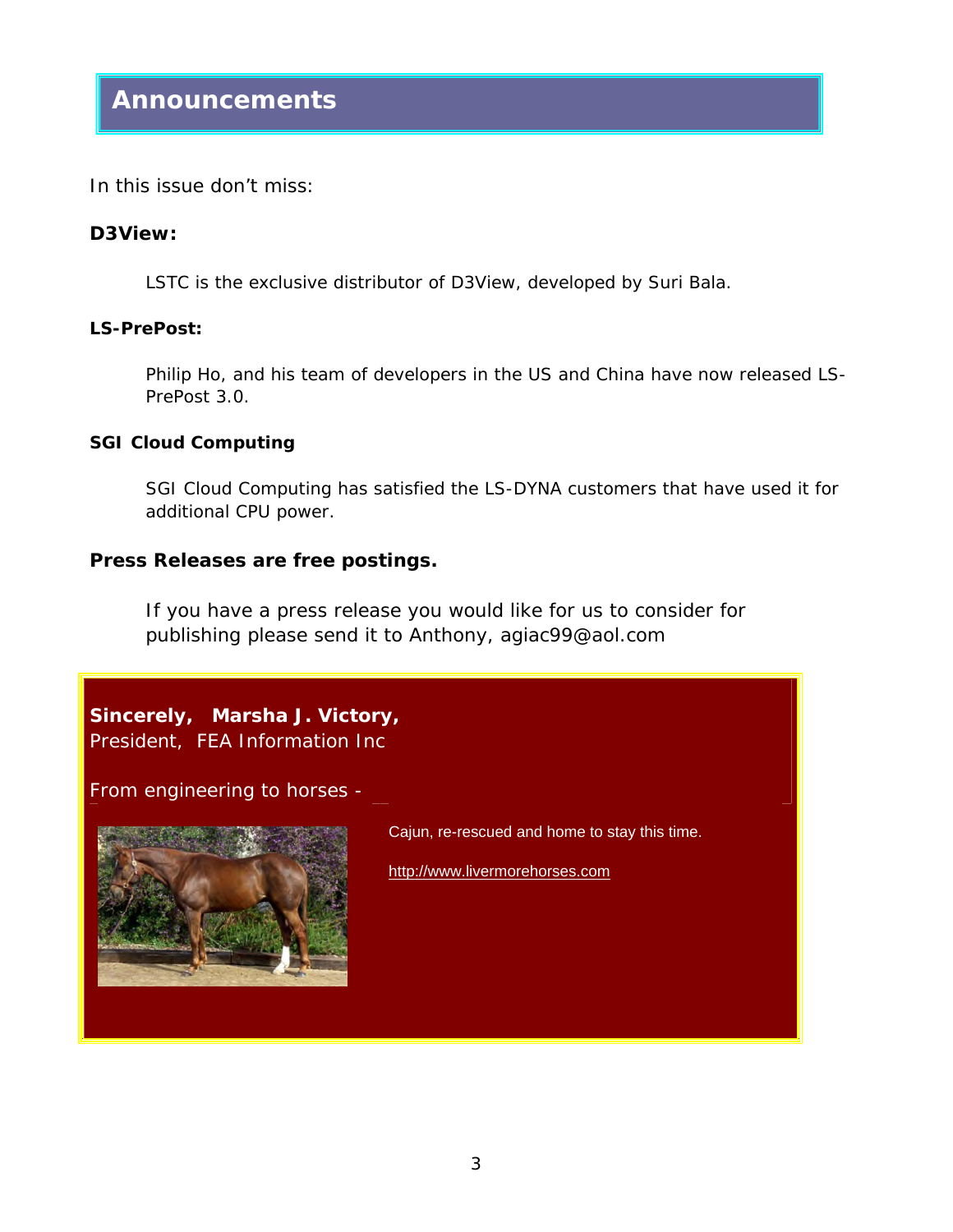![](_page_3_Picture_0.jpeg)

### **FEA Information**

**Platinum Participants** 

| <b>OASYS Ltd:</b><br>http://www.oasys-<br>software.com/dyna/en/ | <b>JSOL Corporation:</b><br>http://www.jsol.co.jp/english/cae | HP:<br>http://www.hp.com/ |
|-----------------------------------------------------------------|---------------------------------------------------------------|---------------------------|
| ETA:                                                            | <b>INTEL:</b>                                                 | <b>ESI Group:</b>         |
| http://www.eta.com                                              | http://www.intel.com                                          | http://www.esi-group.com  |
| <b>BETA CAE Systems S.A.:</b>                                   | LSTC:                                                         | SGI:                      |
| http://www.beta-cae.com                                         | http://www.lstc.com                                           | http://www.sqi.com        |
| <b>MICROSOFT</b><br>http://www.microsoft.com                    |                                                               |                           |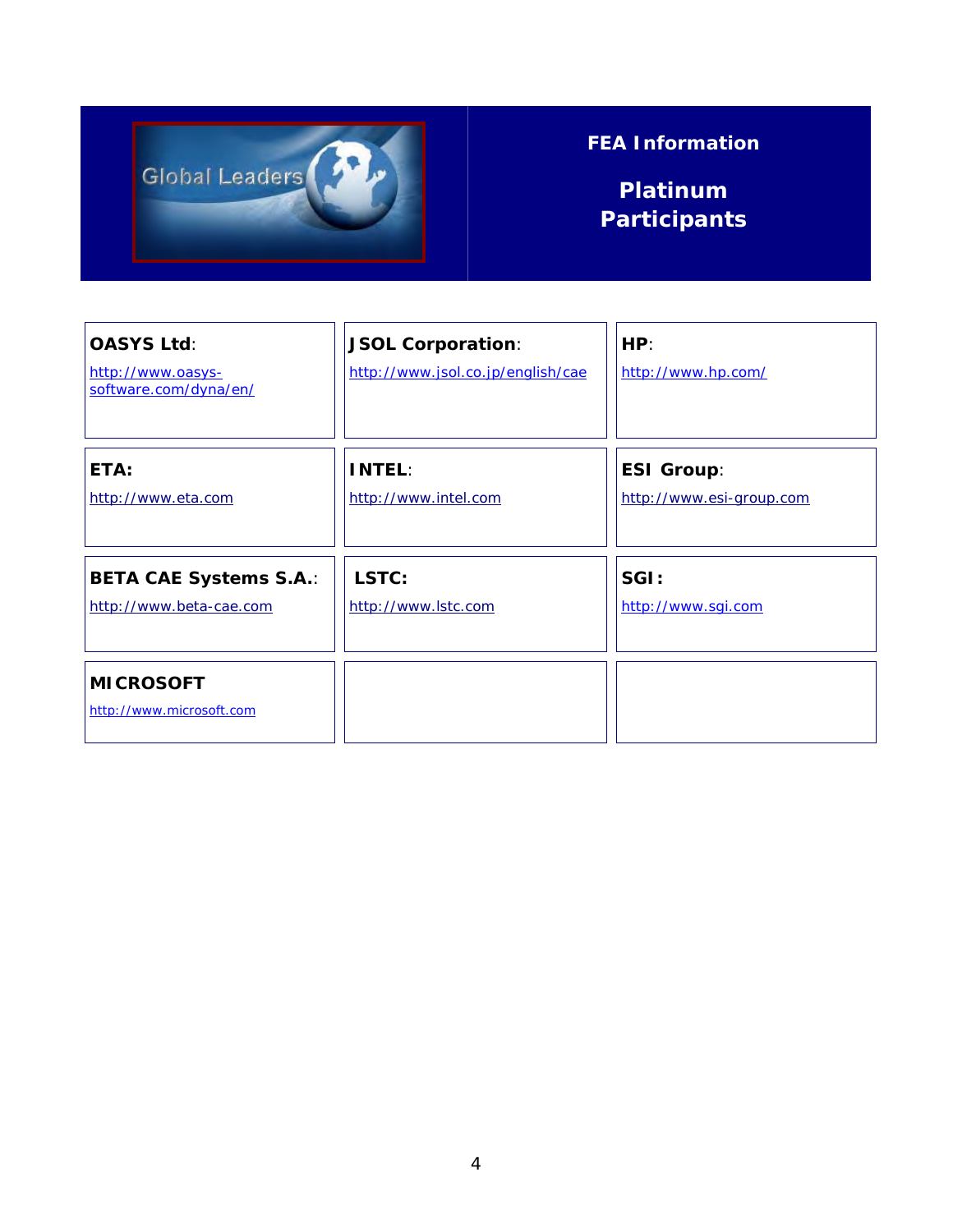![](_page_4_Picture_0.jpeg)

The full paper and others of the 11th Int'l LS-DYNA Users Conference – 2010 are available for download at: <http://www.dynalook.com/>

<http://www.dynalook.com/international-conf-2010/Simulation-2-4.pdf>

#### **Stone Skipping Simulation by ALE and SPH**

Mitsuhiro Makino - Dynapower Corporation

Stone skipping is the played at the sea shore and river. The flat stone, which is thrown, skips on the surface of the water.

This phenomena is simulated by ALE and SPH capability of LS-DYNA®. The dependency of the parameters such as the angle between the stone and the water, incident angle of the stone will be discussed

![](_page_4_Figure_7.jpeg)

Fig 1. The parameters of stone

![](_page_4_Figure_9.jpeg)

Figure 3 |v|=1000mm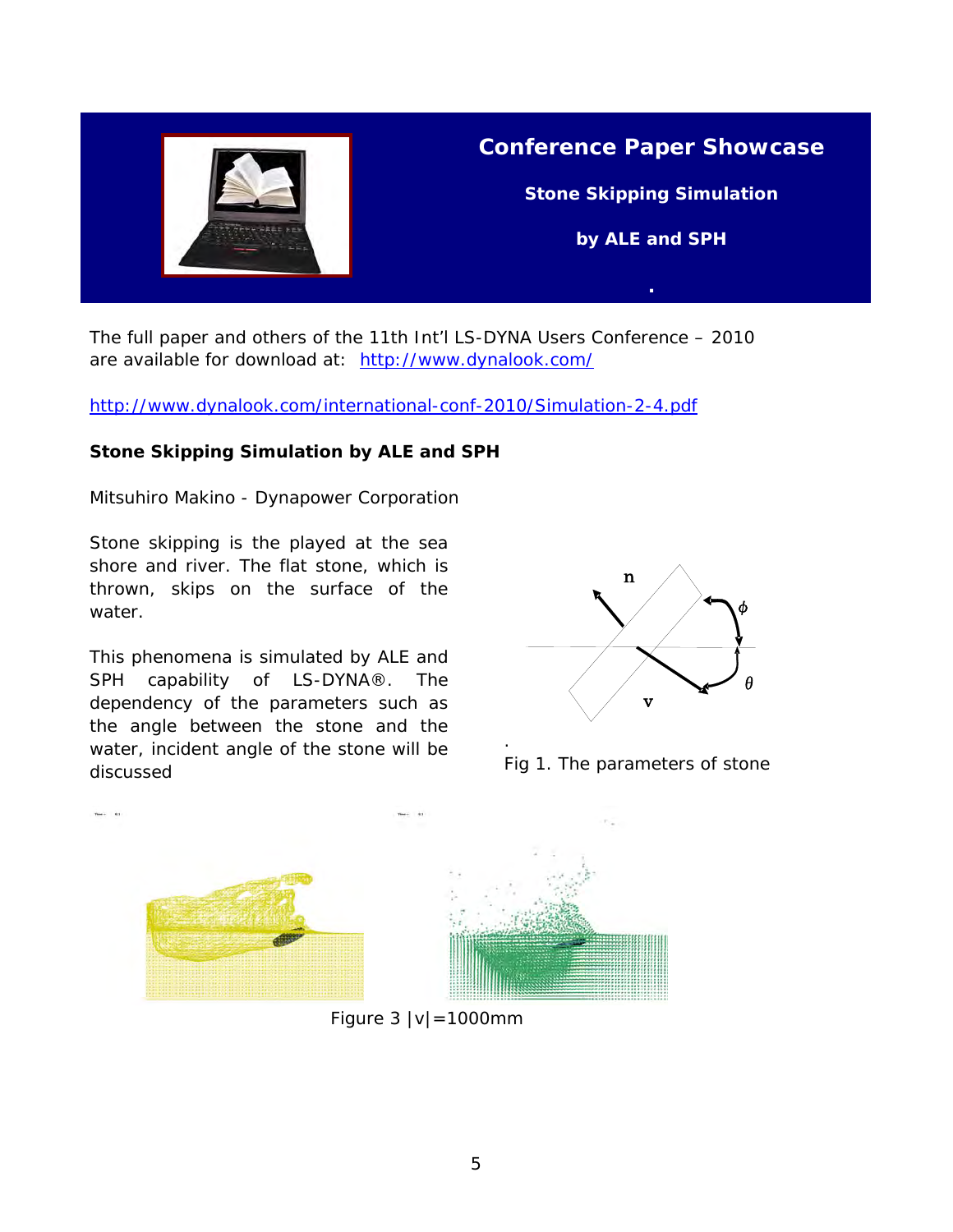![](_page_5_Picture_0.jpeg)

#### **Conference Paper Showcase**

**Mathematical Modeling of An Asteroid Falling into the Ocean** 

The full paper and others of the 11th Int'l LS-DYNA Users Conference – 2010 are available for download at: http://www.dynalook.com/

<http://www.dynalook.com/international-conf-2010/Simulation-5-5.pdf>

#### **Mathematical Modeling of Asteroid Falling into the Ocean**

A.V. Abramov, O.V. Voikina, I.V. Minaev -LLC "STRELA" Open Computer Center V.A. Simonenko - RFNC Zababakhin Research Institute of Technical Physics E.A. Abramov - South-Ural State University N.A. Skorkin National Research Nuclear University "MIFI"

Today, experimental information about large-scale collision tsunami is not available. That is why one of the main tools of studies is mathematical modeling. This paper considers falling of stone asteroid with diameter 1 km into the ocean 4 km deep. This asteroid

collides with the Earth at a speed of 22 km/s at angles 30, 60 and 90 degrees.

Calculation of space body collision with a barrier is split into two stages. At the first stage, using

![](_page_5_Picture_10.jpeg)

Fig. 2. Asteroid Apophis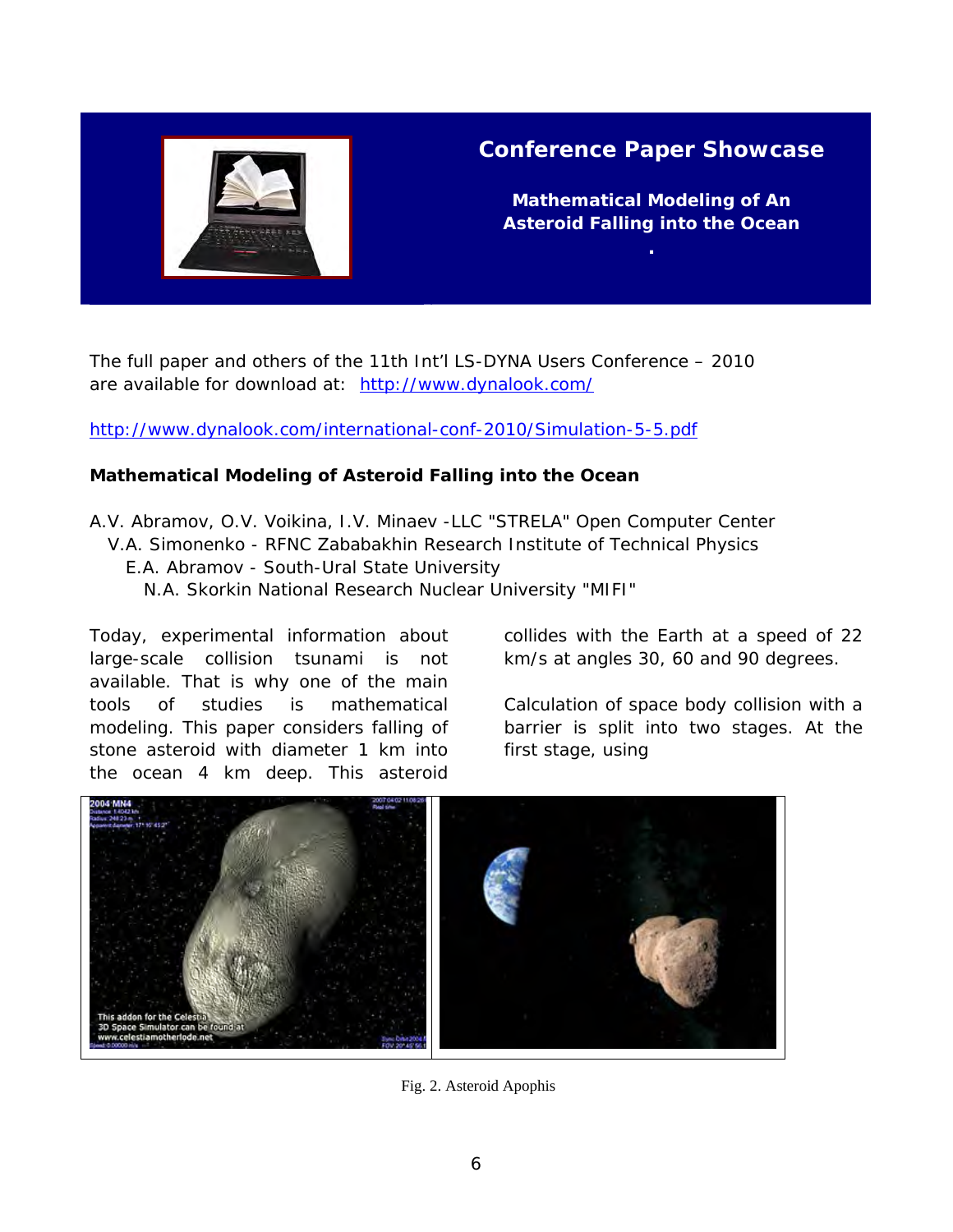![](_page_6_Picture_0.jpeg)

#### **Conference Paper Showcase**

**Simulation of a Thin Walled Aluminum Tube Subjected to Base Acceleration Using LS-DYNA's Vibro-Acoustic Solver** 

The full paper and others of the 11th Int'l LS-DYNA Users Conference – 2010 are available for download at: <http://www.dynalook.com/>

<http://www.dynalook.com/international-conf-2010/Simulation-1-2.pdf>

#### **Simulation of a Thin Walled Aluminum Tube Subjected to Base Acceleration Using LS-DYNA's Vibro-Acoustic Solver**

 Ofir Shor, Yoav Lev -Rafael Yun Huang - LSTC

A shaker table test, where a simple thin walled aluminum tube was base accelerated at two geometrical locations, was simulated using the vibro-acoustic solver of LS-DYNA. It was shown that the method of modeling the fixture of the tube to the shaker table's moving plate had a great impact on the simulation result. Three modeling methods of the fixture were tested, and acceleration PSD results at various points along the tube were compared to test data. A simple, numerically low-cost method, of modeling the fixture was found which gave very good agreements with the experimental data

![](_page_6_Figure_9.jpeg)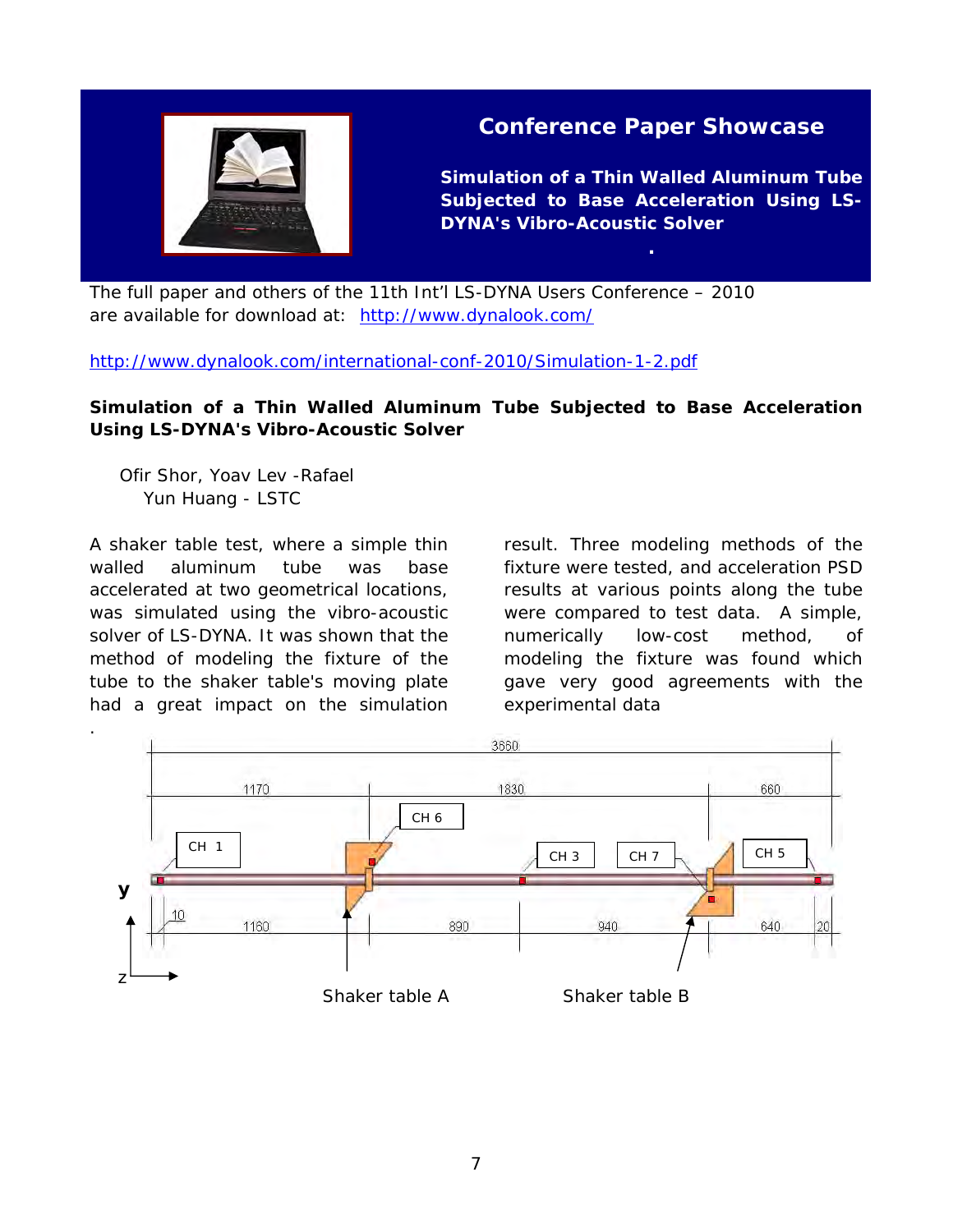![](_page_7_Picture_0.jpeg)

**International Crashworthiness Conference** 

**September 22-24, 2010** 

Washington D.C., USA

<http://www.bolton.ac.uk/BEE/BAARG/Conferences/icrash2010.aspx>

#### **Organised by**

...

- The University of Bolton, UK
- The George Washington University, Virginia Campus, USA
- Taylor & Francis Group (Publishers of IJCRASH), UK
- Bolton Automotive & Aerospace Research Group (BAARG), UK

#### **Conference Scope**

The conference will address five distinct areas of safety in the following separate sessions:

![](_page_7_Picture_12.jpeg)

#### **Structural Crashworthiness**

- Road and Rail Vehicles
- Air and Spacecraft
- Ships and Submarines
- Impact Biomechanics

![](_page_7_Picture_18.jpeg)

#### **Vehicle Occupants,**

- Vulnerable Road Users (Cyclistsand Pedestrians)
- Safety Systems and Materials

#### **Vehicle Occupant Restraints,**

- Energy Absorbers,
- Metallic and Composite Materials
- Accident Survey and Reconstruction

![](_page_7_Picture_26.jpeg)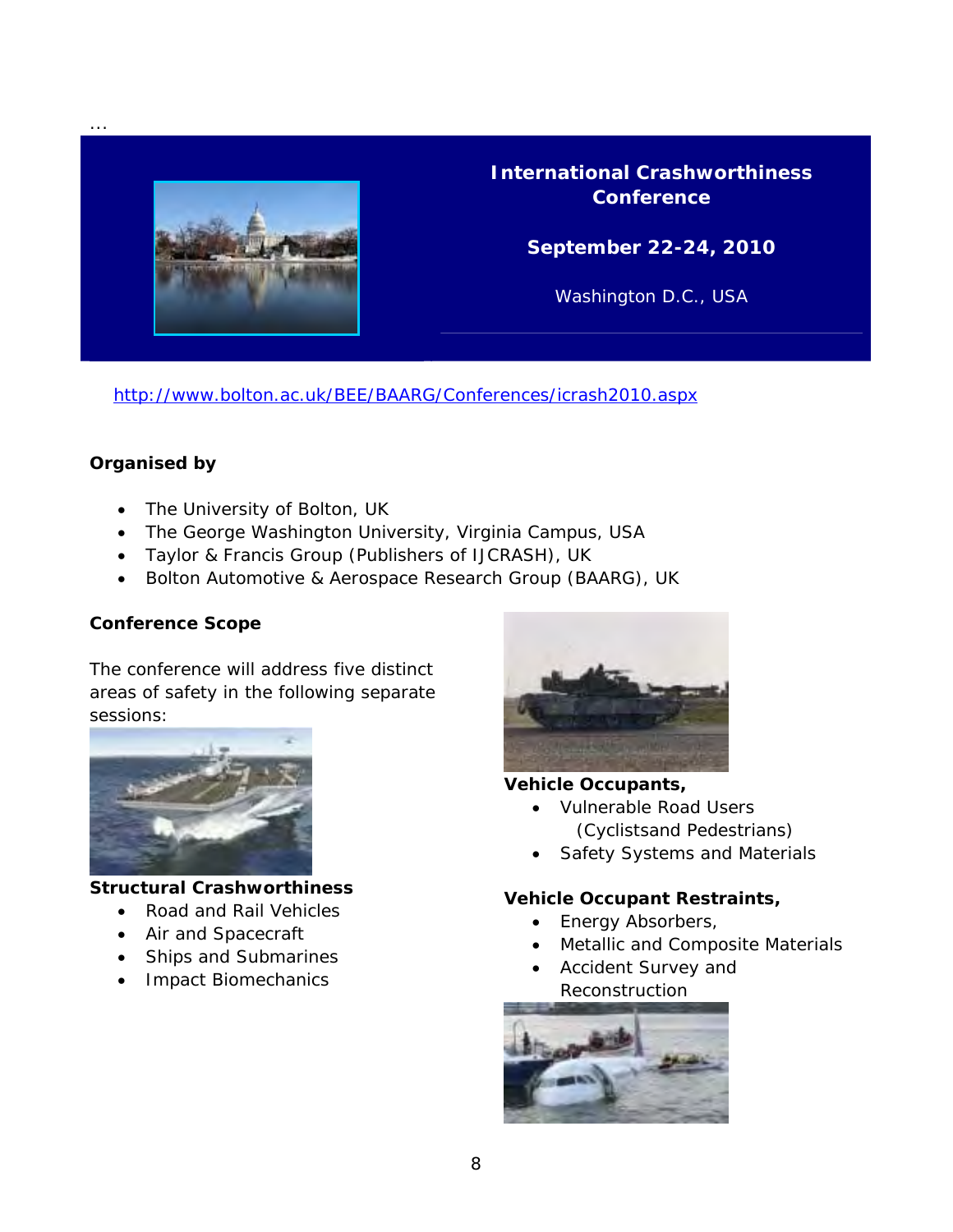#### **Real World Database**

- Realistic Regulations
- Type Approval Tests
- Customer Rating Systems

#### **Modelling**

- Simulation and Validation
- Introduction

The economic crisis of 2008/09 continues to reverberate loudly worldwide destroying not only the livelihood of many of us but also bankrupting some of the automotive, aerospace and railway businesses we scientists and engineers depend upon and help. While this economic crash will come to an end, unfortunately the number of vehicle crashes will not seize as we experience the ever-increasing demand for mass transport by road, rail, air and sea.

The vehicle crashes will result in human injuries and damage to property. Thus scientists and engineers face an increasing challenge of finding solutions that will greatly improve transport safety. This is true especially as the economic crash makes us all think and come up with new types of vehicle designs that are not only safe but environmentally acceptable to the users and the public at large. The vehicles of the future will use different propulsion systems to be dominated by electric cars. In such electric cars, the structural crashworthiness design will be different to what we currently have. The packaging of the batteries for example will drive future crashworthiness design and we must be ready for this new challenge.

The objective of this conference is to encourage scientists and engineers meet this challenge by providing a valuable

forum in which they can present and discuss their work in this most important field of crashworthiness. The previous six ICRASH conferences were held with unprecedented successes in Dearborn (USA), London (UK), Melbourne (Australia), San Francisco (USA), Athens (Greece) and Kyoto (Japan) respectively, every two years since 1998. ICRASH has become a well-recognized platform for engineers, bioengineers, designers and researchers in the field of structural crashworthiness and impact biomechanics and provides a vital forum for experts to find designs that reduce fatalities and injuries attributed from world's road, railway and air accidents.

Following the excellent reputations and emerging tradition of previous ICRASH conferences, The George Washington University, Virginia Campus (USA) is now hosting the ICRASH 2010 to be held at the spectacular and picturesque National Conference Center on the Upper Belmont Place in Leesburg, Virginia. This is just 25 miles (40 km) Northwest of Washington DC (USA).

#### **ICrash 2010 Programme Chairpersons**

- E. C. Chirwa (The Univ. of Bolton, UK)
- C. D. (Steve) Kan (The George Washington Univ., Virginia Campus, USA)

#### **Distinguished Conference Scientific Faculty:**

- W. Abramowicz
- (Impact Design, Europe, Poland)
- S. Acar

(Loughborough University, UK)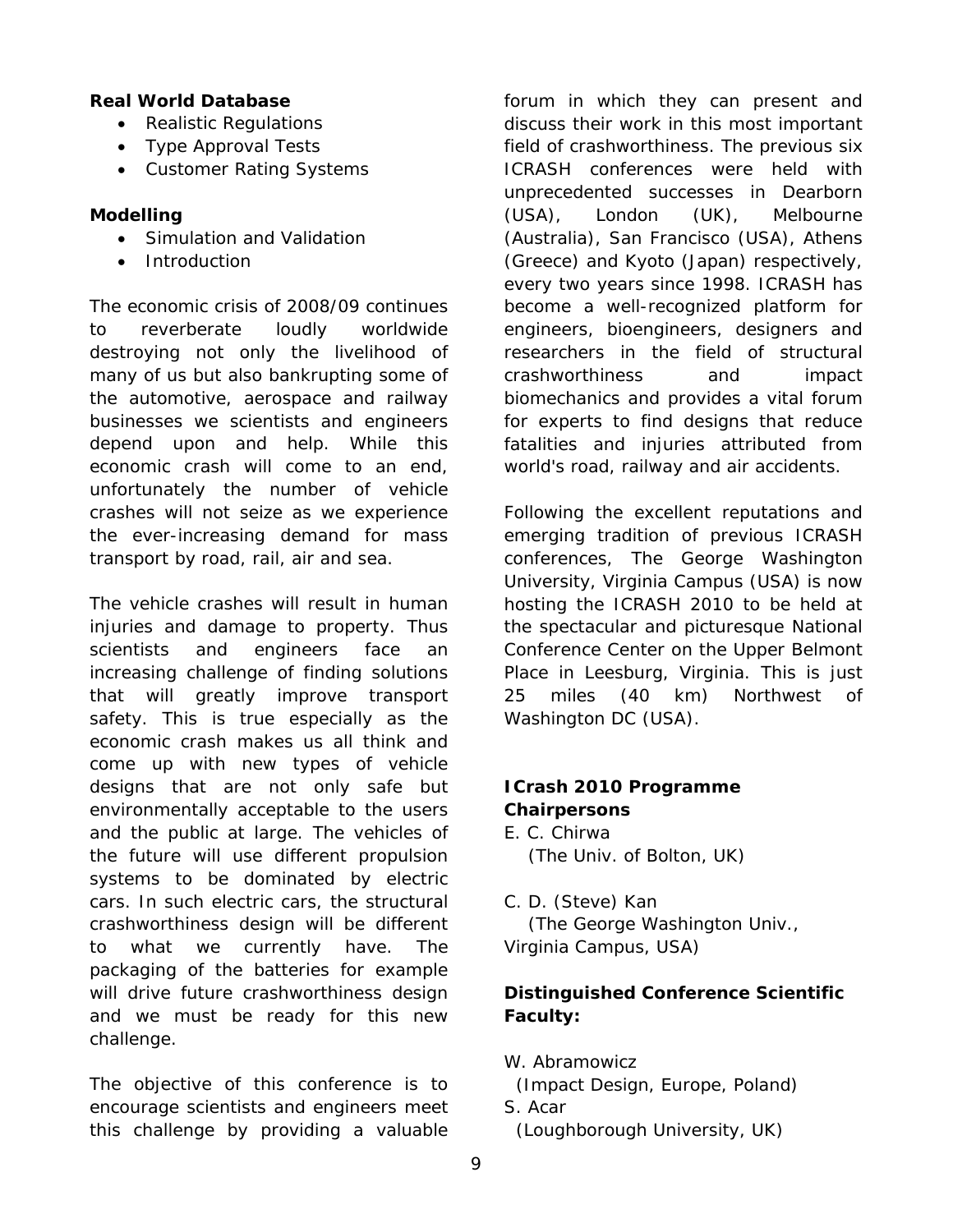- W. Altenhof (Univ. of Windsor, Canada) J. A. Ambrosio (Inst. Superior Technico, Portugal) F. A. Bandak (Uniformed Svcs. Univ. Health Sci., USA) F. A. Berg (Dekra Automobil GmbH, Germany) C. Bisagni (Politechnico di Milano, Italy) R. H. Grzebieta (Univ. of New South Wales, Australia) C. D. Kan (The George Washington Univ., USA) C. Kindervater (D F L, Germany) K. Langwieder (Institute of Vehicle Safety, Germany) A. G. Mamalis (Nat'l Tech. Univ. of Athens, Greece) D. Otte (Medical Univ. Hannover, Germany)
- J. J. Quartuccio (NAS. Command, Maryland, USA) J. D. Reid (Univ. of Nebraska-Lincoln, USA)

#### **Local Organizing Committee**

C. D. (Steve) Kan (The George Washington University,USA)

#### **Conference Manager**

General enquiries should be directed to:

Lilly Nix The National Crash Analysis Center The George Washington University, Virginia Campus 20101 Academic Way, Ashburn VA 20147

Tel:  $+1 - 703 - 726 - 8515$ E-mail: lillynix@ncac.gwu.edu|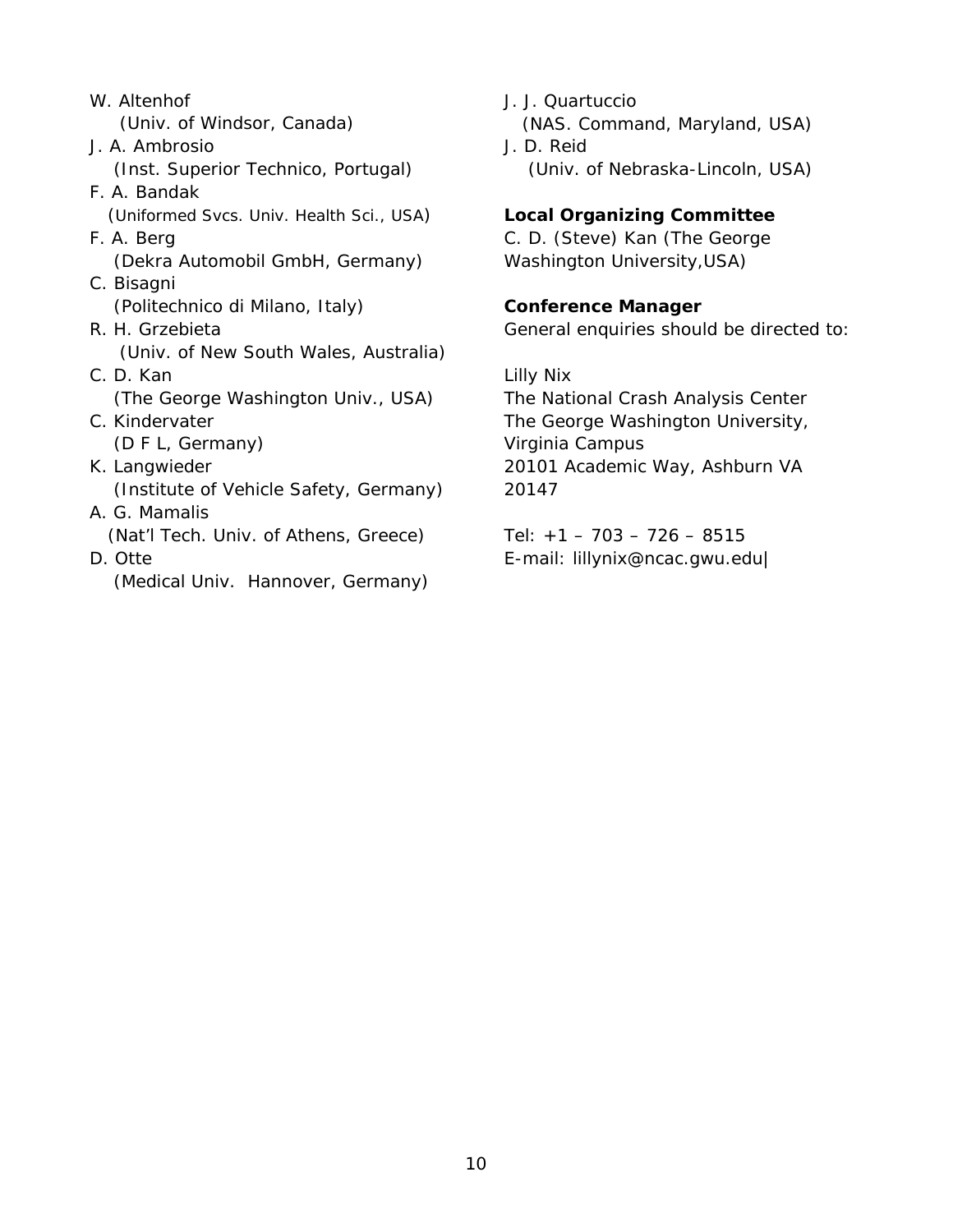![](_page_10_Picture_0.jpeg)

**Porsche Celebrates 60 Years in America with a Search for the Oldest Porsche in the Country** 

Copyright © to Porsche <https://porsche.promo.eprize.com/60years/>

#### **Porsche owners and enthusiasts are invited to participate in: My Classic Porsche Search and My Porsche Passion Contest at: [www.Porsche60Years.com](http://www.porsche60years.com/)**

ATLANTA — August 13, 2010 /PRNewswire/ — The joy of driving a classic Porsche is a sufficient reward for most enthusiasts, but owning the oldest Porsches in America could bring some very real awards during the company's 60th Anniversary year in the United States. To celebrate six decades of American Porsche passion, on Aug. 13 Porsche Cars North America (PCNA) is launching the My Classic Porsche Search. This national search will focus on finding the oldest Porsches in 12 distinctive model categories, as well as the very oldest Porsche of all.

As part of its 60th Anniversary celebration, Porsche is inviting owners to introduce these most senior members of the Porsche family to everyone in America. My Classic Porsche Search is open to all owners who think they have a shot at earning the "oldest" designation for their car. Entries can be submitted for 12 model ranges, including the Porsche 356, 911, 912, 914, 924, 928, 944, 968, Boxster, Cayenne, Carrera GT and Cayman. In addition, the search is

on for the Grossvater of all Porsches on American soil, the oldest Porsche ever sold in the United States.

Owners who have Porsches "with papers" can enter online beginning Aug. 13. To submit an entry, visit [www.Porsche60Years.com](http://www.porsche60years.com/) and review the participation guidelines for My Classic Porsche Search.

The oldest Porsches and their owners will receive special recognition and become eligible for additional awards, including an exclusive badge from the Porsche Museum in Stuttgart. Exhibition-quality images of select winning models will also be featured at the new "Sixty Years of Porsche in America" exhibit, opening Oct. 12 at the Porsche Museum in Stuttgart, Germany. One vehicle may also be selected for display at the Porsche stand during this year's Los Angeles Auto Show, where it will join the company's newest models.

All entries will be evaluated for authenticity by a Porsche panel of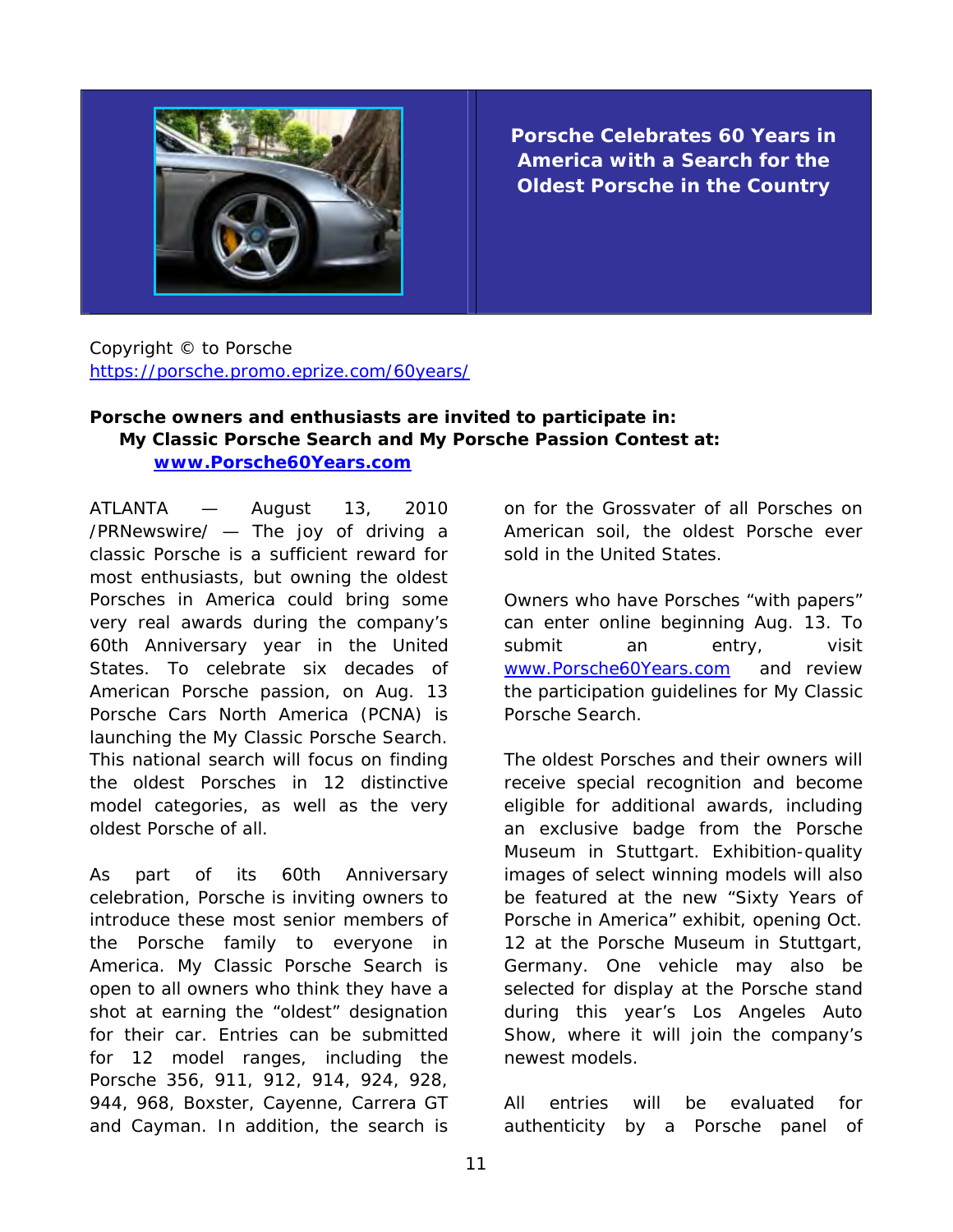experts, including noted American Porsche historians from the Porsche Club of America.

**In addition to the My Classic Porsche Search, Porsche is unveiling a national My Porsche Passion Contest on Aug. 24. Porsche aficionados will have the opportunity to write and upload a 500-words-or-less story that exemplifies their unique passion for a specific Porsche car, an experience or the brand as a whole. The essay contest will be open to entries until Nov. 1, with 20 winning stories selected by a special panel of Porsche judges**.

Fans will then vote online for their favorites from the list of 20 finalists. The three entries with the most votes will win an all-expense-paid trip the Porsche Sport Driving School in Birmingham, Ala.

#### **About Porsche Cars North America, Inc**

Porsche Cars North America, Inc. (PCNA), based in Atlanta, Ga., is the exclusive importer of Porsche vehicles for the United States. It is a wholly owned, indirect subsidiary of Dr. Ing.h.c. F.

Porsche AG. PCNA employs 213 people who provide Porsche vehicles, parts, service, marketing and training for its 199 dealers. The dealers, in turn, provide Porsche owners with best-inclass service. Throughout its more than six-decade history, Porsche has developed numerous technologies that have advanced vehicle performance, improved safety and spurred environmental innovations within the automotive industry. The company continues to celebrate its heritage by adding to its long list of motorsports victories dating back to its first 24 Hours of Le Mans class win in 1951. Today, with more than 28,000 victories, Porsche is recognized as the world's most successful brand in sports car racing. PCNA, which imports the iconic 911 series, the highly acclaimed Boxster and Cayman mid-engine sports cars, highend Cayenne sport utility vehicles and the four-door Panamera Gran Turismos, strives to maintain a standard of excellence, commitment and distinction synonymous with its brand.

Follow us:

[www.twitter.com/PorscheNewsWire](http://www.twitter.com/PorscheNewsWire)  and [www.facebook.com/Porsche](http://www.facebook.com/Porsche)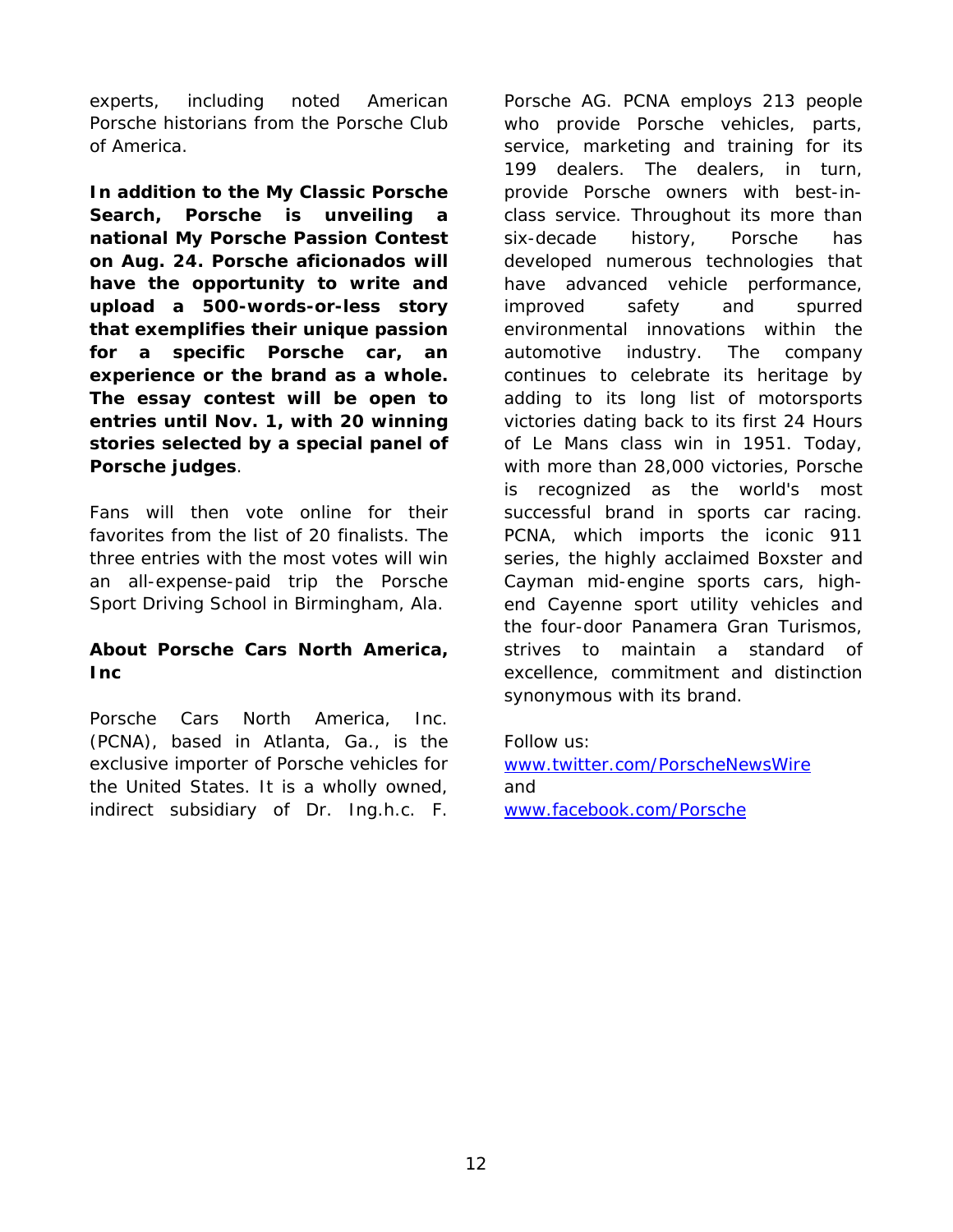![](_page_12_Picture_0.jpeg)

#### **Reading Reference Library Available From Amazon**

| <b>FINITE</b><br>AIYSIS<br>Theory and Application with ANSYS<br><b>Perrit Fillman</b><br>Sared Mouvern   | <b>Finite Element</b><br><b>Analysis Theory and</b><br><b>Application with</b><br><b>ANSYS (3rd Edition)</b> | <b>Arbitrary</b><br>Lagrangian-Eulerian<br>and Fluid-Structure<br><b>Interaction</b><br>Numerical Simulation<br><b>Edited by</b><br>Whaned Souli and David J. Benson<br><b>WWILEY</b><br>$E =$ | Arbitrary<br>Langrangian-<br>Eulerian<br>and Fluid Structure<br>Interaction. |
|----------------------------------------------------------------------------------------------------------|--------------------------------------------------------------------------------------------------------------|------------------------------------------------------------------------------------------------------------------------------------------------------------------------------------------------|------------------------------------------------------------------------------|
|                                                                                                          |                                                                                                              |                                                                                                                                                                                                |                                                                              |
| Jacob Fish and Ted Relytachko<br>A First Course in<br><b>Finite</b><br><b>Elements</b><br><b>MARTIEV</b> | <b>First</b><br><b>Course</b><br>in<br>A<br><b>Finite Elements</b>                                           |                                                                                                                                                                                                |                                                                              |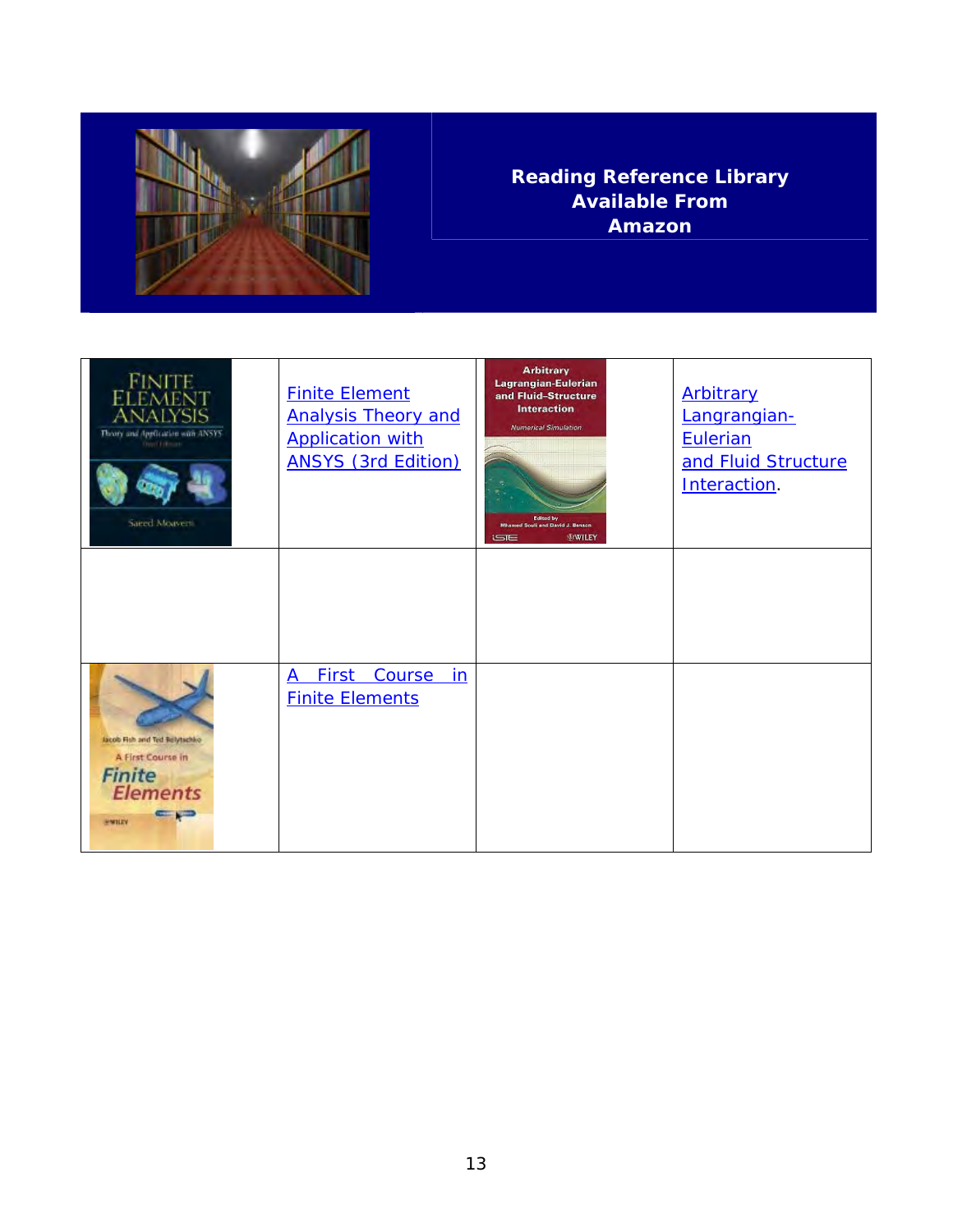![](_page_13_Picture_0.jpeg)

**We are pleased to announce LSTC is the exclusive distributor of D3View, developed by Suri Bala.** 

 **For Pricing, Demo license, Availability, Training: [sales@lstc.com](mailto:sales@lstc.com)** 

August 19, 2010

Experimental Data Management inside d3VIEW video show available under.

As a simulation engineer, we always like quick access to experimental data. Over the years, with a powerful framework that was developed within d3VIEW, this is now possible to import and visualize experimental data. With a few configurations, you can further tie this with simulation data for easy overlay and comparison. This following video shows how it can be done

Published by Suri Bala August 13th, 2010

Thick shells in contact in LS-DYNA

During one of my recent trips, a question was raised about how LS-DYNA treats thick shells in contact in particular if the contact would detect the surface sides. This simulation Thickshells in contact shows that LS-DYNA treats the thickshells as solids in which all external (free) surfaces are included in the contact. ERODING contact would also regenerate the free surfaces upon element deletion..

**<http://blog.d3view.com/>**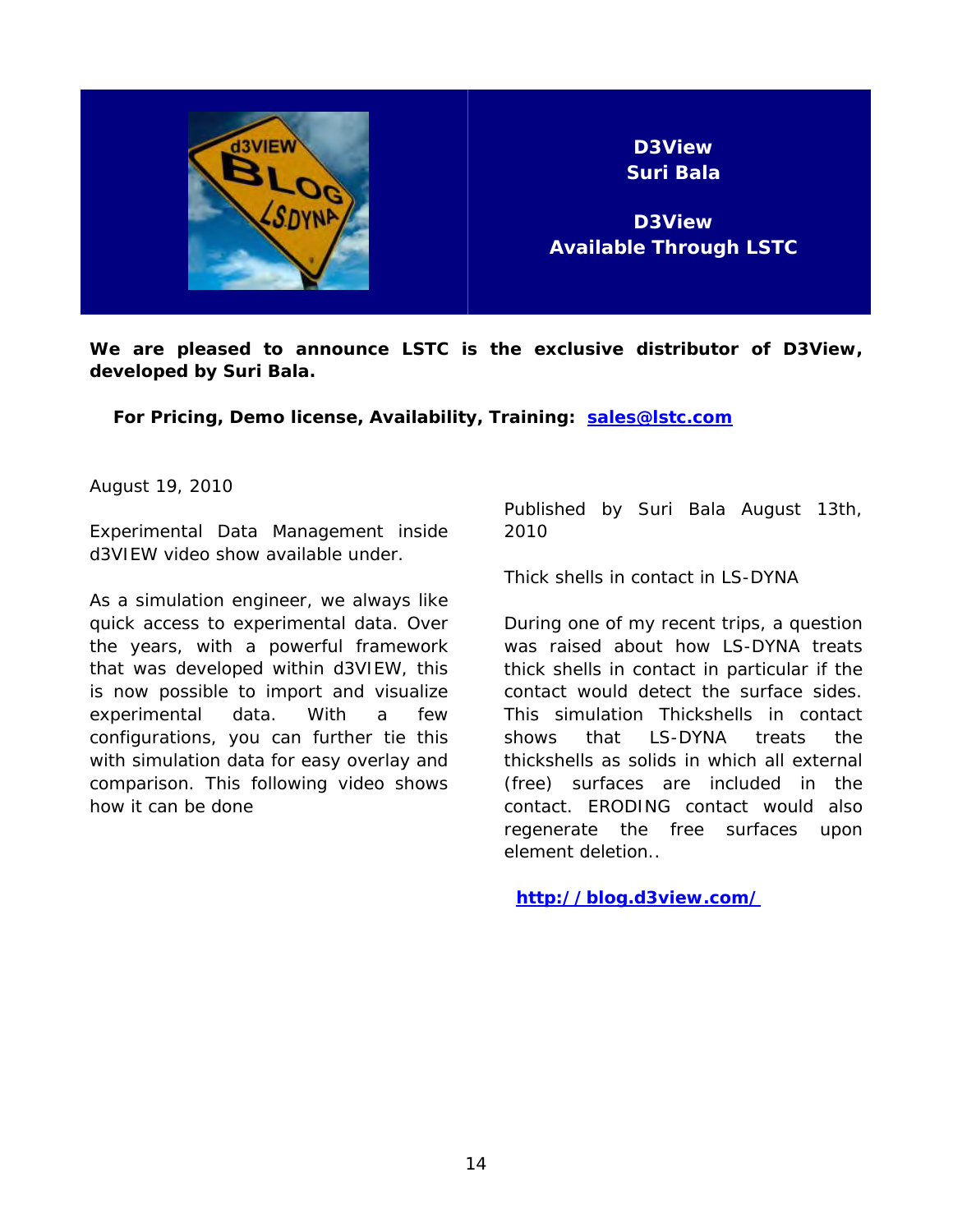![](_page_14_Picture_0.jpeg)

#### **in Action**

Eruption of a galactic "super-volcano" in the massive galaxy M87. Image credit: X-ray: NASA/CXC/KIPAC/N. Werner et al Radio: NSF/NRAO/AUI/W. [http://www.nasa.gov/mission\\_pages/chandra/news/10-110.html](http://www.nasa.gov/mission_pages/chandra/news/10-110.html) 

A galactic "super-volcano" in the massive galaxy M87 is erupting and blasting gas outwards, as witnessed by NASA's Chandra X-ray Observatory and NRAO's Very Large Array.

The cosmic volcano is being driven by a giant black hole in the galaxy's center and preventing hundreds of millions of new stars from forming.

Astronomers studying this black hole and its effects have been struck by the remarkable similarities between it and a volcano in Iceland that made headlines early this year.

At a distance of about 50 million light years, M87 is relatively close to Earth and lies at the center of the Virgo cluster, which contains thousands of galaxies. M87's location, coupled with long observations over Chandra's lifetime, has made it an excellent subject for investigations of how a massive black hole impacts its environment.

"Our results show in great detail that supermassive black holes have a surprisingly good control over the evolution of the galaxies in which they live," said Norbert Werner of the Kavli Institute for Particle Astrophysics and Cosmology at SLAC Linear Accelerator Center, who led one of two papers describing the study. "And it doesn't stop there. The black hole's reach extends ever farther into the entire cluster, similar to how one small volcano can affect practically an entire hemisphere on Earth."

The cluster surrounding M87 is filled with hot gas glowing in X-ray light, which is detected by Chandra. As this gas cools, it can fall toward the galaxy's center where it should continue to cool even faster and form new stars.

However, radio observations with the Very Large Array suggest that in M87 jets of very energetic particles produced by the black hole interrupt this process. These jets lift up the relatively cool gas near the center of the galaxy and produce shock waves in the galaxy's atmosphere because of their supersonic speed.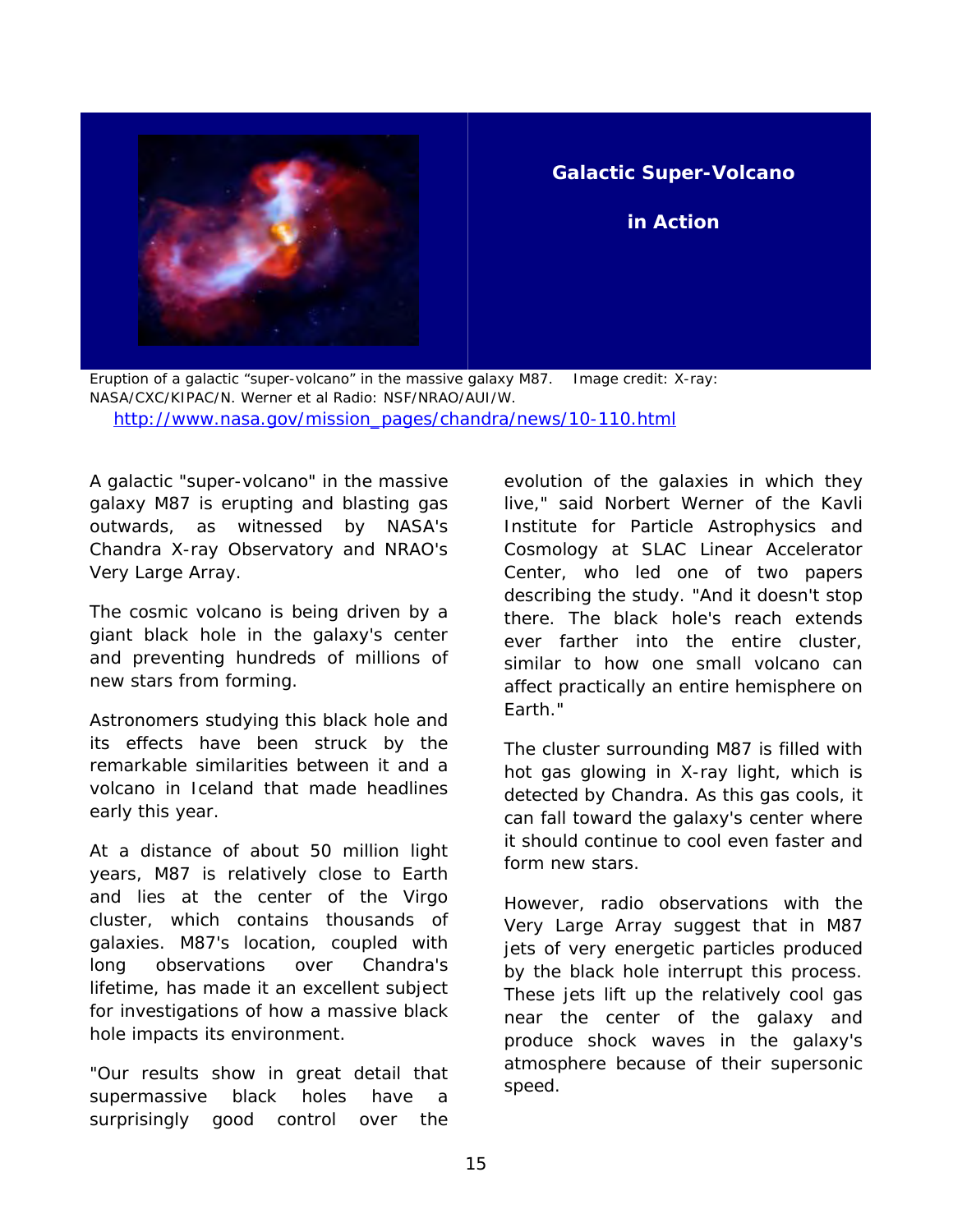The scientists involved in this research have found the interaction of this cosmic "eruption" with the galaxy's environment to be very similar to that of the Eyjafjallajokull volcano, which forced much of Europe to close its airports earlier this year.

With Eyjafjallajokull, pockets of hot gas blast through the surface of the lava, generating shock waves that can be seen passing through the grey smoke of the volcano. The hot gas then rises up in the atmosphere, dragging the dark ash with it. This process can be seen in a movie of the Eyjafjallajokull volcano where the shock waves propagating in the smoke are followed by the rise of dark ash clouds into the atmosphere.

In the analogy with Eyjafjallajokull, the energetic particles produced in the vicinity of the black hole rise through the X-ray emitting atmosphere of the cluster, lifting up the coolest gas near the center of M87 in their wake, much like the hot volcanic gases drag up the clouds of dark ash. And just like the volcano here on Earth, shockwaves can be seen when the black hole pumps energetic particles into the cluster gas.

"This analogy shows that even though astronomical phenomena can occur in exotic settings and over vast scales, the physics can be very similar to events on Earth," said co-author Aurora Simionescu, also of the Kavli Institute. In M87, the plumes of cooler gas being lifted upwards contain as much mass as all of the gas contained within 12,000 light years of the center of the galaxy cluster. This shows the black holepowered volcano is very efficient at blasting the galaxy free of the gas that would otherwise cool and form stars.

"This gas could have formed hundred of millions stars as massive as our own Sun, if the black hole had not removed it from the center of the galaxy. That seems like a much worse disruption than what the airline companies on Earth had to put up with earlier this year," said Evan Million, a graduate student at Stanford University and lead-author of the second paper to be published about this deep study of M87.

The eruption in M87 that lifted up the cooler gas must have occurred about 150 million years earlier, but a smaller eruption only about 11 million years earlier produced the shock wave. The Chandra image was based on an observation lasting almost 7 days. X-ray data from ESA's XMM-Newton was also used in this study.

The two papers describing these results appeared in the journal of the Monthly Notices of the Royal Astronomical Society. NASA's Marshall Space Flight Center in Huntsville, Ala., manages the Chandra program for NASA's Science Mission Directorate in Washington. The Smithsonian Astrophysical Observatory controls Chandra's science and flight operations from Cambridge, Mass.

More information, including images and other multimedia, can be found at: [http://chandra.harvard.edu](http://chandra.harvard.edu/)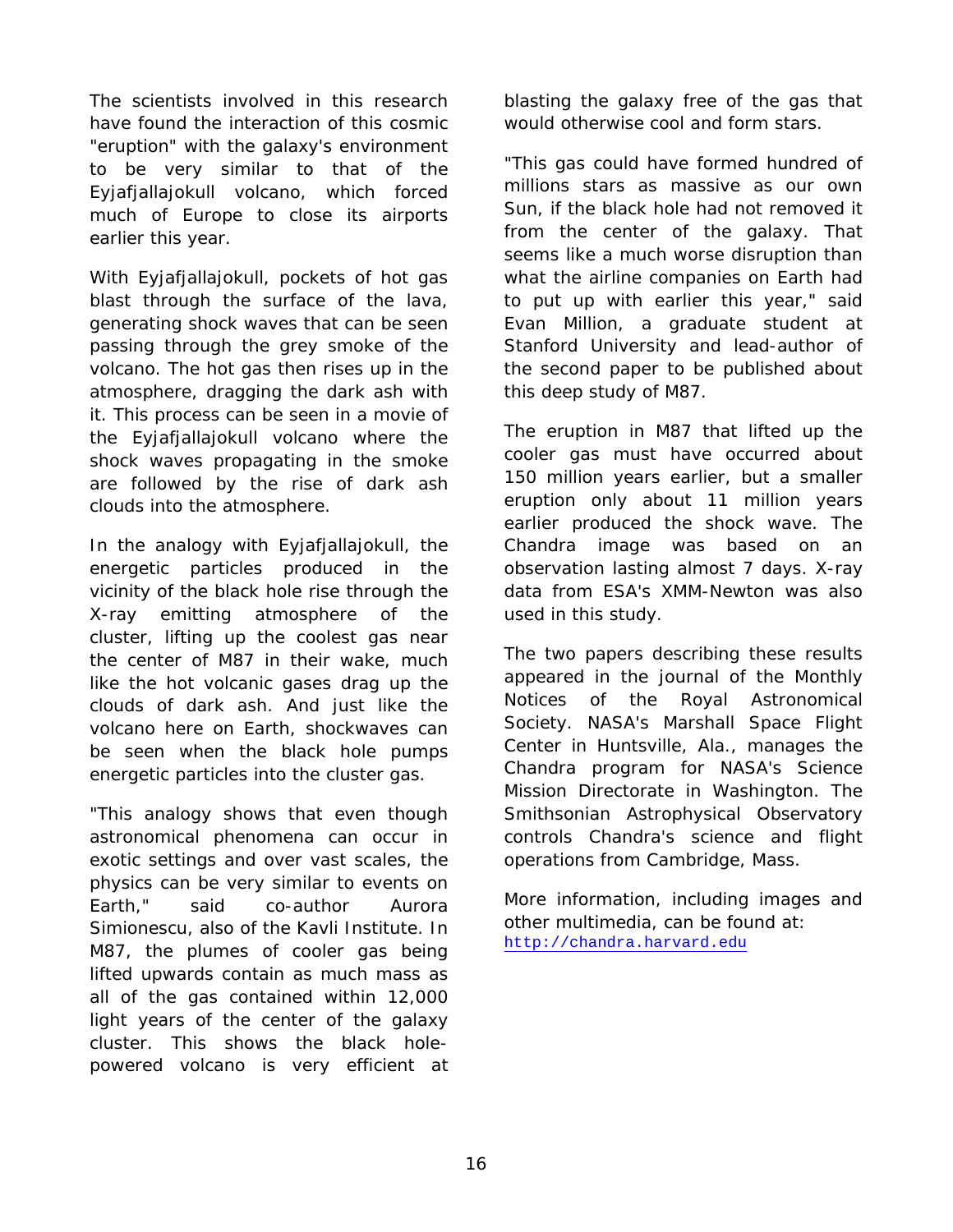![](_page_16_Picture_0.jpeg)

#### **Update**

#### **CAE Associates**

Christina Capasso Jamerson - [capasso@caeai.com](mailto:capasso@caeai.com)

 1579 Straits Turnpike / Suite 2B / Middlebury, CT 06762 / Phone: 203.758.2914 / FAX: 203.758.2965

#### **Latest News:**

CAE Associates Hosts SpaceClaim Direct Modeler Webinar

CAE Associates was pleased to host a complimentary one-hour webinar introducing ANSYS SpaceClaim Direct Modeling (ANSYS SCDM) software on August 18th. If you missed this webinar, you can download it from the website [www.caeai.com](http://www.caeai.com/) .

ANSYS SCDM provides a new way to manipulate your CAD models. The model becomes completely dynamic, allowing you to move, stretch and add and

remove geometry features with ease. All changes to the geometry occur in real time enabling instant feedback on design iterations. This functionality will work with existing CAD models from 3rd party systems as well as geometry built directly in ANSYS SCDM. The user can also dimension these changes, making it simple to parametrically alter the original geometry model. For example, an IGES file can be imported into ANSYS SCDM and modified as if it was fully parametric

#### **Full Course Information**

.

<http://www.caeai.com/basic-procedures-ansys.php>

- Sep 13, 2010 1 day ANSYS DesignModeler
- Sep 14, 2010 2 days Introduction to ANSYS Workbench
- Sep 27, 2010 1 day Computational Fluid Dynamics Fundamentals
- Oct 04, 2010 1 day Introduction to Fracture Mechanics
- Oct 11, 2010 3 days Introduction to ANSYS Part I (Traditional GUI)
- Oct 14, 2010 2 days Introduction to ANSYS Part II (Traditional GUI)
- Oct 18, 2010 3 days Introduction to ANSYS AUTODYN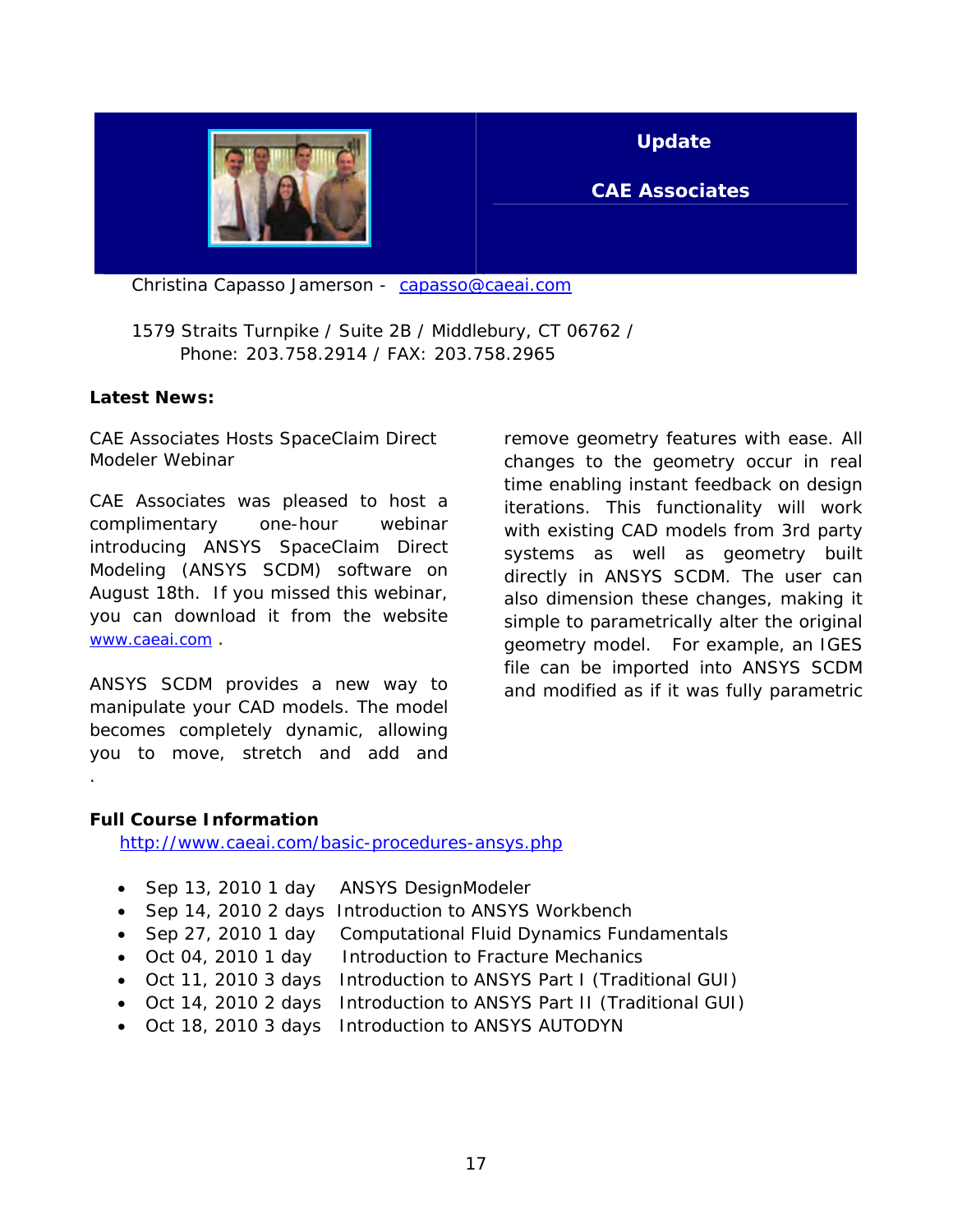![](_page_17_Picture_0.jpeg)

#### **Benchmarks**

**LS-DYNA®** 

#### **[http://www.topcrunch.org](http://www.topcrunch.org/)**

### **Vendor/Submitter**

**SGI/Applications Engineering** 

#### **Computer/Interconnect**

### **Altix XE1300/Mellanox® Technologies MT26428 ConnectX® IB QDR**

#### **Processor**

 **Intel® Xeon® Six Core X5670 2.93GHz** 

| #Nodes x #Processors per Node x #Cores Per |      |                      |
|--------------------------------------------|------|----------------------|
| Processor = Total $\#$ CPU                 |      |                      |
| $11 \times 2 \times 6 = 132$               | 105  | neon_refined_revised |
|                                            |      |                      |
| $10 \times 2 \times 6 = 120$               | 111  | neon_refined_revised |
| $8 \times 2 \times 6 = 96$                 | 125  | neon_refined_revised |
| $4 \times 2 \times 6 = 48$                 | 197  | neon_refined_revised |
| $2 \times 2 \times 6 = 24$                 | 334  | neon_refined_revised |
| $1 \times 2 \times 6 = 12$                 | 586  | neon_refined_revised |
| $16 \times 2 \times 6 = 192$               | 810  | 3 Vehicle Collision  |
| $14 \times 2 \times 6 = 168$               | 905  | 3 Vehicle Collision  |
| $8 \times 2 \times 6 = 96$                 | 1360 | 3 Vehicle Collision  |
| $26 \times 2 \times 6 = 312$               | 658  | 3 Vehicle Collision  |
| $32 \times 2 \times 6 = 384$               | 4005 | car <sub>2</sub> car |
| $30 \times 2 \times 6 = 360$               | 4113 | car <sub>2</sub> car |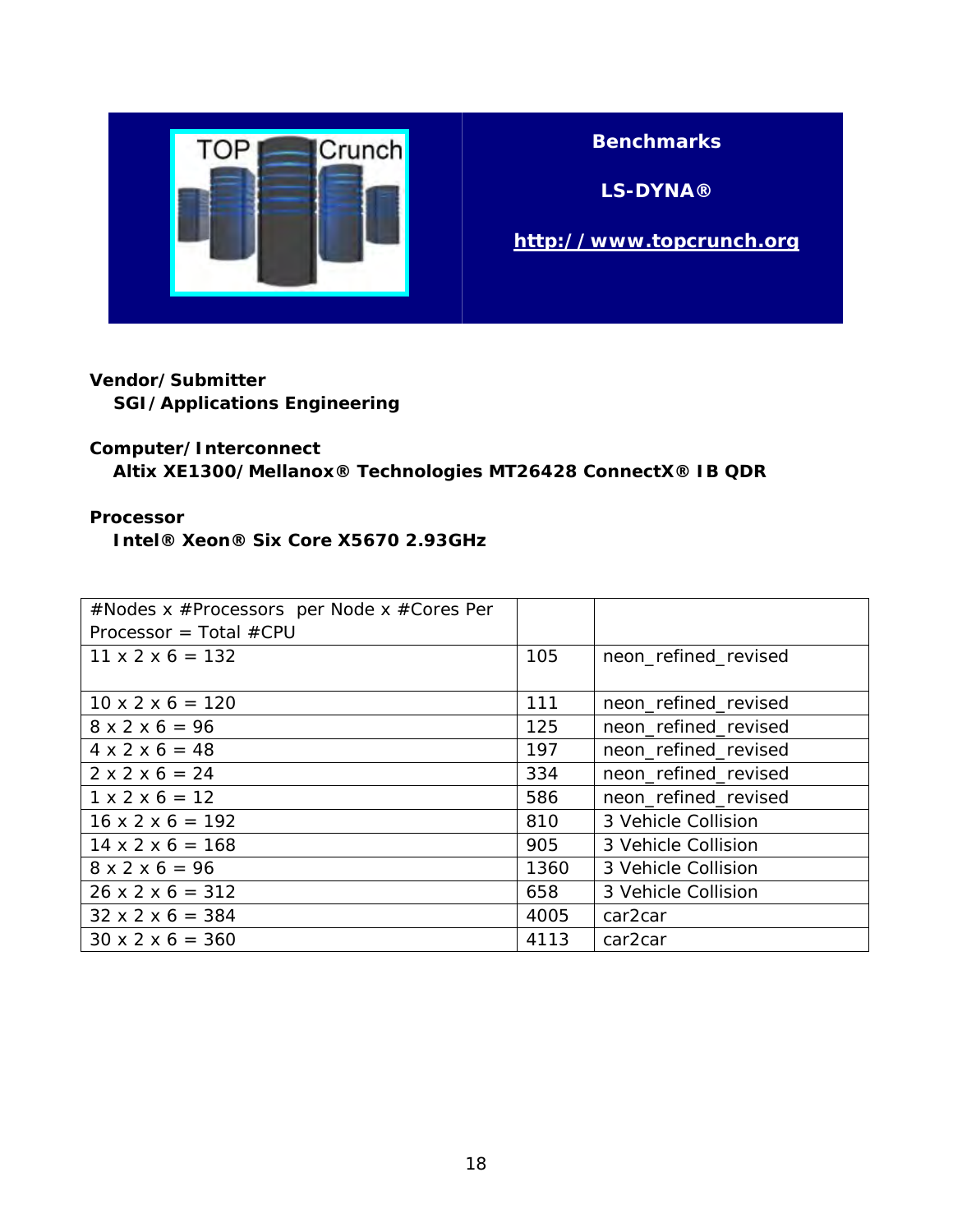![](_page_18_Picture_0.jpeg)

**SGI Cloud Computing For LS-DYNA Customers** 

**For LS-DYNA customers that need additional LS-DYNA core use by the month, the week, or the day contact [cyclonesales@sgi.com](mailto:cyclonesales@sgi.com)**

The SGI technology at Cyclone's core is comprised of some of the world's fastest supercomputing hardware architectures, including SGI® Altix® scale-up, Altix® ICE scale-out and Altix® XE hybrid clusters, all based on Intel® Xeon® or Itanium® processors. The hybrid architecture offers either NVIDIA® Tesla GPUs or AMD FireStream™ GPU compute accelerators for floating point double precision workloads, and Tilera accelerators for integer workloads. High performance SGI InfiniteStorage systems are available for scratch space and long-term archival of customer data.

At the system software level, Cyclone offers a flexible computing environment with the choice of Novell® SUSE® or Red Hat® Linux® operating systems, further performance-optimized through the addition of SGI® ProPack™. Altair PBS Professional® and SGI® ISLE™

Cluster Manager provide system scheduling and management.

With Cyclone's SaaS model, SGI delivers access to leading-edge open source applications and best-of-breed commercial software platforms from top Independent Software Vendors  $(ISVs)$ .

#### **Supported applications include:**

OpenFOAM, NUMECA, Acusolve, LS-Dyna, Gaussian, Gamess, NAMD, Gromacs, LAMMPS, BLAST, FASTA, HMMER, ClustalW and OntoStudio. SGI expects to add additional domains and applications partners over time…

#### **Complete information at**:

[http://www.sgi.com/products/hpc\\_cloud/](http://www.sgi.com/products/hpc_cloud/)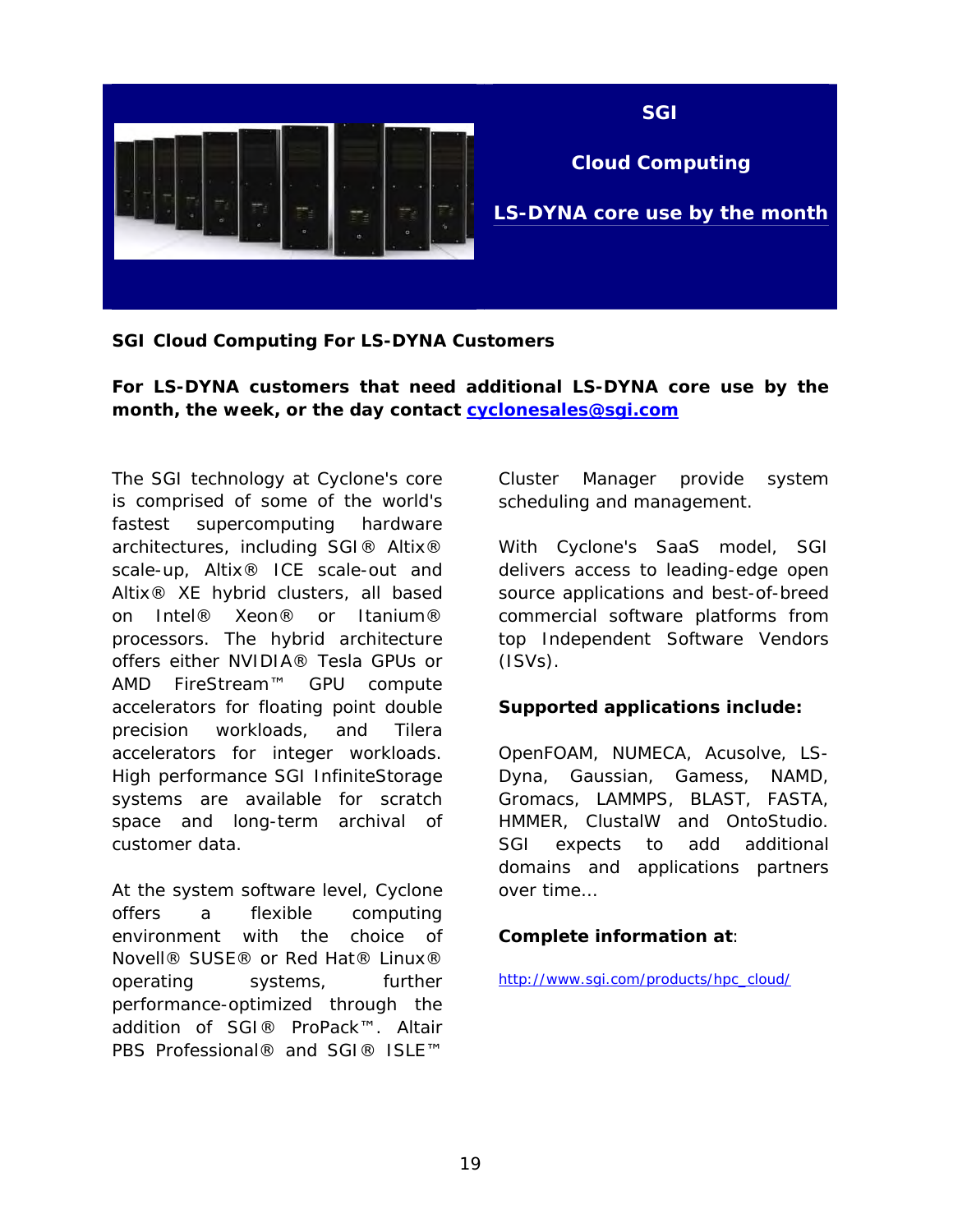![](_page_19_Picture_0.jpeg)

A preprocessor is a program that processes its input data to produce output. This data is then used as input to another program.

#### **BETA CAE Systems S.A.**

#### <http://www.beta-cae.gr/>

Provides complete CAE pre- and postprocessing solutions. ANSA, the world wide standard pre-processor and full product modeler for LS-DYNA, with integrated Data Management and Task Automation. μETA, with special features for the high performance an effortless 3D & 2D post-processing of LS-DYNA results.

#### **Engineering Technology Associates, Inc.**

#### [http://www.inventiumsuite.com](http://www.inventiumsuite.com/)

PreSys is an advanced Pre/Post Processor. PreSys is a full-featured, core solution that can be used on its own or with a variety of available add-on applications. The system offers advanced automeshing tools to provide the highest quality mesh with little CAD data preparation. It also features a scripting interface and model explorer feature for in-depth data navigation.

#### **Oasys, Ltd**

#### [http://www.oasys](http://www.oasys-software.com/dyna/en/)[software.com/dyna/en/](http://www.oasys-software.com/dyna/en/)

Oasys Primer is a model editor for preparation of LS-DYNA input decks. Oasys D3Plot is a 3D visualization package for post-processing LS-DYNA analyses using OpenGL® (SGI) graphics.

#### **JSOL Corporation**

#### <http://www.jsol.co.jp/english/cae/>

JVISION is a general purpose pre-post processor for FEM software. Designed to prepare data for, as well as support, various types of analyses, and to facilitate the display of the subsequent results.

#### **Livermore Software Technology Corporation**

#### [http://www.lstc.com](http://www.lstc.com/)

LS-PrePostis an advanced interactive program for preparing input data for LS-DYNA and processing the results from LS-DYNA analyses.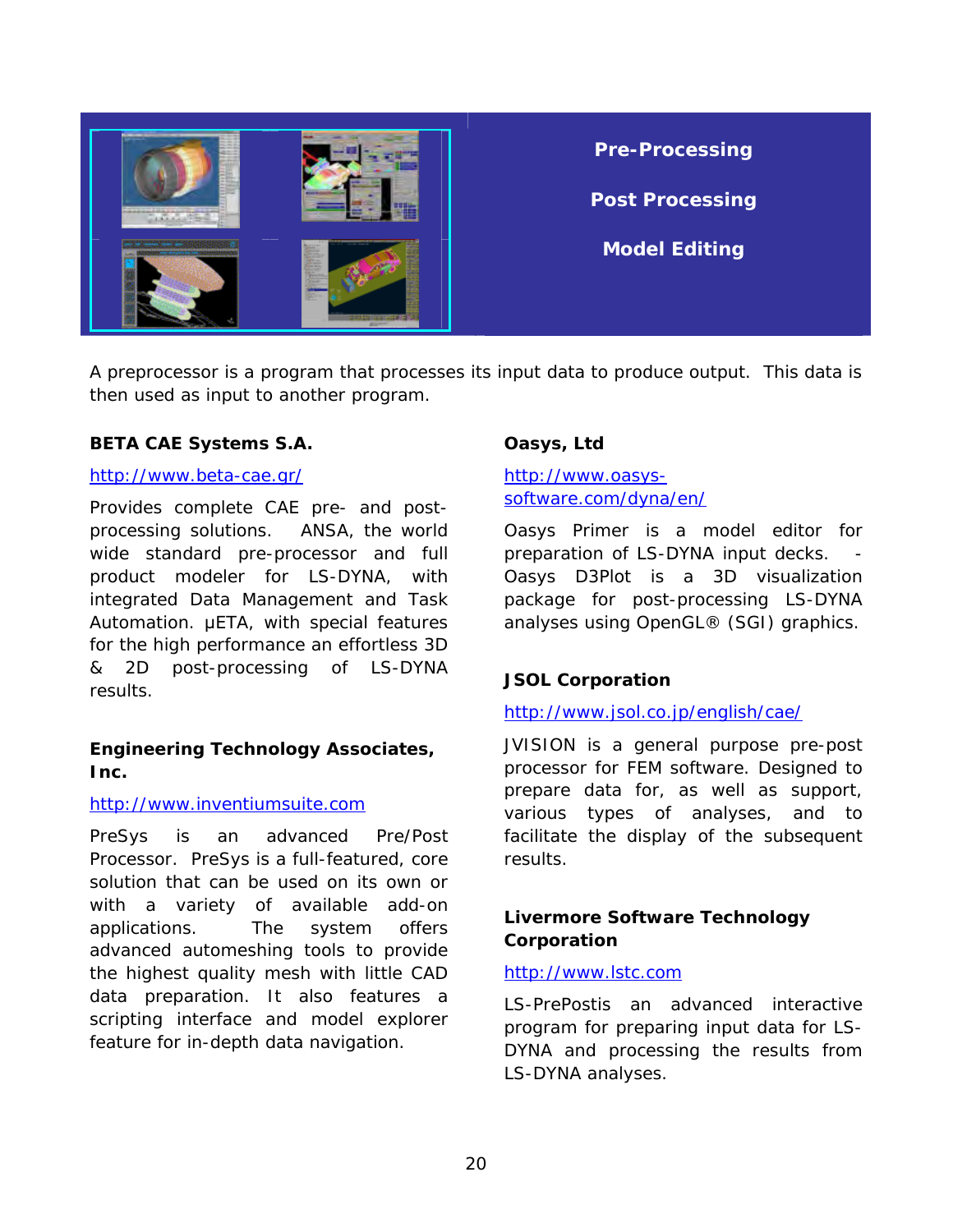![](_page_20_Picture_0.jpeg)

**LS-DYNA is delivered with LS-OPT LS-PrePost LSTC Dummy & Barrier Models**

### Alpha Order by Country

| <b>Australia</b> | Leading Eng. Analysis Providers - LEAP<br>http://www.leapaust.com.au/ info@leapaust.com.au            |  |  |
|------------------|-------------------------------------------------------------------------------------------------------|--|--|
| Canada           | Metal Forming Analysis Corp - MFAC<br><u>http://www.mfac.com/</u><br>galb@mfac.com                    |  |  |
| China            | OASYS Ltd. (software house of Arup)<br>http://www.oasys-software.com/dyna/en<br>stephen.zhao@arup.com |  |  |
| <b>France</b>    | ALYOTECH TECH.<br>http://www.alyotech.fr<br>nima.edjtemai@alyotech.fr                                 |  |  |
| France           | ALLIANCE SVCE. PLUS - AS+<br>http://www.asplus.fr/ls-dyna<br>v.lapoujade@asplus.fr                    |  |  |
| Germany          | <b>CADFEM</b><br>http://www.cadfem.de/en<br><u>Isdyna@cadfem.de</u>                                   |  |  |
| Germany          | <b>DYNAmore</b><br>http://www.dynamore.de/ uli.franz@dynamore.de                                      |  |  |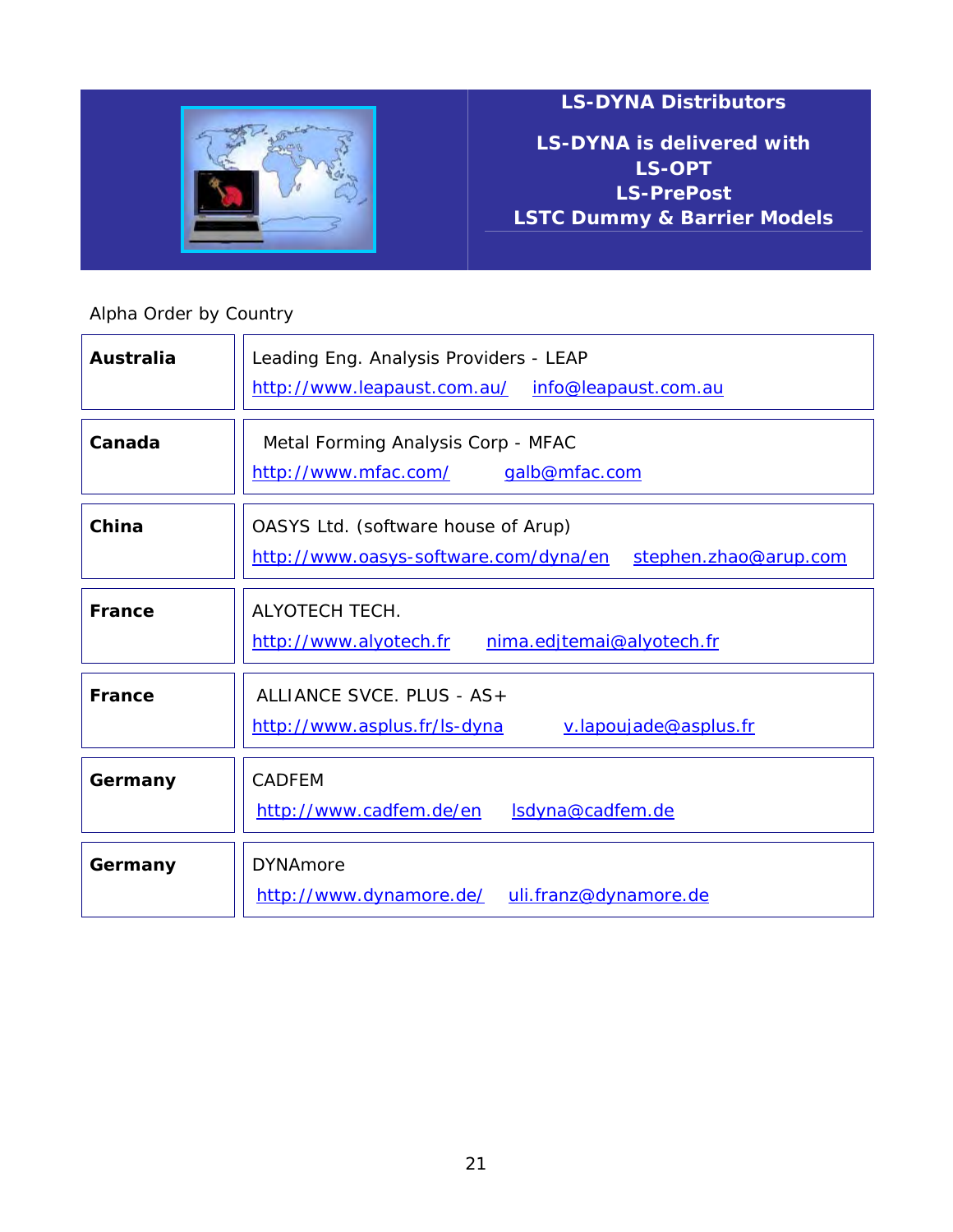![](_page_21_Picture_0.jpeg)

**LS-DYNA is delivered with LS-OPT LS-PrePost LSTC Dummy & Barrier Models**

| <b>India</b> | OASYS Ltd. (software house of Arup)<br>http://www.oasys-software.com/dyna/en<br>lavendra.singh@arup.com |  |  |
|--------------|---------------------------------------------------------------------------------------------------------|--|--|
| <b>India</b> | <b>EASi Engineering</b><br>http://www.easi.com/<br>rvenkate@easi.com                                    |  |  |
| <b>India</b> | CADFEM Eng. Svce India<br>info@cadfem.in<br>http://www.cadfem.in/                                       |  |  |
| <b>Italy</b> | EnginSoft SpA<br>http://www.enginsoft.it/<br>info@enginsoft.it                                          |  |  |
| Japan        | <b>JSOL Corporation</b><br>http://www.jsol.co.jp/english/cae<br>cae-info@sci.jsol.co.jp                 |  |  |
| Japan        | <b>ITOCHU Techno-Solutions Corp.</b><br>http://www.engineering-eye.com/<br><u>ls-dyna@ctc-g.co.jp</u>   |  |  |
| Japan        | <b>FUJITSU</b><br>http://jp.fujitsu.com\solutions\hpc\app\lsdyna\                                       |  |  |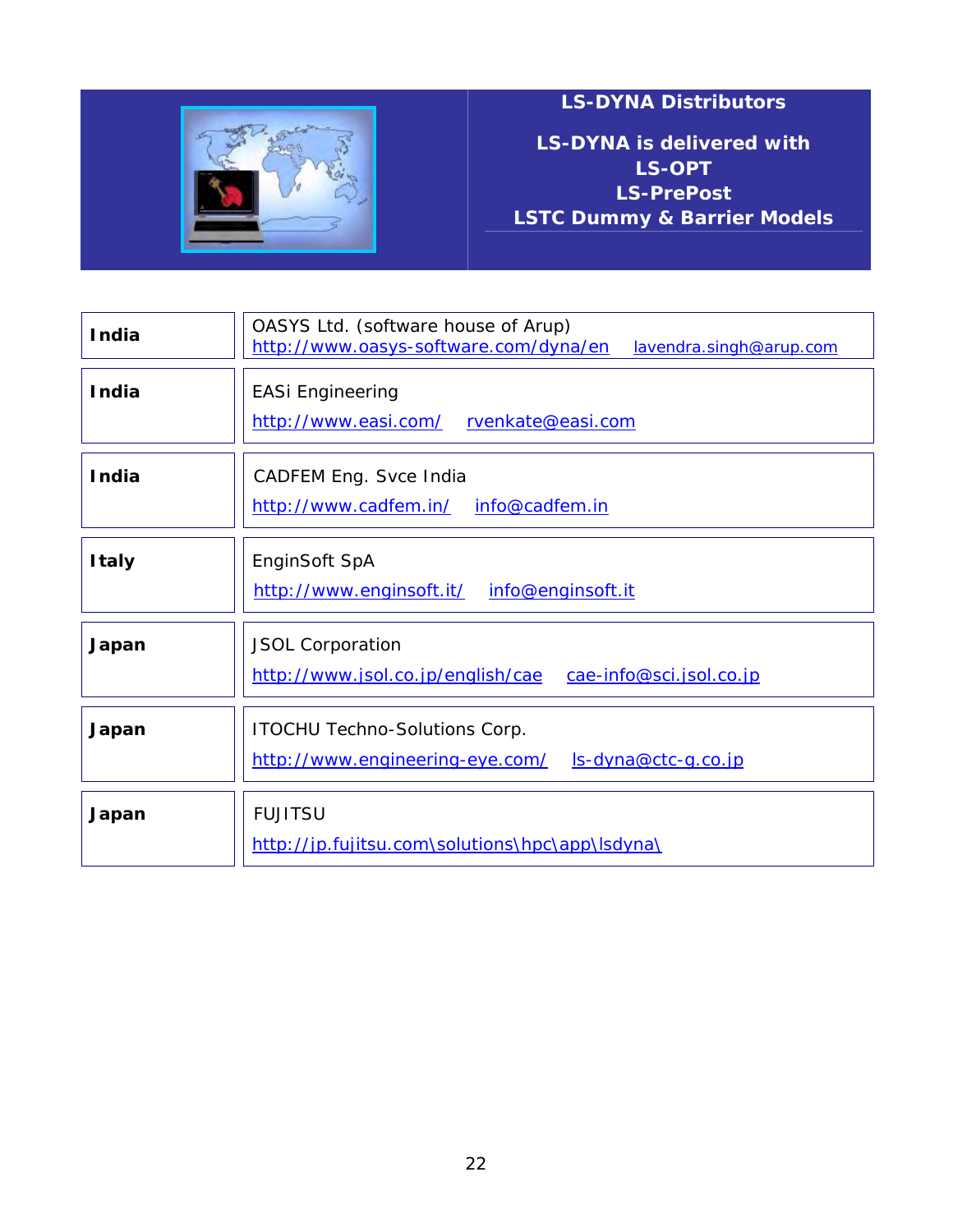![](_page_22_Picture_0.jpeg)

**LS-DYNA is delivered with LS-OPT LS-PrePost LSTC Dummy & Barrier Models**

| Korea              | Theme Engineering<br>http://www.lsdyna.co.kr/ wschung@kornet.com                    |  |
|--------------------|-------------------------------------------------------------------------------------|--|
| Korea              | Korea Simulation Technologies<br>http://www.kostech.co.kr young@kostech.co.kr       |  |
| <b>Netherlands</b> | Infinite Simulation Systems, BV<br>http://www.infinite.nl/ j.mathijssen@infinite.nl |  |
| <b>Sweden</b>      | Engineering Research AB<br>http://www.erab.se/ sales@erab.se                        |  |
| <b>Taiwan</b>      | <b>Flotrend Corporation</b><br>http://www.flotrend.com.tw/<br>gary@flotrend.tw      |  |
| <b>Russia</b>      | State Unitary Enterprise - STRELA<br>info@ls-dynarussia.com                         |  |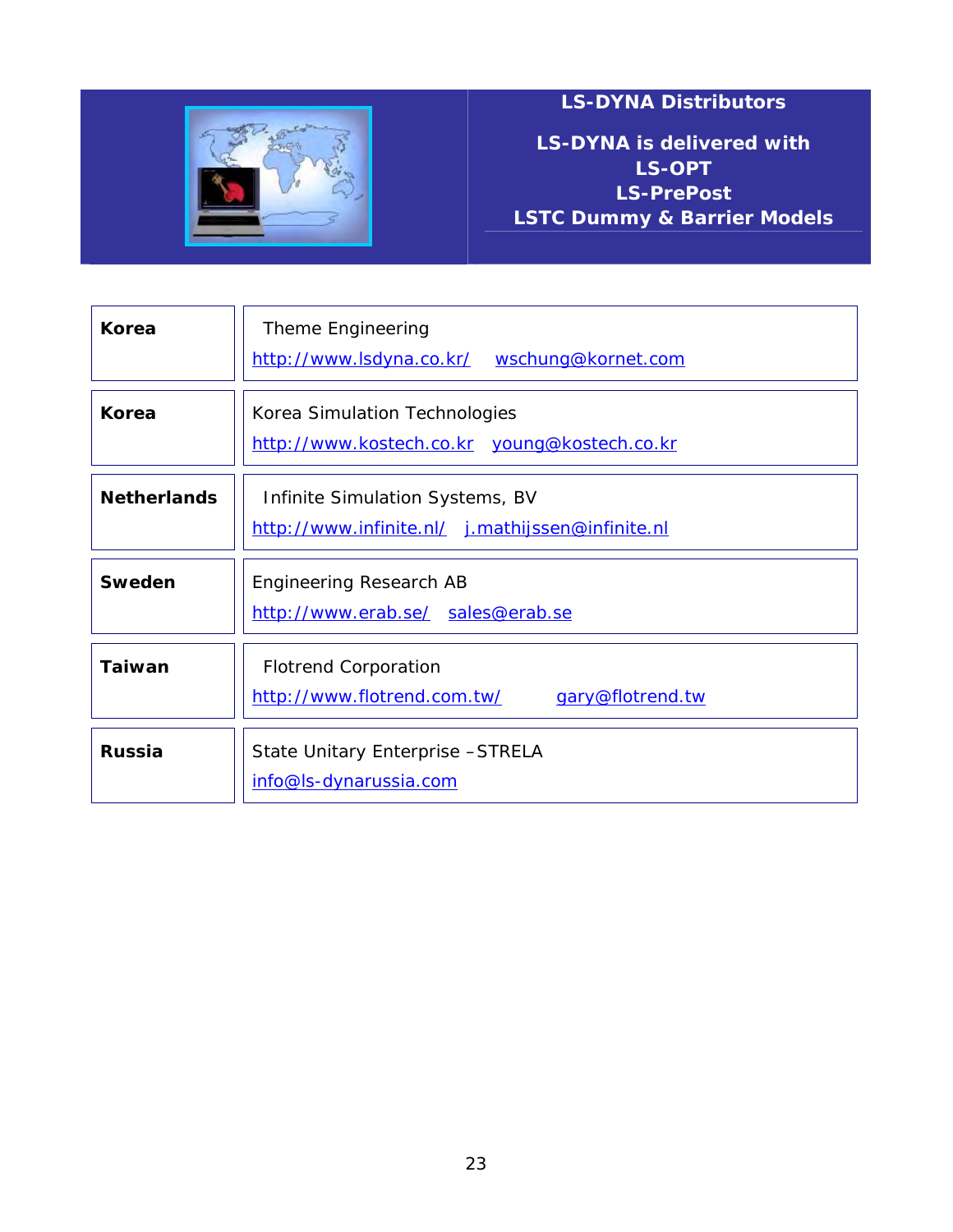![](_page_23_Picture_0.jpeg)

**LS-DYNA is delivered with LS-OPT LS-PrePost LSTC Dummy & Barrier Models**

| <b>United</b><br>Kingdom | <b>OVE ARUP &amp; PARTNERS</b><br>http://www.oasys-software.com/dyna/en/<br>dyna.sales@arup.com |
|--------------------------|-------------------------------------------------------------------------------------------------|
| <b>USA</b>               | Livermore Software Tech. Corp. - LSTC<br>http://www.lstc.com/<br>sales@lstc.com                 |
| <b>USA</b>               | Engineering Tech. Assc. Inc. - ETA<br>http://www.eta.com/<br>sales@eta.com                      |
| <b>USA</b>               | <b>DYNAMAX</b><br>http://www.dynamax-inc.com/<br>sales@dynamax-inc.com                          |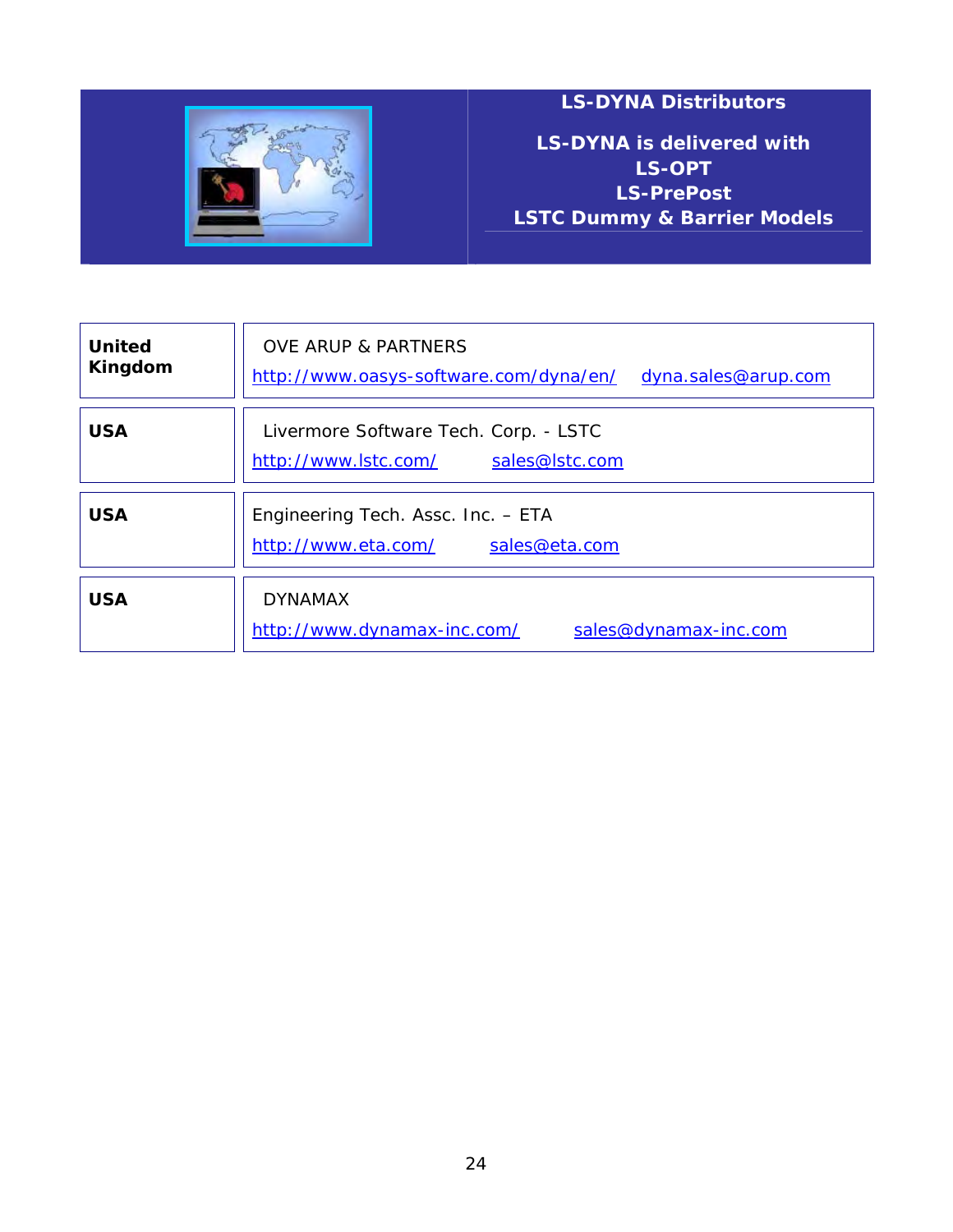| <b>Finite Element Analysis</b> |
|--------------------------------|
| <b>North America</b>           |
| 20                             |
| $\bf{8}$                       |
| <b>Engineering Services</b>    |

FEA Consultants use a wide range of software simulation programs. Their expertise using specific programs for their customers offers the ability for controlling the modeling and analysis of structures, systems, products and many other applications. Consultants and Engineering Services are used by government, homeland security, court trials, and a number of industries needing to have outside sources for expertise in FEA

#### **[http://www.fea-consulting.com](http://www.fea-consulting.com/)**

| <b>North America</b>             |                                      |
|----------------------------------|--------------------------------------|
| Located: California'             | <b>Located: Connecticut</b>          |
|                                  | <b>CAF Associates</b>                |
| Karagozian & Case - (K&C)        |                                      |
| http://www.kcse.com              | http://www.caeai.com                 |
| Shangrui Lan                     | $(203)$ 758-2914                     |
| $(818)$ 303-1268                 |                                      |
|                                  |                                      |
|                                  |                                      |
|                                  |                                      |
| Located: Oregon                  | Located: California                  |
|                                  |                                      |
|                                  |                                      |
| <b>Predictive Engineering</b>    | <b>Schwer Engineering</b>            |
| http://predictiveengineering.com | http://schwer.net                    |
|                                  |                                      |
| George Laird                     | Len Schwer                           |
| (800) 345-4671                   | (707) 837-0559                       |
|                                  |                                      |
| <b>Located: Texas</b>            | <b>Located: Ohio</b>                 |
|                                  |                                      |
| <b>KBFC</b>                      | <b>AEG Product Engineering Svce.</b> |
| <b>Khan Bui</b>                  |                                      |
|                                  | http://engineering-group.com         |
| $(512)$ 363-2739                 | support@enginering-group.com         |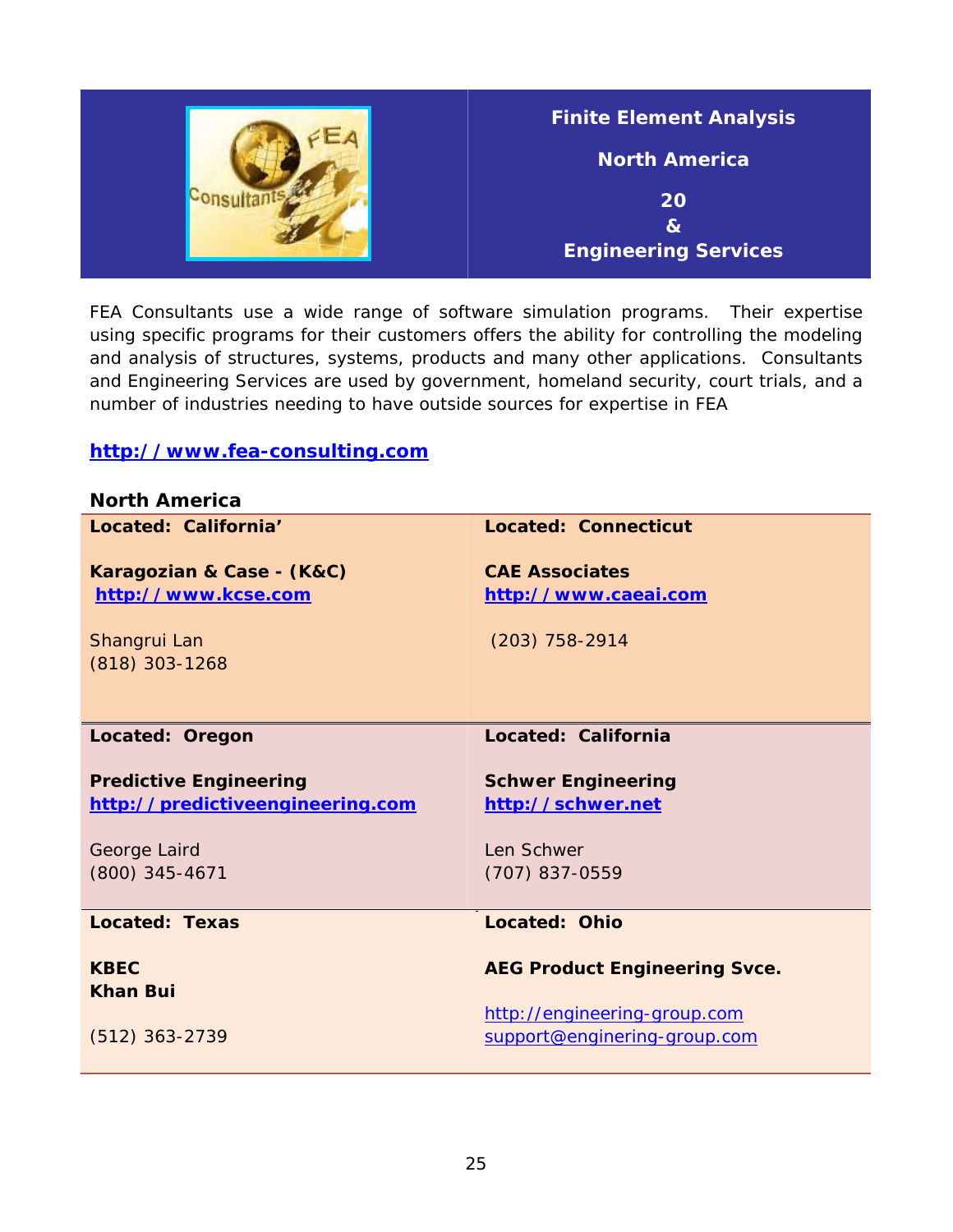![](_page_25_Picture_0.jpeg)

#### **Software & Hardware Alliances**

**Software Solutions SMP/MPP Hardware & OS MPP & Interconnect MPI**

#### **ETA – DYNAFORM & VPG**

#### [http://www.eta.com](http://www.eta.com/)

Includes a complete CAD interface capable of importing, modeling and analyzing, any die design. Available for PC, LINUX and UNIX, DYNAFORM couples affordable software with today's highend, low-cost hardware for a complete and affordable metal forming solution.

#### **ETA – VPG**

#### [http://www.eta.com](http://www.eta.com/)

Streamlined CAE software package provides an event-based simulation solution of nonlinear, dynamic problems. eta/VPG's single software package overcomes the limitations of existing CAE analysis methods. It is designed to analyze the behavior of mechanical and structural systems as simple as linkages, and as complex as full vehicles.

#### **OASYS software for LS-DYNA**

[http://www.oasys](http://www.oasys-software.com/dyna/en/)[software.com/dyna/en/](http://www.oasys-software.com/dyna/en/) 

Oasys software is custom-written for 100% compatibility with LS-DYNA. Oasys PRIMER offers model creation, editing and error removal, together with many

specialist functions for rapid generation of error-free models. Oasys also offers post-processing software for in-depth analysis of results and automatic report generation.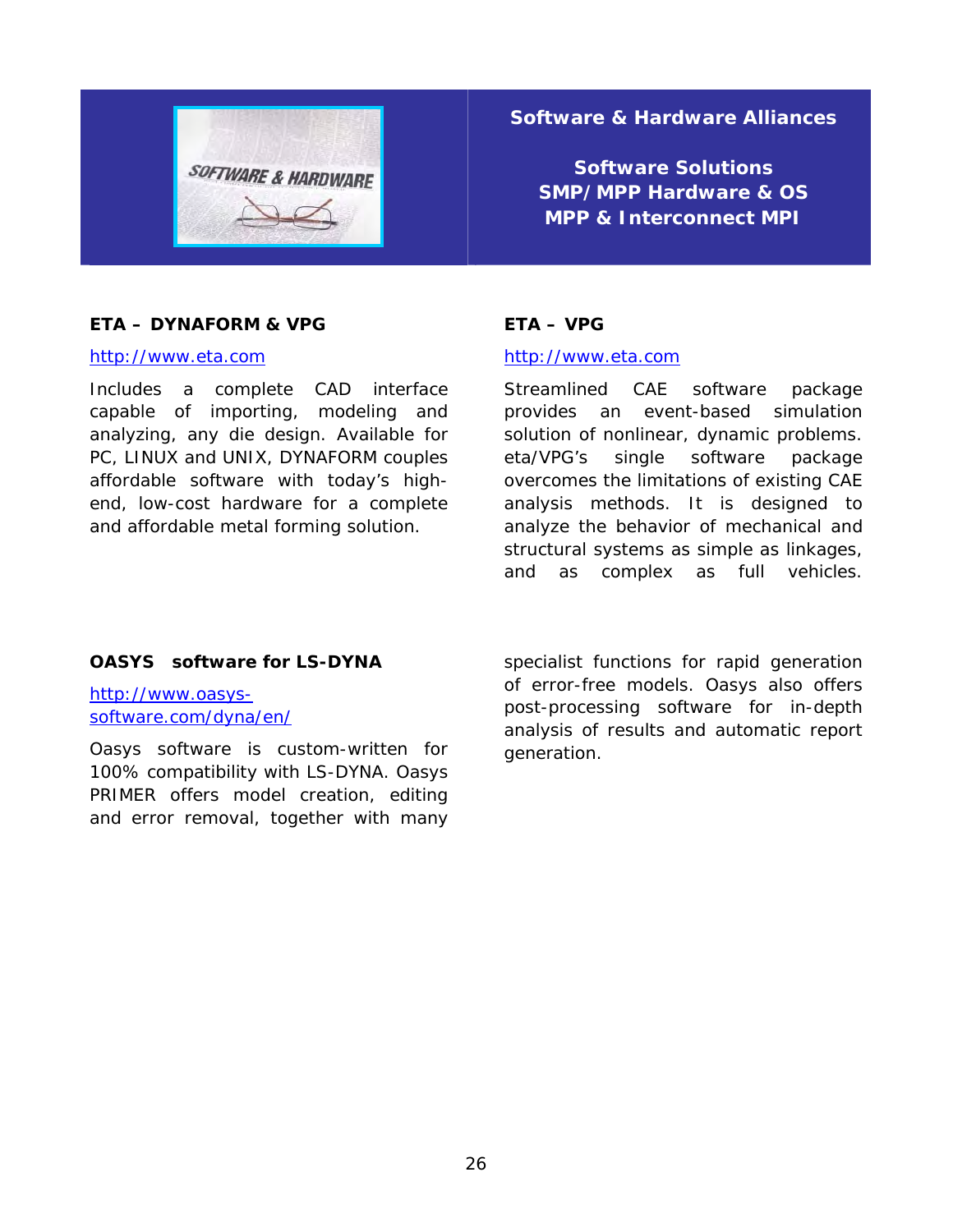![](_page_26_Picture_0.jpeg)

#### **Software & Hardware Alliances**

**Software Solutions SMP/MPP Hardware & OS MPP & Interconnect MPI**

#### **ESI Group Visual-CRASH For DYNA**

#### [http://www.esi-group.com](http://www.esi-group.com/)

Visual-Crash for LS-DYNA helps engineers perform crash and safety simulations in the smoothest and fastest possible way by offering an intuitive windows-based graphical interface with customizable toolbars and complete session support. Being integrated in ESI

#### **BETA CAE Systems S.A.– ANSA**

#### [http://www.beta-cae.gr](http://www.beta-cae.gr/)

Is an advanced multidisciplinary CAE pre-processing tool that provides all the necessary functionality for full-model build up, from CAD data to ready-to-run solver input file, in a single integrated environment. ANSA is a full product modeler for LS-DYNA, with integrated Data Management and Process Automation. ANSA can also be directly coupled with LS-OPT of LSTC to provide an integrated solution in the field of optimization.

Group's Open VTOS, an open collaborative multi-disciplinary engineering framework, Visual-Crash for DYNA allows users to focus and rely on high quality digital models from start to finish. Leveraging this state of the art environment, Visual Viewer, visualization and plotting solution, helps analyze LS-DYNA results within a single user interface.

#### **BETA CAE Systems S.A.– μETA**

#### [http://www.beta-cae.gr](http://www.beta-cae.gr/)

Is a multi-purpose post-processor meeting diverging needs from various CAE disciplines. It owes its success to its impressive performance, innovative features and capabilities of interaction between animations, plots, videos, reports and other objects. It offers extensive support and handling of LS-DYNA 2D and 3D results, including those compressed with SCAI's FEMZIP software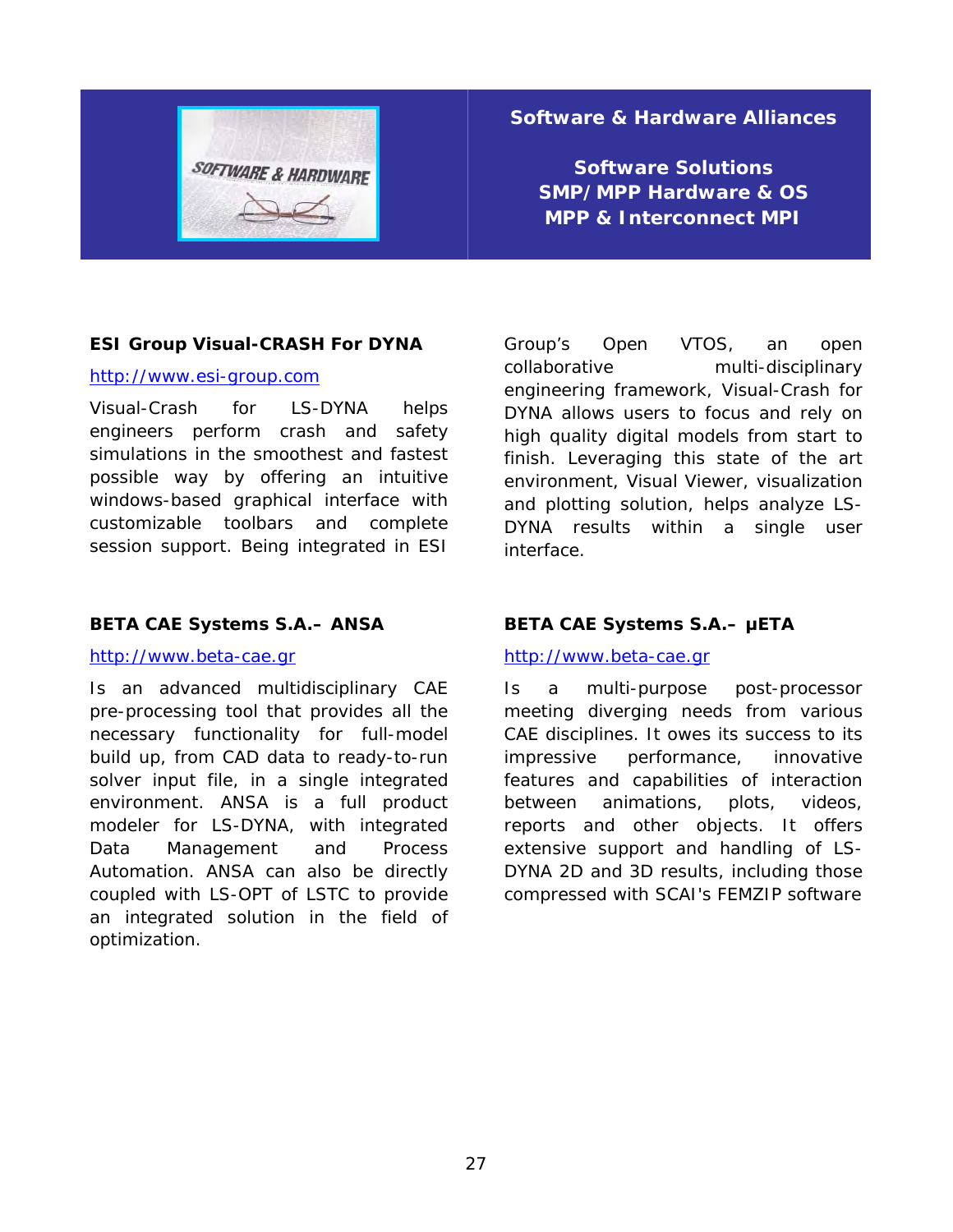![](_page_27_Picture_0.jpeg)

### **FEA Participants**

**SMP & MPP Hardware & OS** 

**For LS-DYNA®**

**[http://www.hpcservers.com](http://www.hpcservers.com/)**

| CRAY XD1          | Linux                                 |  |
|-------------------|---------------------------------------|--|
| HP PA-8X00        | HP-UX 11.11 and above                 |  |
| <b>HP IA-64</b>   | HP-UX 11.22 and above                 |  |
| <b>HP Opteron</b> | Linux CP4000/XC                       |  |
| <b>INTEL IA32</b> | Linux, Windows                        |  |
| <b>INTEL IA64</b> | Linux                                 |  |
| <b>INTEL Xeon</b> | Linux Windows 64 bit                  |  |
| <b>SGI Mips</b>   | <b>IRIX 6.5 X</b>                     |  |
| SGI IA64          | SUSE 9 w/Propack 4 RedHat w/Propack 3 |  |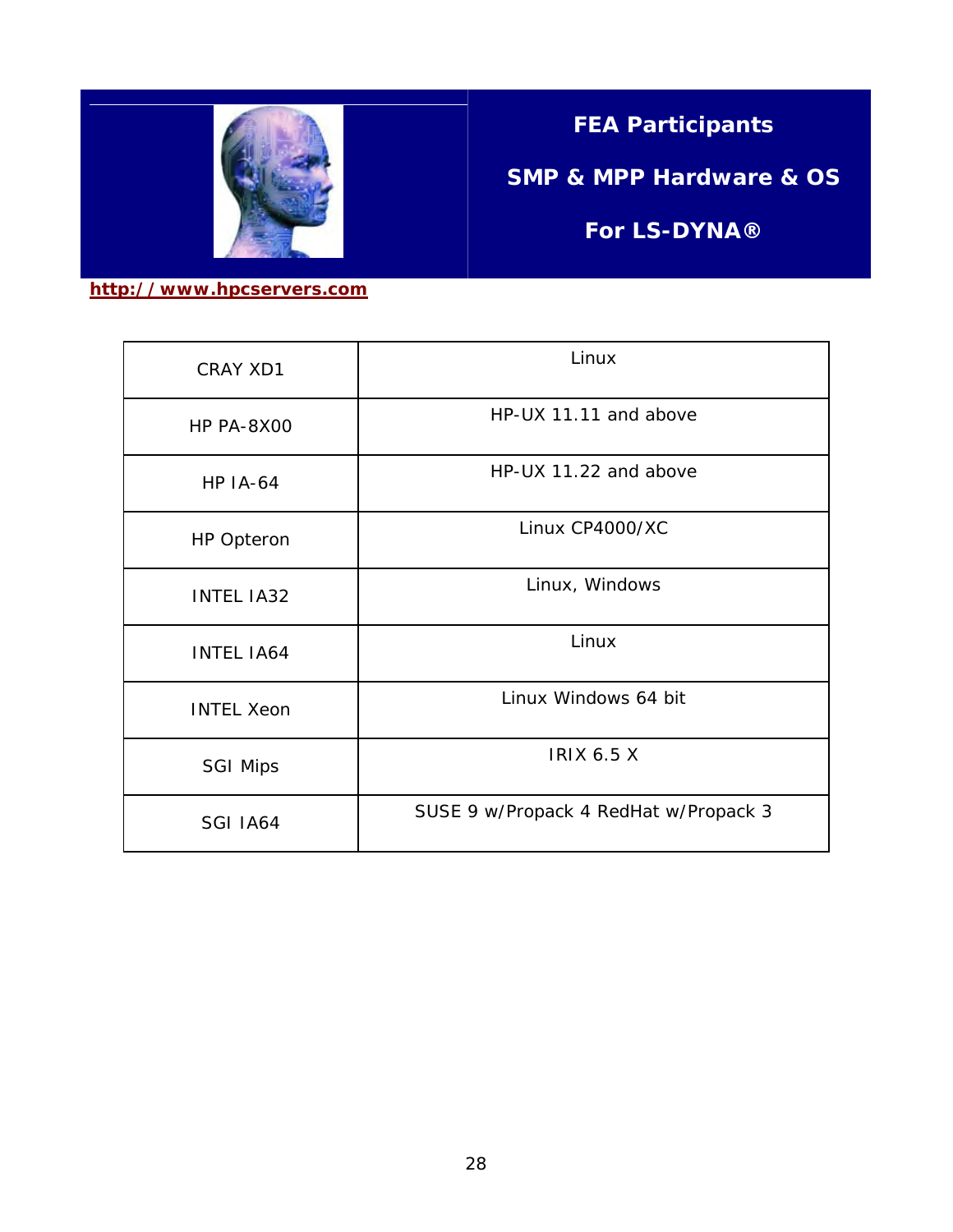![](_page_28_Picture_0.jpeg)

**FEA Participants** 

**MPP and Interconnect and MPI** 

**For LS-DYNA®**

**[http://www.hpcservers.com](http://www.hpcservers.com/)**

ŕ

| <b>Vendor</b>     | O/S                                     | <b>HPC Interconnect</b>                                             | <b>MPI Software</b>                                |
|-------------------|-----------------------------------------|---------------------------------------------------------------------|----------------------------------------------------|
| CRAY XD1          | Linux                                   |                                                                     |                                                    |
| <b>HP PA8000</b>  | <b>HPUX</b>                             |                                                                     |                                                    |
| HPIA64            | <b>HPUX</b>                             |                                                                     |                                                    |
| <b>INTEL IA32</b> | Linux, Windows                          | InfiniBand (Voltaire),<br>MyriCom                                   | Open MPI,<br>MPICH,<br>HP MPI, SCALI               |
| <b>INTEL IA64</b> | Linux                                   |                                                                     | Open MPI,<br>MPICH,<br>HP MPI                      |
| <b>INTEL Xeon</b> | Linux x86-64<br>Windows 64              | InfiniBand (Topspin,<br>Voltaire), MyriCom,<br>PathScale InfiniPath | Open MPI,<br>MPICH,<br>HP MPI, INTEL<br>ICR, SCALI |
| <b>SGI Mips</b>   | <b>IRIX 6.5 X</b>                       | <b>NUMAlink</b>                                                     | <b>MPT</b>                                         |
| SGI IA64          | SUSE 9 w/Propack4<br>RedHat w/Propack 3 | NUMAlink,<br>InfiniBand (Voltaire)                                  | MPT,<br>Intel MPI, MPICH                           |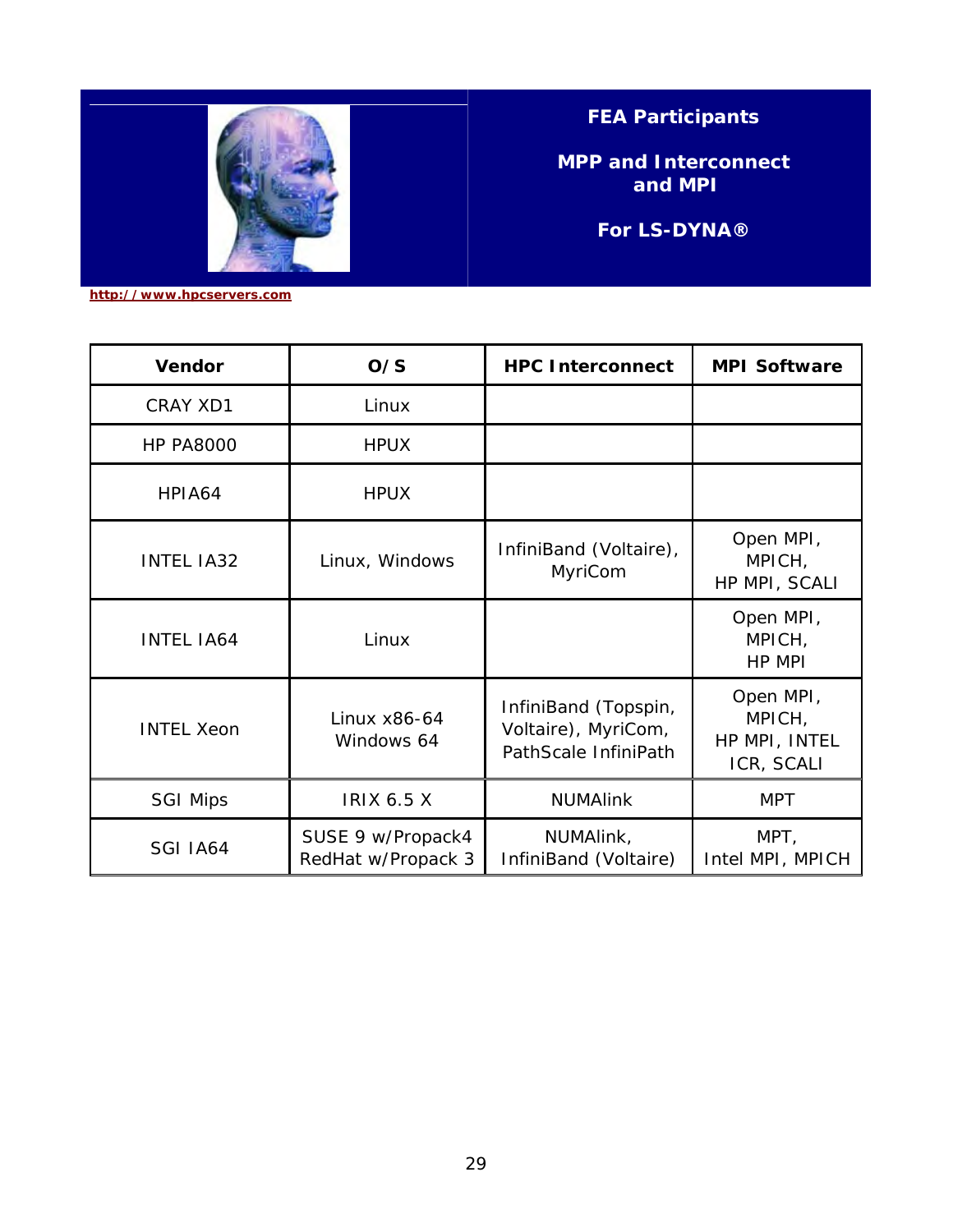![](_page_29_Picture_0.jpeg)

**Crash Test Dummy Models** 

**Anthropomorphic Test Devices Crashest Devices Websites/Information**

#### **FEA Information**

[http://www.ls-dynadummymodels.com](http://www.ls-dynadummymodels.com/) 

#### **LSTC's Models**

<http://www.lstc.com/models/>

#### **Arup Cellbond Barrier Models**

<http://www.oasys-software.com/dyna/en/fe-models/barrier.shtml>

#### **Arup Pedestrian Impactor Models**

<http://www.oasys-software.com/dyna/en/fe-models/pedestrian.shtml>

#### **Arup RCAR Barrier Model**

<http://www.oasys-software.com/dyna/en/fe-models/rcar.shtml>

#### **DYNAMore Models for**

[http://www.dummymodels.com](http://www.dummymodels.com/) 

#### **LS-DYNA Dummy Mailing List**

[sarba@lstc.com](mailto:sarba@lstc.com)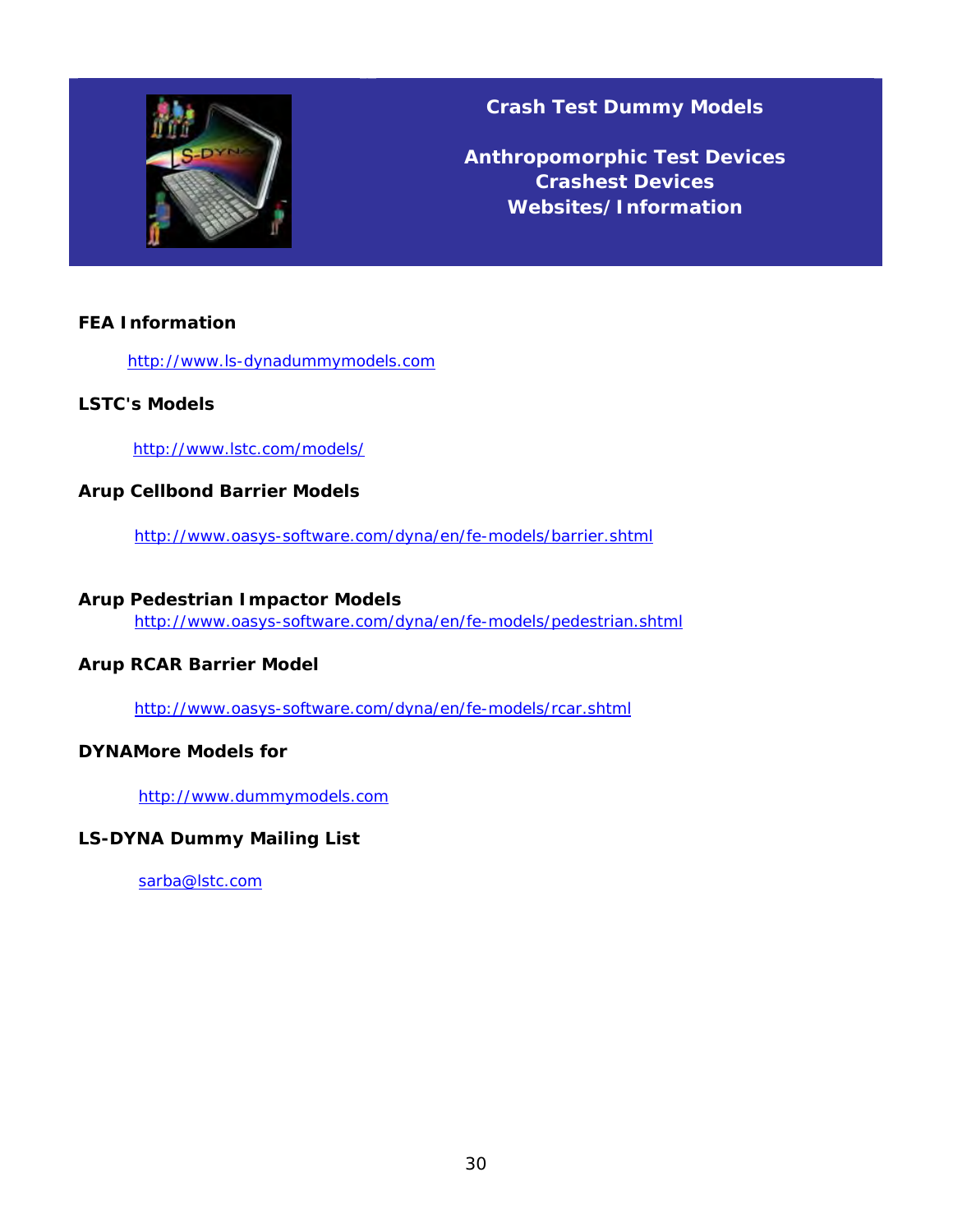### **SUPPORT SITES FOR LS-DYNA**

![](_page_30_Picture_1.jpeg)

#### **The Official LS-OPT Support site**

http://www.lsoptsupport.com

#### **LS-OPT User's Group on Google**

A new LS-OPT User Group has been established. The intention of this group is to support LS-OPT users and to provide useful information according to LS-OPT. In addition, the user group provides the possibility to get in contact with other users and to share experience on the application of LS-OPT.

In order to subscribe to the group, please use the following (external) link: [https://www.google.com/accounts/ServiceLogin?service=groups2&passive=1209600&conti](https://www.google.com/accounts/ServiceLogin?service=groups2&passive=1209600&continue=http://groups.google.com/group/lsopt_user_group&followup=http://groups.google.com/group/lsopt_user_group) [nue=http://groups.google.com/group/lsopt\\_user\\_group&followup=http://groups.google.co](https://www.google.com/accounts/ServiceLogin?service=groups2&passive=1209600&continue=http://groups.google.com/group/lsopt_user_group&followup=http://groups.google.com/group/lsopt_user_group) [m/group/lsopt\\_user\\_group](https://www.google.com/accounts/ServiceLogin?service=groups2&passive=1209600&continue=http://groups.google.com/group/lsopt_user_group&followup=http://groups.google.com/group/lsopt_user_group) 

#### **The Official LS-OPT Support site**

[http://www.lsoptsupport.com] is jointly monitored by DYNAmore GmbH (Germany) and LSTC (US)

The LS-OPT support site was jointly developed to keep you updated with current information. During January 2010 the site will be updated with

#### **"Getting Started"**

A first place to stop for new users to view the LS-OPTui and the basic procedures of optimization with LS-OPT.

#### **How To's**

A collection of information and examples for several tasks with LS-OPT

#### **Documents**

A collection of documents related to LS-OPT, Optimization and Stochastics

#### **Examples**

This Section demonstrates LS-OPT capabilities by means of a series of examples

#### **Glossary**

Alpha order to view definitions such as Anova, Bias error, Iteration and other technical terms.

#### **Downloads**

Downloads specific to LS-OPT

#### **FAQ's**

Questions related to Optimization, Robustness and Reliability Analysis Answers are posted on the LS-OPT Support Site http://www.lsoptsupport.com/faqs **News** 

Latest news relation to, or about LS-OPT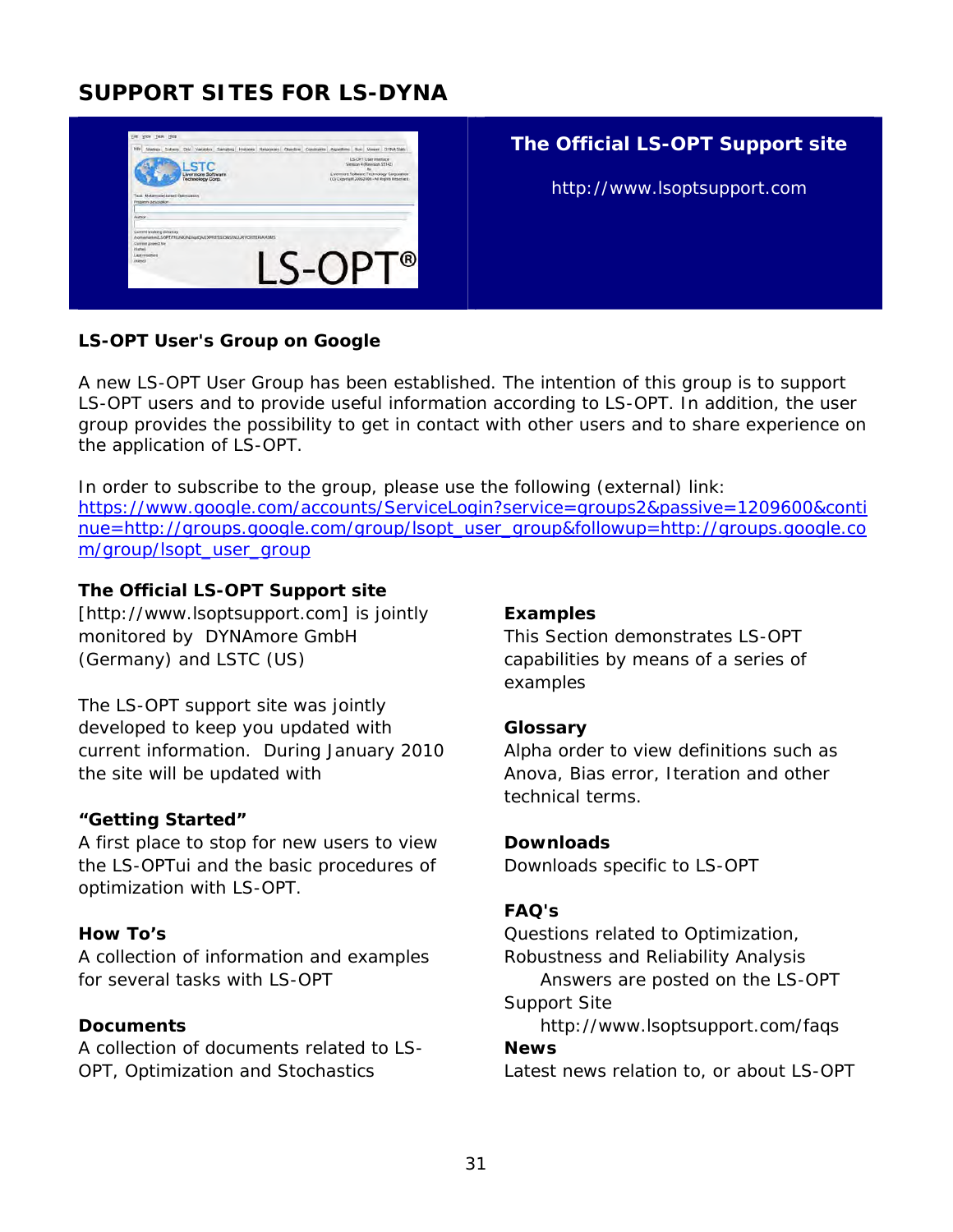![](_page_31_Picture_0.jpeg)

**9th German LS-DYNA User Forum** 

**12th – 13th October, 2010,** 

**Bamberg, Germany** 

DYNAmore invites to the German LS-DYNA Forum, 12 - 13 October 2010 in Bamberg/Germany.

Approximately 80 papers from users and developers, including keynote presentations from:

- Prof. M. Kaliske (TU Dresden),
- S. Frik (Opel),
- H. Klamser (Porsche),
- K. Wiegand (Daimler),
- C. Lemaitre (Faurecia),
- T. Zeguer (Jaguar Cars),
- P. Du Bois (Consultant)
- J. O. Hallquist (LSTC)

Special emphasis will be on fibre reinforced plastics and advanced occupant analysis, along with the contributions from the main applications crash and sheet metal forming.

The majority of presenters will use English slides and some of the presentations will be held in English language. If requested, se-lected presentations will be translated simultaneously.

The detailed agenda is available at [www.dynamore.de/forum2010e](http://www.dynamore.de/forum2010e)

Online registration at [www.dynamore.de/forum2010e/registration](http://www.dynamore.de/forum2010e/registration) 

Additionally, we offer three pre and post conference seminars, held in English language:

#### **Corpuscular Method - Simulate Airbag Unfolding**,

 by Dr. J. Wang (LSTC), October 11 in Stuttgart [http://www.dynamore.de/seminars/passive](http://www.dynamore.de/seminars/passive-safety/cpm-airbag)[safety/cpm-airbag](http://www.dynamore.de/seminars/passive-safety/cpm-airbag)

#### **ALE and Fluid-Structure Interaction in LS-DYNA**

 by Prof. M. Souli (LSTC/University of Lille), October 14-15 in Bamberg,

[http://www.dynamore.de/seminars/new](http://www.dynamore.de/seminars/new-methods/ale)[methods/ale](http://www.dynamore.de/seminars/new-methods/ale) 

#### **Blast Modelling with LS-DYNA** –

Protective Structures, Vehicles, Security **Threats** 

 by Paul Du Bois (Consultant) Dr. Len Schwer (SE&CS),

October 14-15 in Bamberg

[http://www.dynamore.de/seminars/defence/](http://www.dynamore.de/seminars/defence/blast) [blast](http://www.dynamore.de/seminars/defence/blast)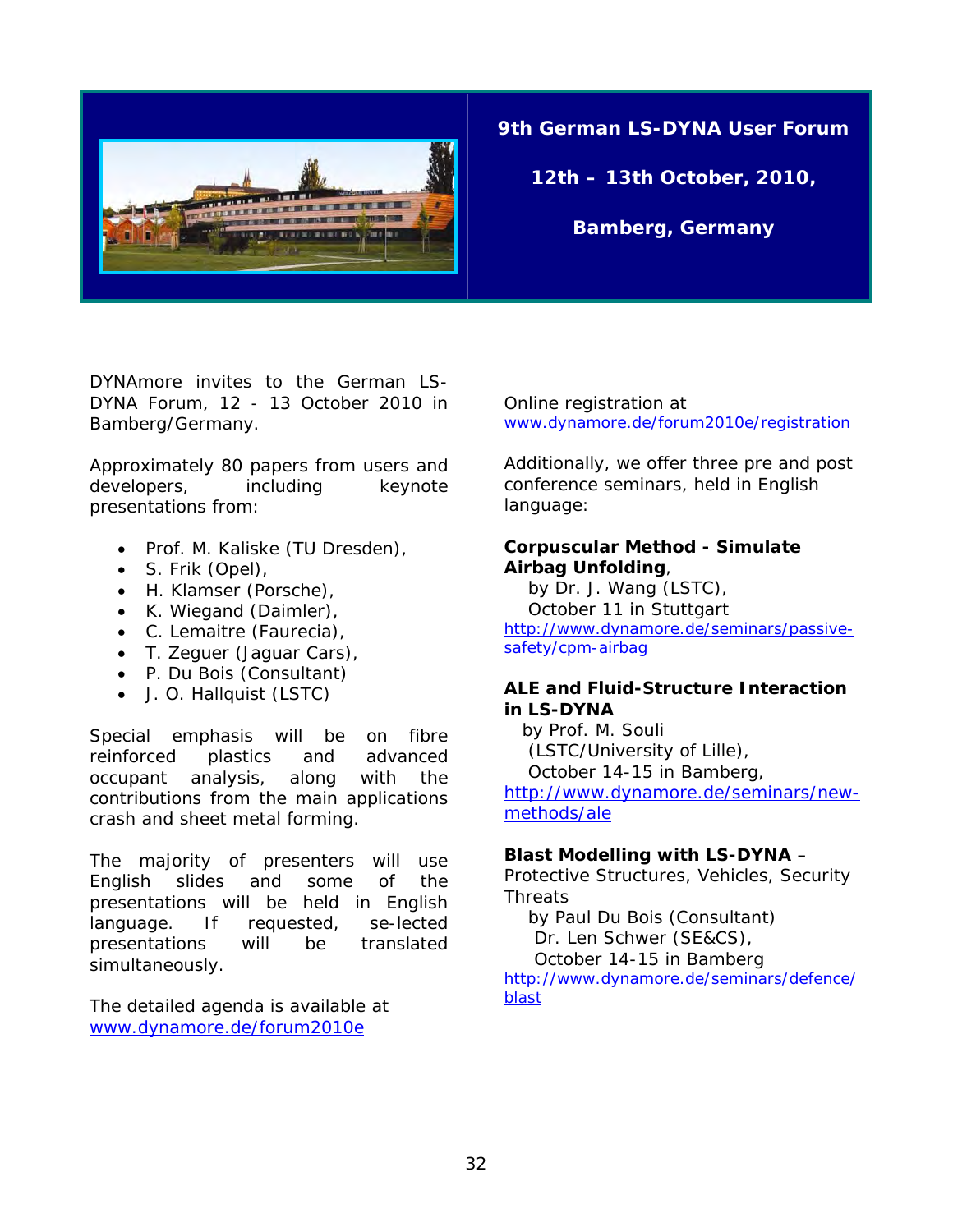![](_page_32_Picture_0.jpeg)

#### **2010 EnginSoft International Conference CAE Technologies for Industry and ANSYS Italian Conference**

21-22 October 2010, Fiera Montichiari, Brescia - Italy

For more than 20 years, the EnginSoft International Conference on "CAE Technologies for Industry" has been the reference event for the VP community in Italy, offering unique insights into: current and future values of software technologies, background trends, outstanding achievements, groundbreaking scientific developments and the visions of those who realize advancements.

The accompanying exhibition will see the world's leading CAE and VP solution providers showcasing products and services covering all aspects of the technologies and their successful implementation.

Delegates and exhibitors use the exhibition as an international networking forum to gain new insights, share experiences and find new business opportunities.

The 2010 EnginSoft International Conference also offers:

- a think tank bringing together executives from industry, research, academia and technology providers
- a panel of simulation-based engineering and science experts and technology experts
- an informal environment for delegates, technology providers, managers and experts to meet and share experiences, address key industry issues and

challenges, and explore new business opportunities

…in a word: the ideal occasion to discuss today's limitless applications of "simulation based engineering and sciences" in the true sense of the conference motto: "Believe in innovation: simulate the world"

The annual conference takes place concurrently with the ANSYS Italian Users' Meeting.

The conference program highlights applications in automotive, aerospace, energy, marine, oil & gas, consumer goods, environment, biomedicine and others and presents the use of the following software: ANSYS - ANSYS CFX - ANSYS FLUENT -

ANSYS ICEM CFD - modeFRONTIER - ANSOFT - -FLOWMASTER - MAGMASOFT - FORGE - FTI - THIRD WAVE SYSTEM

#### LSTC's LS-DYNA®

Submit a talk, attend the conference, visit the exhibition and/or be an exhibitor: [www.caeconference.com](http://www.caeconference.com/)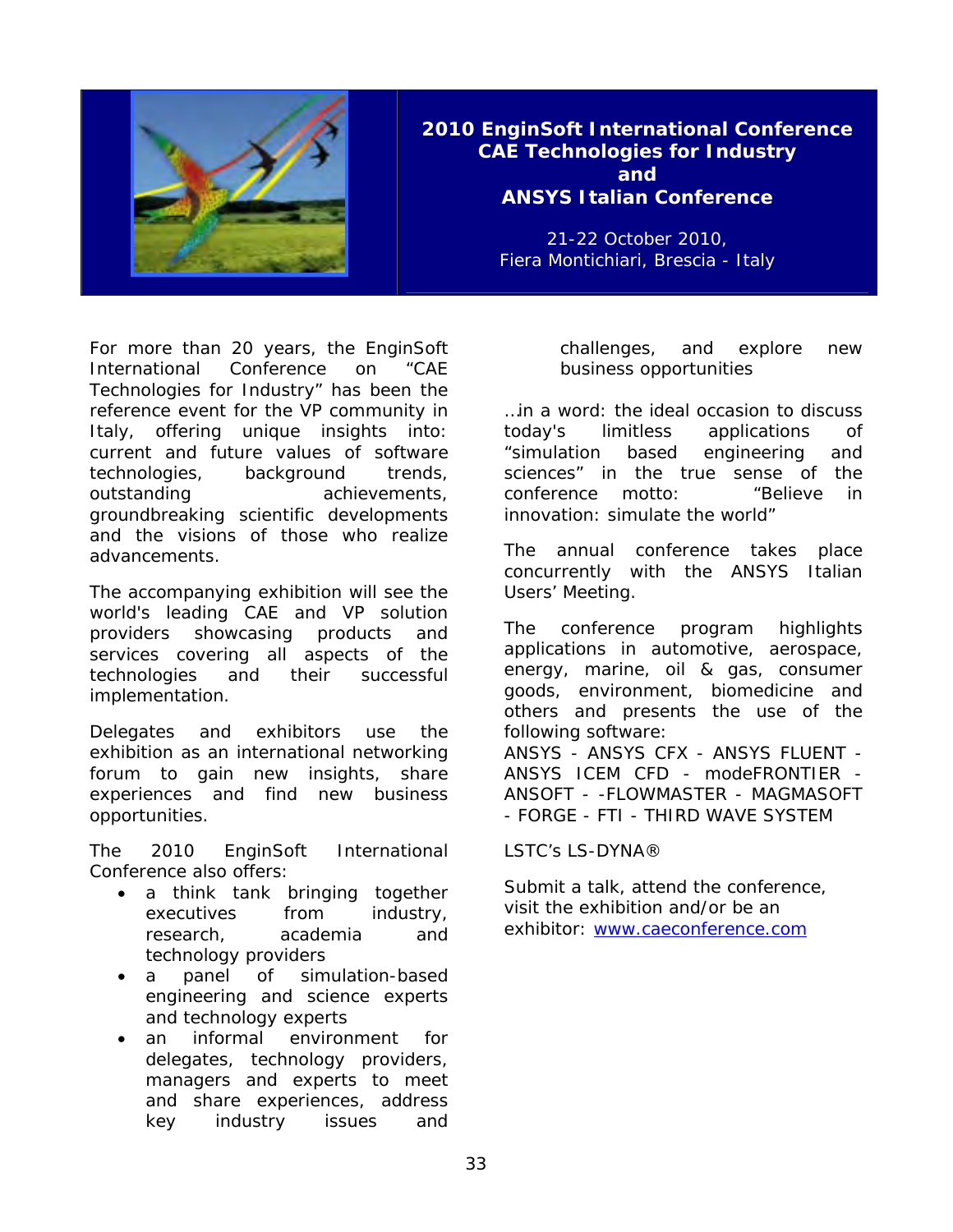![](_page_33_Picture_0.jpeg)

**ERAB** 

#### **The Nordic LS-DYNA Users' Forum**

#### **Sponsored by Microsoft**

#### **Engineering Research organizes the Nordic LS-DYNA Users' Forum biannually.**

[http://www.erab.se/?page+conf\\_registration](http://www.erab.se/?page+conf_registration)

Nordic LS-DYNA Users' Forum: FREE of CHARGE,

#### **About**

The Nordic LS-DYNA Users' Forum will be held at Fars Hatt , Gothenburg, on October 14 2010. The forum brings together LS-DYNA users, researchers and developers to discuss LS-DYNA developments and its applications in simulations of complex mechanical problems. Developers from LSTC will participate to inform about the latest developments in LS-DYNA, LS-PrePostand LS-OPT. Specially invited speakers will talk about how LS-DYNA simulations contribute to their companies and products. We

expect 200 attendees from the Nordic countries and Baltic states.

#### **Training and Seminars**

In close connection to the forum, we are pleased to offer the following training classes and seminars in Gothenburg.

•LS-DYNA Introductory course

 Date: Monday October 11 - Wednesday October 13.

•ANSA and mETA Introduction Date: Thusday October 12 -Wednesday October 13.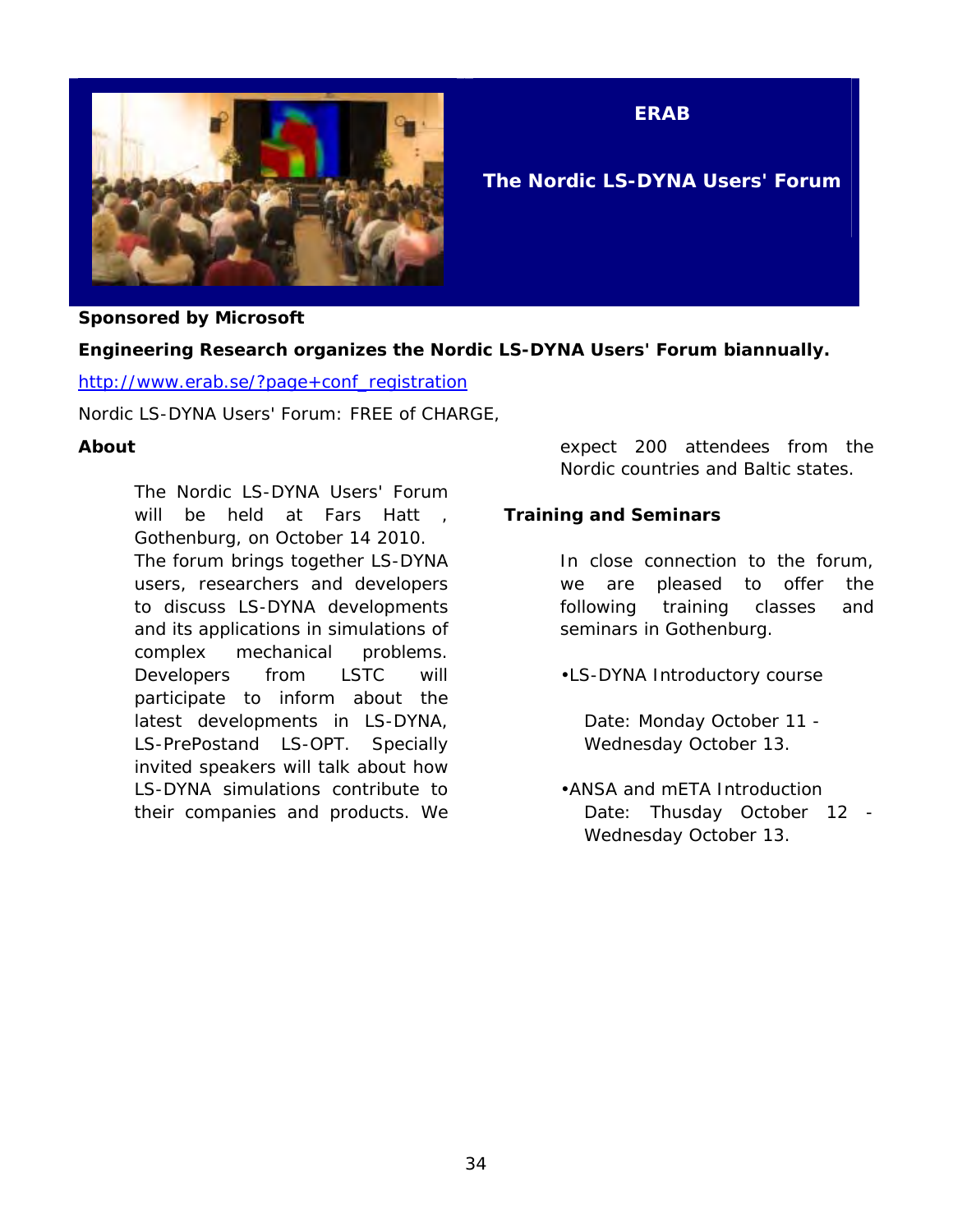![](_page_34_Picture_0.jpeg)

#### **TRAINING COURSES**

**Send listings to [agiac99@aol.com](mailto:agiac99@aol.com)** 

For changes for accuracy please see the company websites.

#### **France – AS+ [www.asplus.fr](http://www.asplus.fr/)**

#### **September**

| LS-DYNA Introduction (explicit)               |
|-----------------------------------------------|
| <b>LS-OPT Introduction</b>                    |
| LS-DYNA Implicit - Introduction               |
| LS-DYNA Implicit - Advanced                   |
| LS-PrePost3.0 - Switch from 2.4 to 3.0        |
| LS-PrePost3.0 - Advanced Meshing capabilities |
|                                               |

 $\bullet$ **UK - Oasys** 

<http://www.oasys-software.com/dyna/en/training/>

#### **Oasys PRIMER –**

An Introduction 1 FREE 27th Sep 2010

LS-DYNA Introductory Course 25th-27th Oct 2010

For further information or to enrol on any of the courses listed below please contact: Katherine Groves 0121 213 3399 at [katherine.groves@arup.com](mailto:katherine.groves@arup.com) .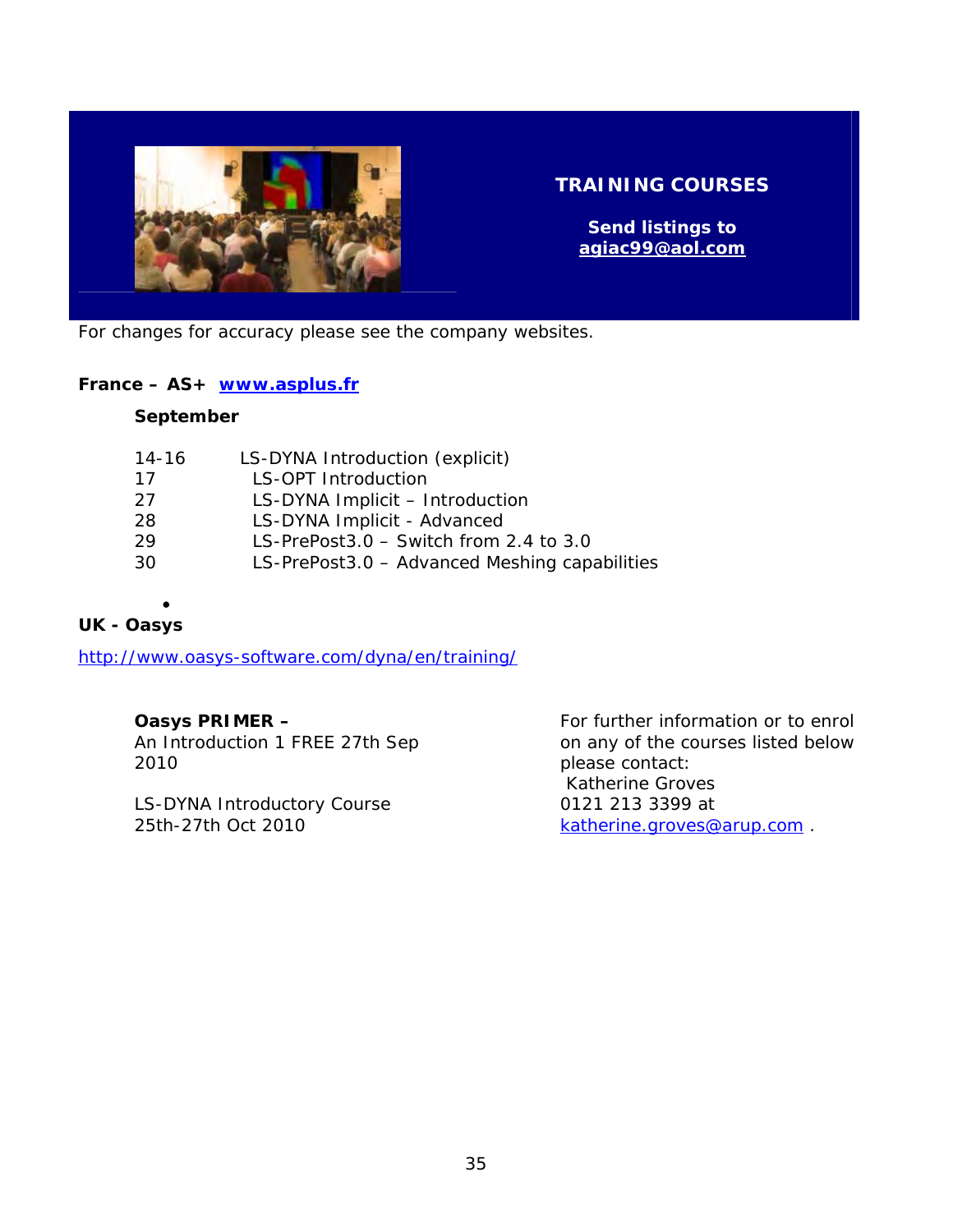![](_page_35_Picture_0.jpeg)

#### **TRAINING COURSES DYNAmore**

**Send listings to [agiac99@aol.com](mailto:agiac99@aol.com)** 

**For Full Course List and Dated: <http://www.dynamore.de/seminars/infodays>** 

**DYNAstart - Getting Started with LS-DYNA** 

 Ingolstadt, Sep 22, 2010 Traboch, Austria, Nov 03, 2010 Stuttgart, Nov 10, 2010 Stuttgart, Dec 14, 2010

#### **Possibilities of Computational Fluid Dynamics (CFD) with LS-DYNA**

Stuttgart, Sep 30, 2010

#### **LS-DYNA Application in Civil Engineering**

Stuttgart, Oct 05, 2010

#### **Capabilities of LS-DYNA/Implicit**

Stuttgart, Oct 20, 2010

#### **Support Day**

 Stuttgart, Oct 22, 2010 Stuttgart, Dec 17, 2010

**Simulation of Drop Tests with LS-DYNA** 

Stuttgart, Oct 28, 2010

**Introduction to Forming Simulation using LS-DYNA and ETA/DYNAFORM** 

Stuttgart, Nov 09, 2010

#### **Visual-Crash DYNA - Environment for LS-DYNA**

Stuttgart, Nov 24, 2010

**Dynamic Material Characterisation using 4A Impetus** 

Stuttgart, Dec 01, 2010

#### **Occupant Safety Support Day**

Stuttgart, Dec 06, 2010

#### **Current LS-DYNA Trends and Delevopments for Forming Simulations**

Stuttgart, Dec 09, 2010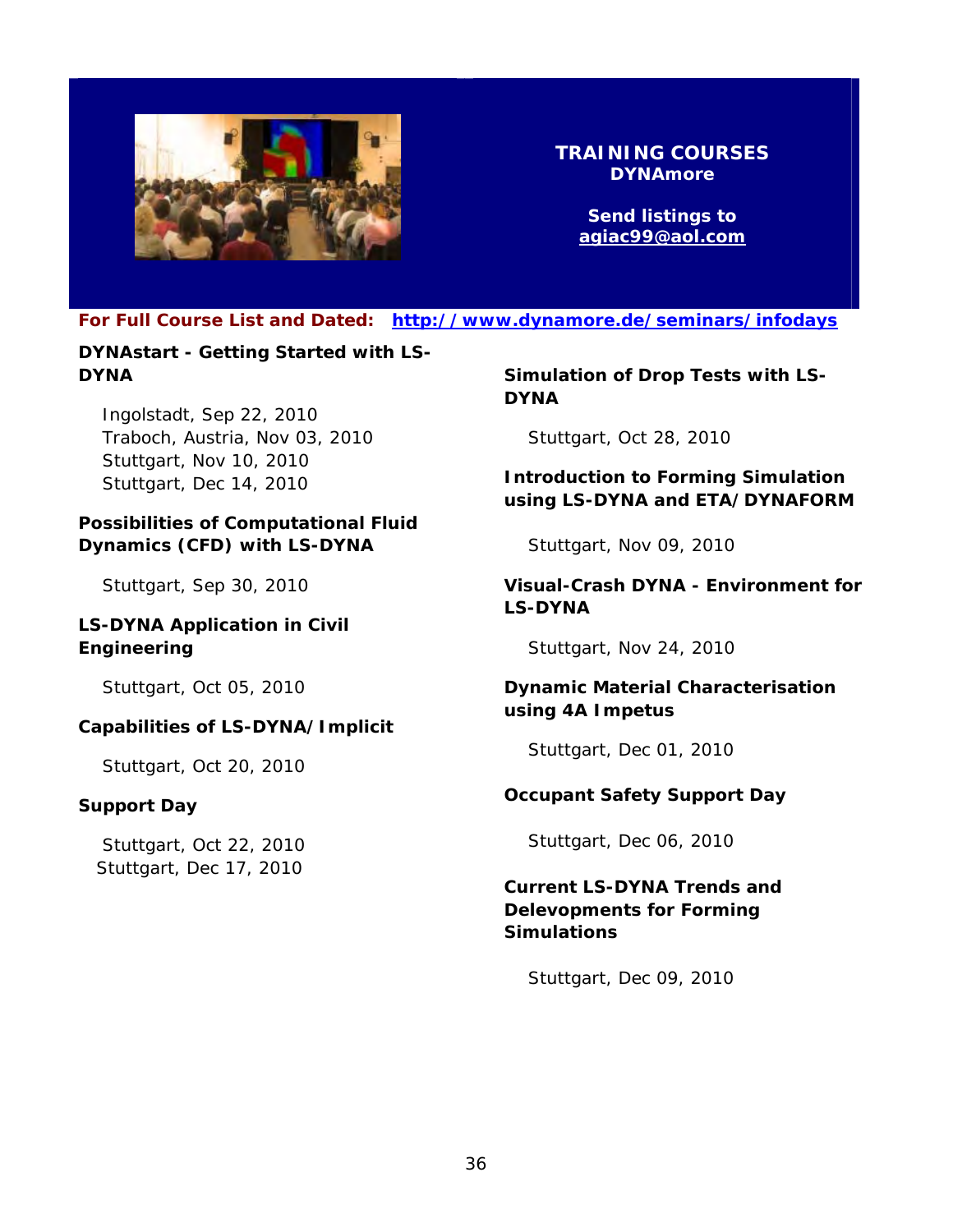![](_page_36_Picture_0.jpeg)

#### **TRAINING COURSES**

**LSTC** 

**Send listings to [agiac99@aol.com](mailto:agiac99@aol.com)** 

#### **LSTC Course Coordinator: Cathie Walton**

[Cathie@lstc.com](mailto:Cathie@lstc.com) (248) 649-4728 x221

| Course                                                     | Location  | <b>Start Date</b> | <b>End Date</b> |
|------------------------------------------------------------|-----------|-------------------|-----------------|
| ALE Advanced Application (AAA)                             | CA        | 8/25/2010         | 8/27/2010       |
| Contact in LS-DYNA                                         | MI        | 9/1/2010          | 9/2/2010        |
| LS-PrePost (no charge with Intro to LS-DYNA)               | MI        | 9/13/2010         | 9/13/2010       |
| Intro to LS-DYNA<br>(3-1/2 days; half day on<br>Friday)    | MI        | 9/14/2010         | 9/17/2010       |
| Concrete & Geomaterial Modeling                            | <b>CA</b> | 9/14/2010         | 9/15/2010       |
| Modeling & Simulation with LS-DYNA                         | CA        | 9/16/2010         | 9/17/2010       |
| <b>Blast Modeling with LS-DYNA</b>                         | <b>CA</b> | 9/20/2010         | 9/21/2010       |
| Penetration Modeling with LS-DYNA                          | <b>CA</b> | 9/22/2010         | 9/23/2010       |
| LS-PrePost *new date* (no charge w/ Intro to<br>LS-DYNA)   | CA        | 11/15/2010        | 11/15/2010      |
| Intro to LS-DYNA *new dates* (3.5 days; 1/2<br>day Friday) | CA        | 11/16/2010        | 11/19/2010      |
| LS-OPT *new dates* (3-1/2 days; half day on<br>Friday)     | CA        | 11/30/2010        | 12/3/2010       |
| Advanced Options in LS-DYNA                                | <b>CA</b> | 12/9/2010         | 12/10/2010      |
| LS-PrePost (no charge with Intro to LS-DYNA)               | MI        | 12/13/2010        | 12/13/2010      |
| Intro to LS-DYNA (3-1/2 days; half day on<br>Friday)       | MI        | 12/14/2010        | 12/17/2010      |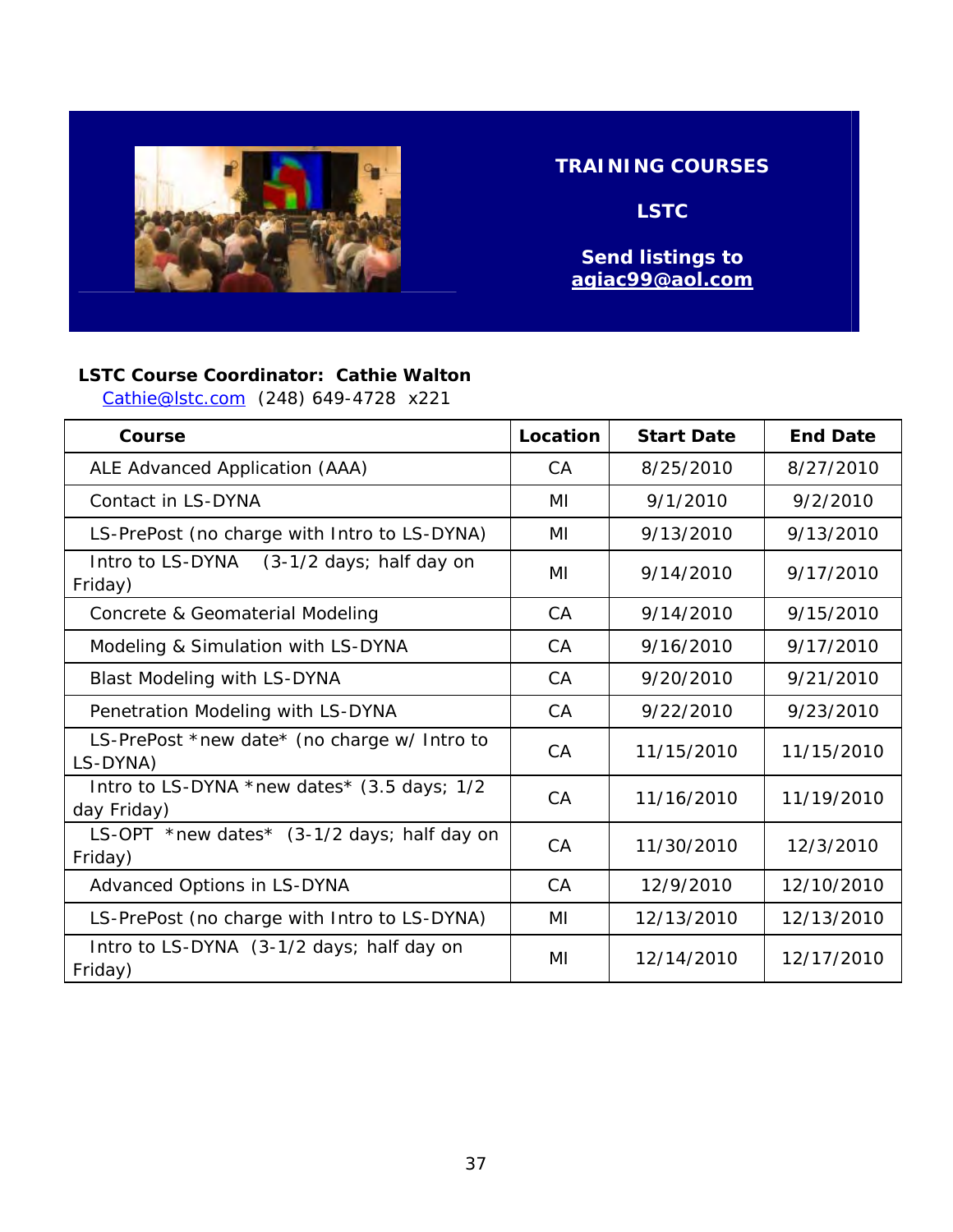![](_page_37_Picture_0.jpeg)

Contact: Ruth Hengst - e-mail [ruthusacm@ices.utexas.edu](mailto:ruthusacm@ices.utexas.edu)

Geometry is the foundation of analysis yet modern methods of computational geometry have until recently had very little impact on analysis. The reason may be that Finite Element Analysis (FEA), as we know it today, was developed in the 1950's and 1960's, before the advent and widespread use of Computer Aided Geometric Design (CAGD), which occurred in the 1970's and 1980's. The CAGD – FEA interface gives rise to many problems.

Perhaps the most significant of all is the problem of translating CAGD files into analysis-suitable FEA geometry and meshing, reputed to take 80% of overall analysis time for complex engineering designs. The approximate, polynomial-based geometry of FEA also creates difficulties in modeling sliding contact, flows about aerodynamic shapes, buckling of thin shells, etc. It would seem that it is time to look at more powerful descriptions of geometry to provide a new and more efficient basis for analysis. An attempt to address these issues and improve on FEA has led to the introduction and development of Isogeometric Analysis, in which a single geometric representation is utilized for design and analysis. Among the approaches that have been proposed, those that

have demonstrated the most potential so far are Subdivision Surfaces, NURBS, and T-Splines. NURBS are the industry standard for CAGD systems used in engineering design. NURBS-based isogeometric analysis has already been applied to fluids, structures, fluid-structure interaction, phase-field modeling, electromagnetics, shape and topology optimization, material modeling (e.g., implicit gradient damage models), discrete and diffuse modeling of crack propagation, etc. T-Splines, which are a generalization of NURBS that allow efficient local refinement while maintaining higher-order continuity and exact geometry, have recently attracted increasing attention. The purpose of this workshop is to bring together experts in geometry and analysis interested in the development of the new generation of analysis procedures based on modern methods of computational geometry. The workshop will focus on:

- Analysis-suitable geometry
- Mathematics of isogeometric methods
- New isogeometric analysis technologies
- Applications
- Implementation and software
- History of CAGD and FEA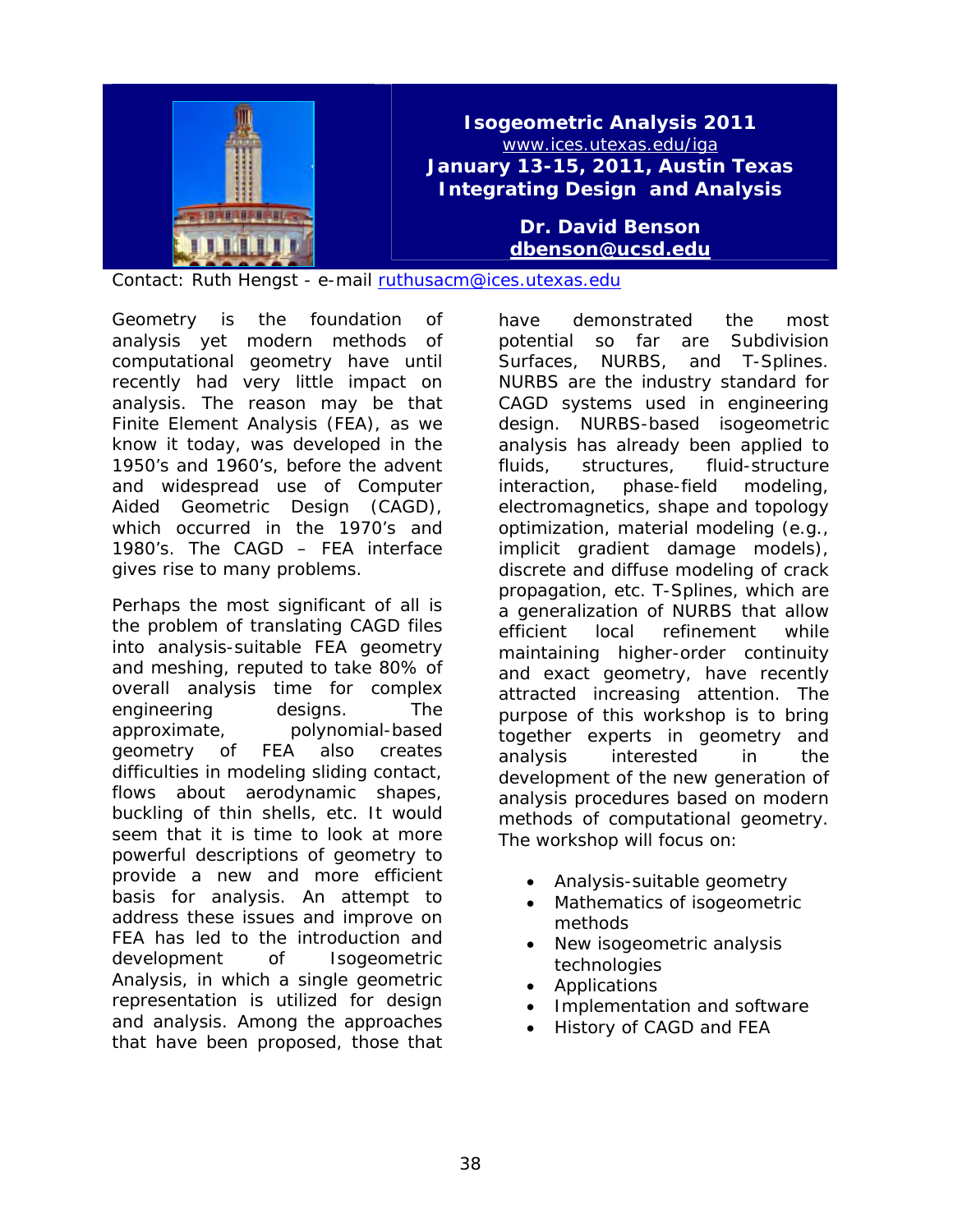![](_page_38_Picture_0.jpeg)

#### **BETA CAE Systems SA**

**Twitter Events to Visit BETA CAE** 

#### **From the BETA CAE Systems SA News In Brief pdf. [http://www.beta-cae.gr/news/20100624\\_news\\_in\\_brief.pdf](http://www.beta-cae.gr/news/20100624_news_in_brief.pdf)**

#### **BETA CAE Systems SA launches a Twitter account**

Follow@betacae on Twitter to be updated on the latest news about our products, services and events. <http://twitter.com/betacae>

#### **4th ANSA & μETA International Conference**,

June 1-3, 2011, Makedonia Palace, Thessaloniki, Greece

#### **NAFEMS Nordic Regional Summit 2010: Trends and Future Needs in Engineering Simulation,**

October 26–27, 2010, Gothenburg, Sweden organized by NAFEMS

#### **German LS-DYNA User Forum**

October 12-13, 2010, Bamberg, Germany organized by DYNAmore GmbH

#### **LS-DYNA Nordic Users' Forum,**

 October 14, 2010, Kungälv (Gothenburg), Sweden organized by Engineering Research Nordic AB

#### **8th MIRA International Vehicle Aerodynamics Conference**

October 13-14, 2010, Grove, United Kingdom organized by MIRA

#### **Open Source CFD International Conference 2010,**

November 4-5, 2010, Munich, Germany organized by ICON

#### **SIMVEC - Berechnung und Simulation im Fahrzeugbau,**

November 16-17, 2010, Baden-Baden, Germany organized by VDI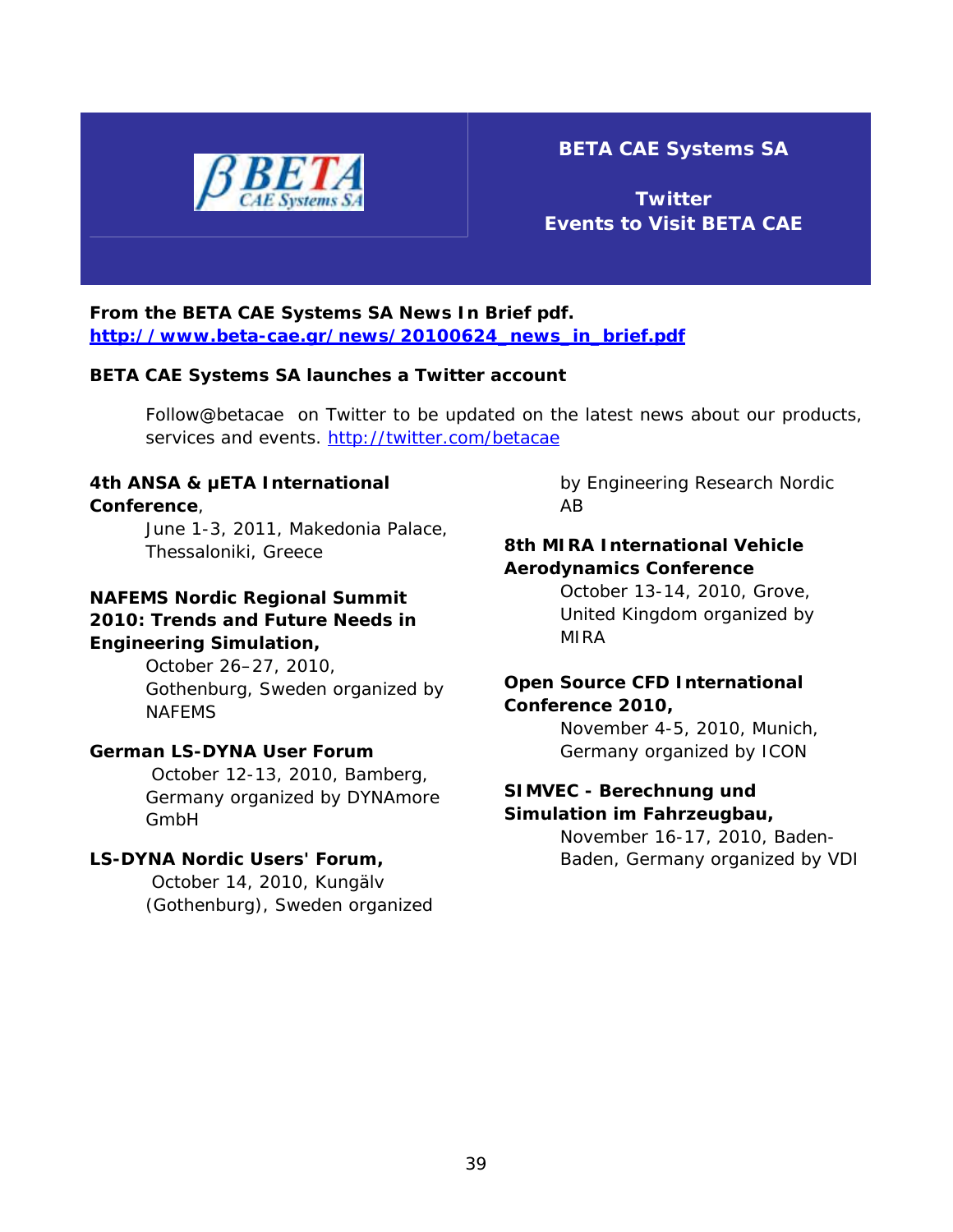![](_page_39_Picture_0.jpeg)

#### **HP has earned the Excellence in Service Operations certification**

<http://www.hp.com/hpinfo/newsroom/press/2010/100812a.html>

Sole PC manufacturer to win coveted industry recognition

PALO ALTO, Calif., Aug. 12, 2010

HP has earned the Excellence in Service Operations certification from the Technology Services Industry Association (TSIA) for providing superior technical support and services in North America.

This marks the third consecutive year HP has achieved recognition for commercial notebook and desktop PC support, and the second year HP was certified in the consumer market, including both PCs and printers.

HP remains the sole PC manufacturer to receive this coveted industry recognition in 2010, which comprises a comprehensive evaluation of phone, field service and web service operations for customers.

"HP is to be commended for excellent preparation and execution," said Joanne Weigel, senior director, Organizational Certification Programs, TSIA. "Most notable were enhancements in HP escalation management processes, interactive voice response telephone support and online support forums."

Auditors from TSIA closely review management policies and procedures. HP support operations were compared against nearly 300 industry best practices, including executive commitment, talent management, support tools and technology, and operation metrics. The rigorous onsite and surveillance audit process was conducted by a panel of seasoned service executives with more than 20 years of experience.

"We are committed to making investments that continually improve customer experiences," said Antonio Neri, vice president, Customer Experience and Warranty Services, Personal Systems Group, HP. This certification means HP customers can purchase PCs and printers with the confidence that they are not only receiving quality products, but also quality support.

Earlier this year, HP received the TSIA Service Excellence STAR Award for Innovative Support. This award recognizes companies that use Web 2.0 tools and processes to create an engaging online community of customers and partners. HP is also a recipient of the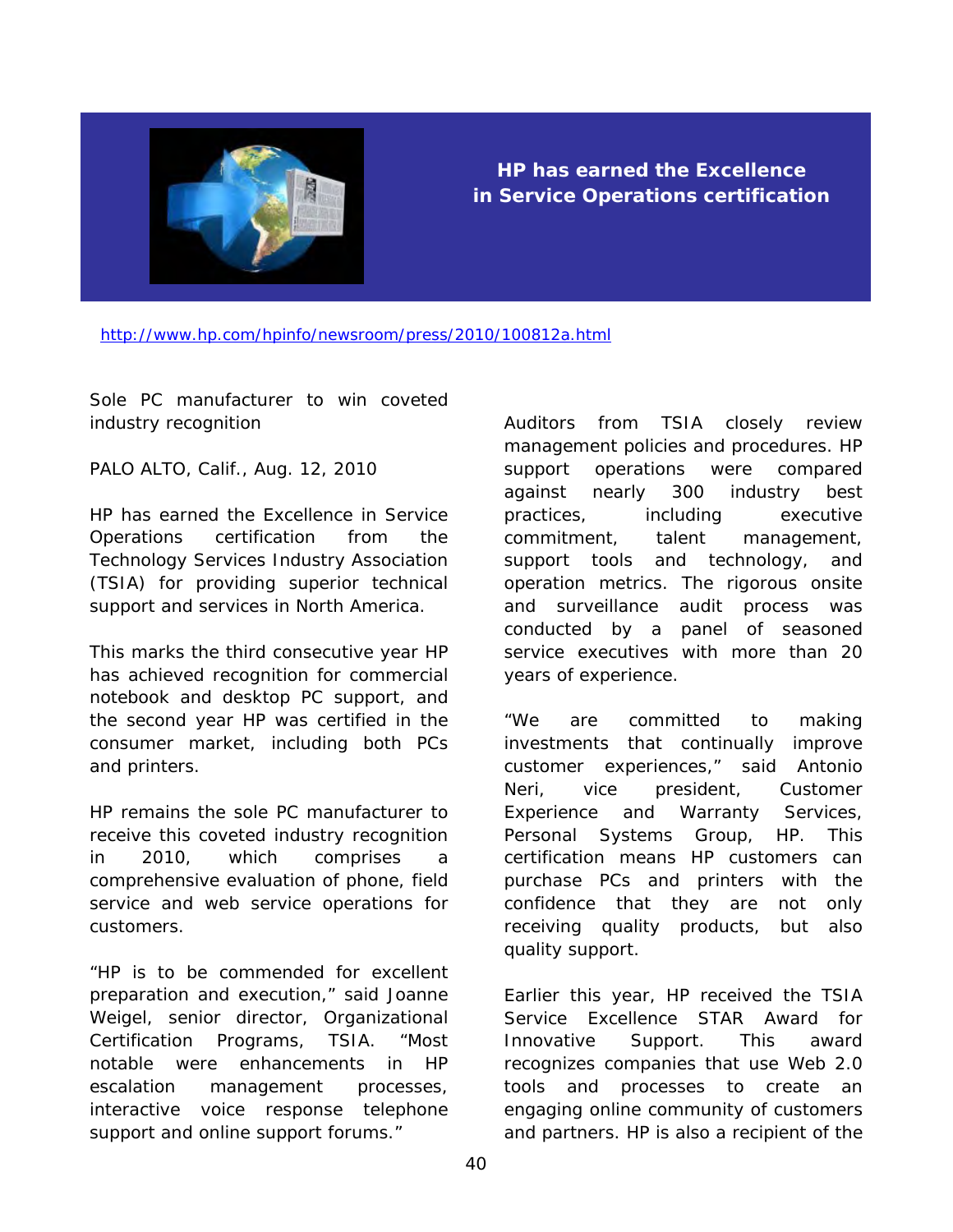TSIA STAR Awards Hall of Fame Lifetime Achievement Award, which is given to companies that have won 10 or more individual STAR Awards.

#### **About TSIA**

The Technology Services Industry Association (TSIA) is the leading association dedicated to advancing the business of technology services. Technology services organizations large and small look to TSIA for world-class benchmarking and research, exceptional peer networking and learning opportunities, and high-profile certification and awards programs. We keep their business leaders informed and connected through a full range of programs and services that tackle realworld service business challenges, providing real-world solutions. TSIA corporate members represent the world's top technology companies as well as scores of innovative small and midsize businesses in four major markets: enterprise IT and telecom, consumer technologies and carriers, healthcare and

healthcare IT, and industrial automation. TSIA brings the technology services industry together www.tsia.com.

#### **About HP**

HP creates new possibilities for technology to have a meaningful impact on people, businesses, governments and society. The world's largest technology company, HP brings together a portfolio that spans printing, personal computing, software, services and IT infrastructure to solve customer problems. More information about HP (NYSE: HPQ) is available at http://www.hp.com/.

--------------------------------------------

© 2010 Hewlett-Packard Development Company, L.P. The information contained herein is subject to change without notice. HP shall not be liable for technical or editorial errors or omissions contained herein.

#### **Editorial contacts:**

Nora Hahn, HP: [nora.hahn@hp.com](mailto:nora.hahn@hp.com)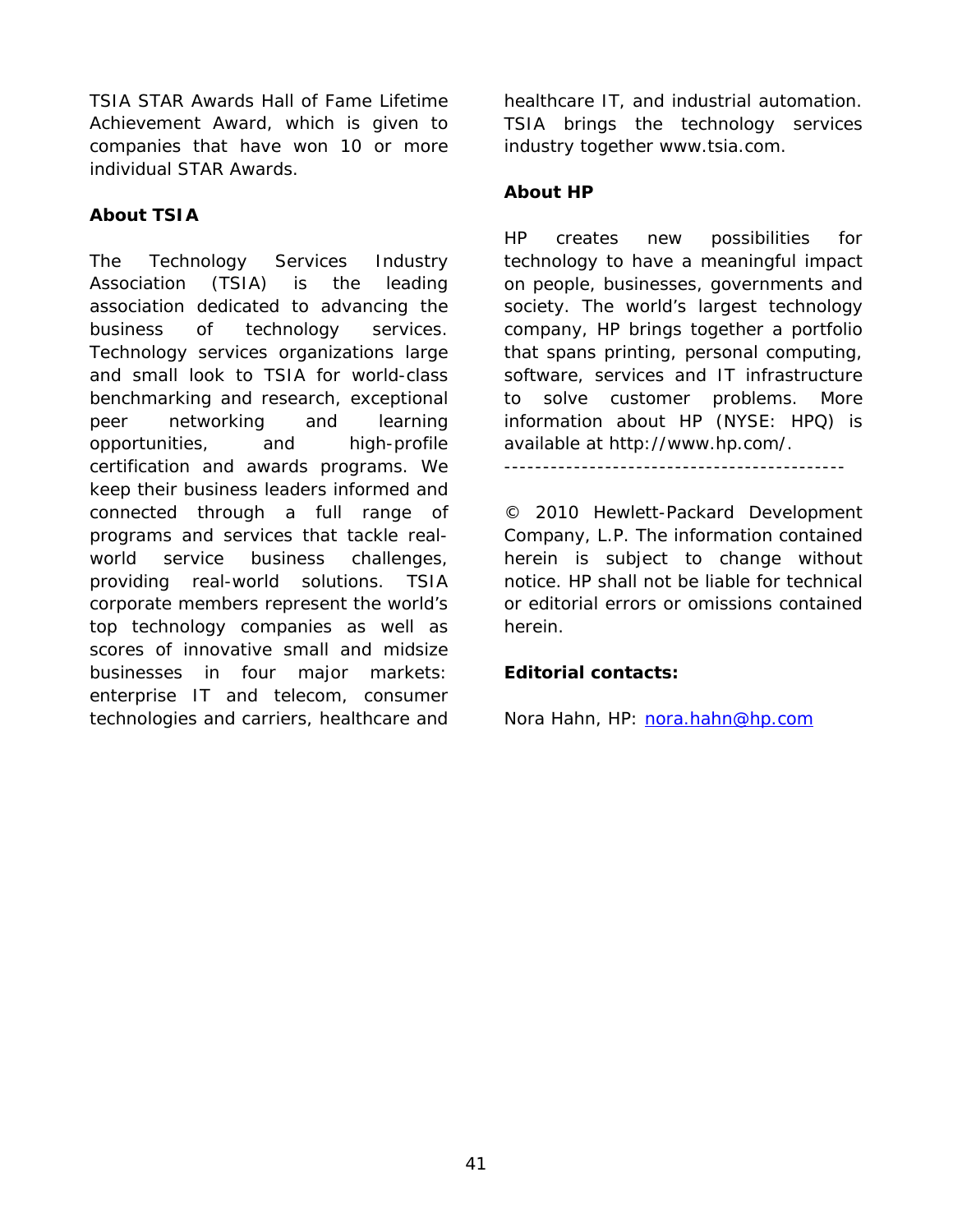![](_page_41_Picture_0.jpeg)

#### **ESI Announces VA One 2010**

#### **Latest release of noise and vibration software includes advanced methods for response diagnosis**

VA One model of sound radiated by vehicle horn at 2kHz (using Indirect Fast Multipole BEM analysis) Paris, France – July 29, 2010

VA One is a complete solution for simulating noise and vibration across the full frequency range and seamlessly combines Finite Elements, Boundary Elements, and Statistical Energy Analysis (SEA) in a single model. This new release includes over 80 major enhancements and is focused on improved methods for response diagnosis.

#### Advanced methods for response diagnosis

Diagnosing the response of a system is an important step in a vibro-acoustic analysis that can provide physical insights and help guide the design of various counter measures. The VA One 2010 release simplifies this process and includes advanced methods to be applied to this task. In particular, the Statistical Energy Analysis (SEA) module now includes functionality for automatic identification of dominant transmission paths (using advanced algorithms from Graph Theory), along with sensitivity analysis for quickly determining the key parameters that control the response.

Furthermore, the low frequency Finite Element and Boundary Element modules include expanded functionality for panel contribution analysis to help identify key radiating surfaces.

The VA One 2010 release also includes functionality for calculating complex or coupled modes for any combination of Finite Element, Boundary Element, Poroelastic Element and SEA subsystems in a model. This new functionality is ideal for diagnosing damped resonances, particularly in open systems or for systems that contain foam and fiber noise control treatments.

The Fast Multilevel Multipole Boundary Element (FMM BEM) solver has also been significantly enhanced and now covers a wider kD range and includes both direct and indirect formulations. This enables FMM BEM models to be applied to a broader range of applications across a wider frequency range.

The Hybrid module has been complemented and includes new functionality for quickly modeling the mid-frequency response of unbaffled structures such as satellite antennas and solar arrays. A significant number of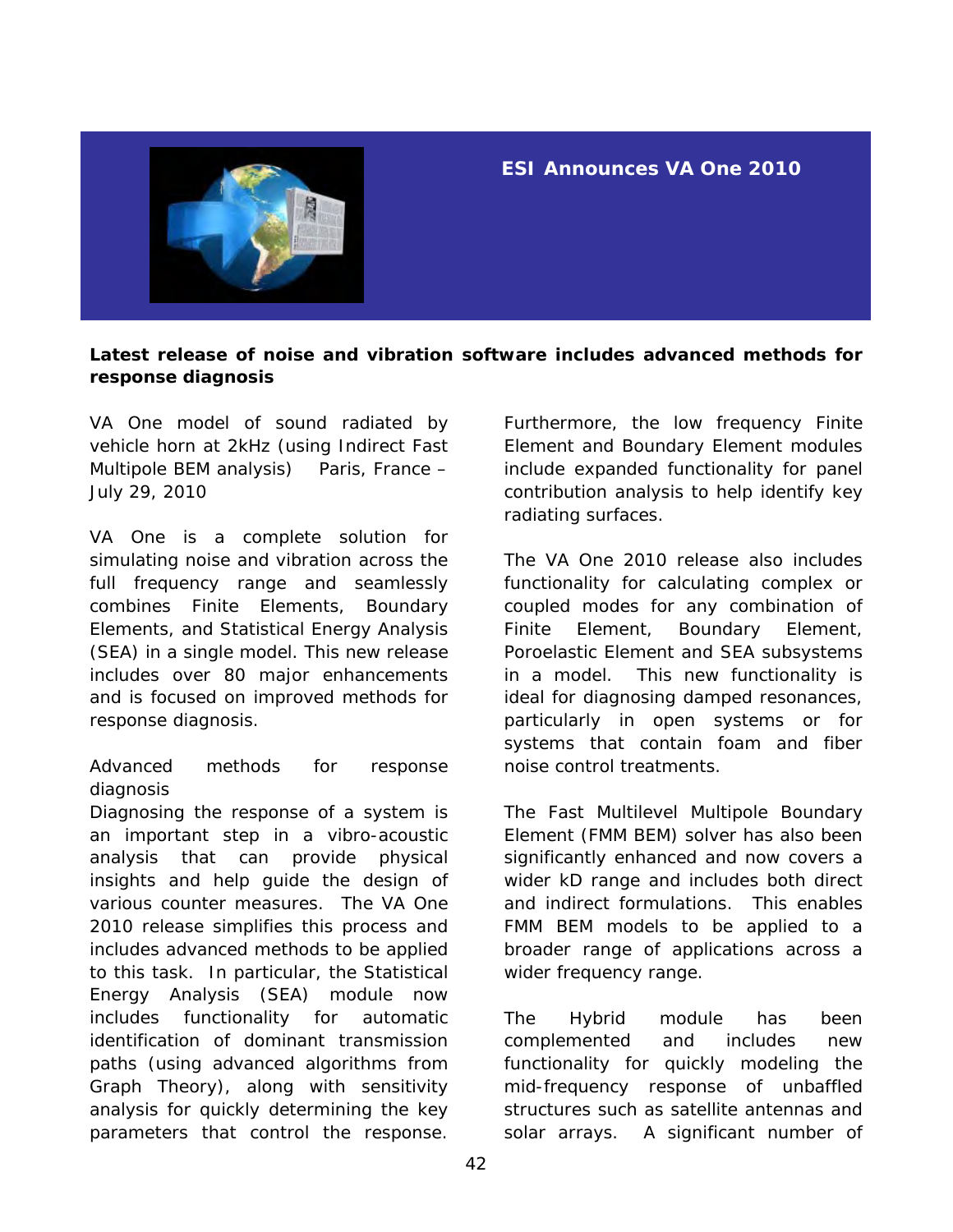improvements have also been made to the VA One environment to simplify model management and improve productivity.

"At VTT we provide high-end technology solutions and innovation services that enhance our customers' competitiveness", said Jukka Tanttari, Senior Research Scientist, VTT. "VA One is a standard tool in our analysis process and helps us diagnose and improve vibro-acoustic performance."

"We are pleased to announce the release of VA One 2010", said Dr. Phil Shorter, Director of Vibro-Acoustic Product Operations, ESI Group. "This release includes over 80 major enhancements across all modules and ensures that our users have access to state-of-the-art methods for vibro-acoustic analysis and design".

For more information, please visit: [www.esi-group.com/products/vibro](http://www.esi-group.com/products/vibro-acoustics)[acoustics](http://www.esi-group.com/products/vibro-acoustics)

.

About ESI Group

ESI is a pioneer and world-leading solution provider in virtual prototyping that takes into account the physics of materials. ESI has developed an extensive suite of coherent, industryoriented applications to realistically simulate a product's behavior during testing, to fine-tune manufacturing processes in accordance with desired product performance, and to evaluate the environment's impact on performance. ESI's solutions fit into a single collaborative and open environment for End-to-End Virtual Prototyping, thus eliminating the need for physical prototypes during product development. The company employs over 750 high-level specialists worldwide covering more than 30 countries. ESI Group is listed in compartment C of NYSE Euronext Paris. For further information, visit www.esi-group.com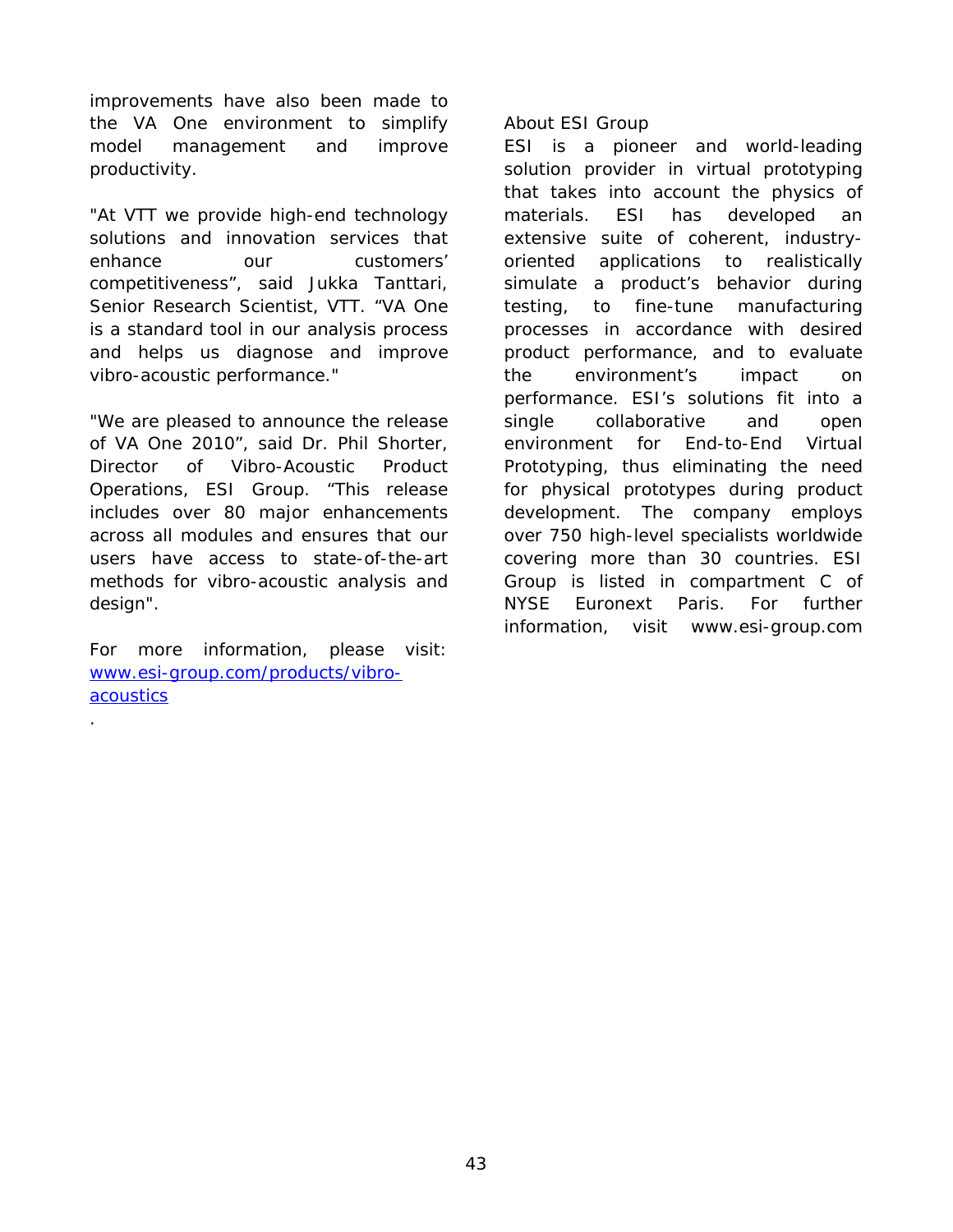![](_page_43_Picture_0.jpeg)

#### **LS-PrePost3.0**

**Now Released**

This version of LS-PrePost has a completely new graphical interface plus many new features. One of the most important additions is the Geometry

module, this can create and handle simple to very complex geometry data and definitions.

![](_page_43_Picture_5.jpeg)

#### **User Interface**

The new user interface is in the style of current Windows applications with tool bars and icons used for the main menu system to replace the old text based button scheme. This new interface provides the maximum possible graphical

area for the model rendering and at the same time allows users to define their own toolbars with frequently used icons put together in any fashion. Besides using icons and toolbars, a pull down menu system is provided to select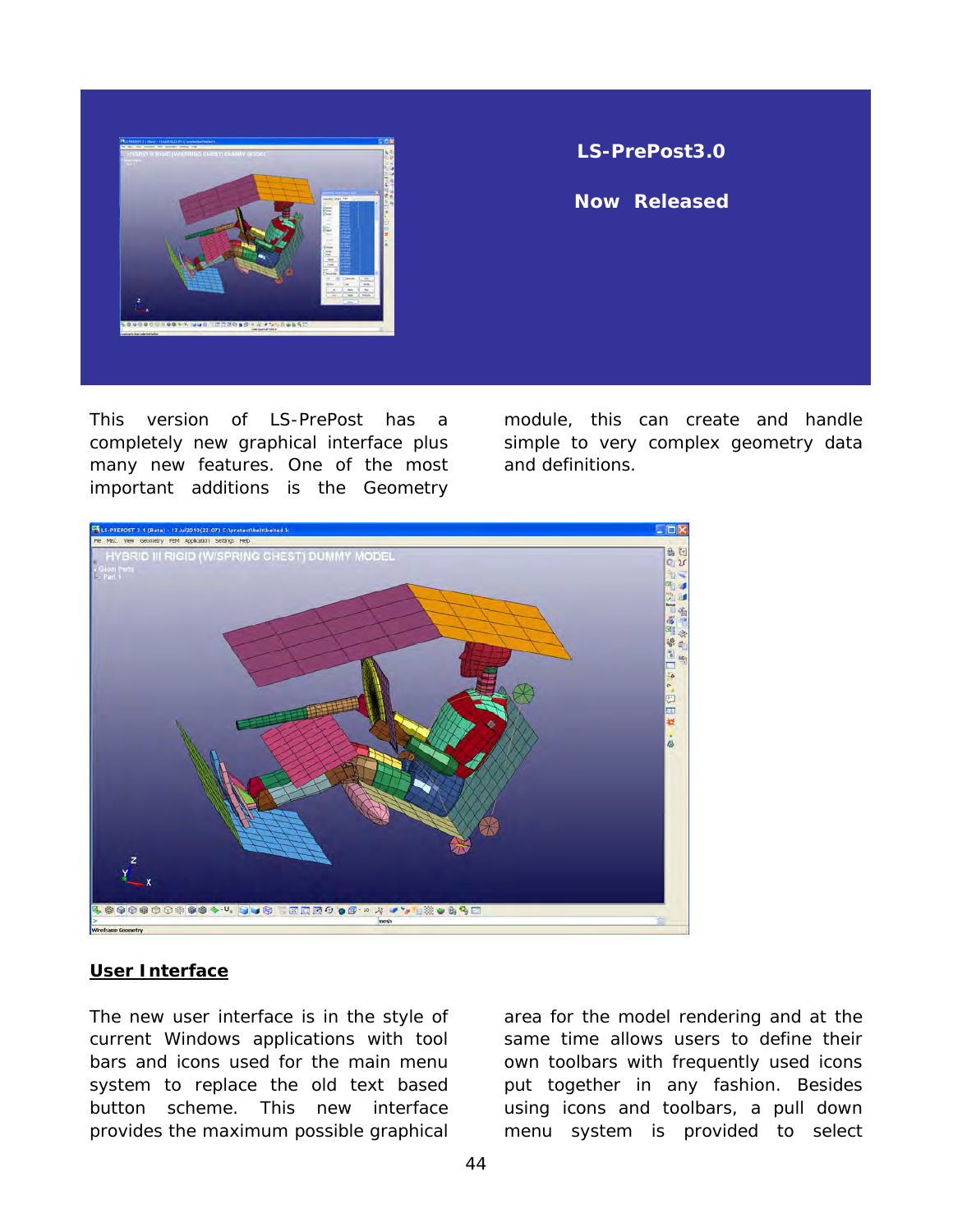application features and interface dialogues. Popup dialogues are used for each main functional operation. Only one functional operational is active at one **F11 Function** 

time. So when a new one is opened the previous one is set down. This is done to avoid cluttering the graphical area.

![](_page_44_Picture_2.jpeg)

**New interface, after press F11** 

![](_page_44_Picture_4.jpeg)

**Old interface** 

All settings of the GUI are saved automatically in a configuration file that resides in the user's home directory, and ensures that a subsequent launch of LS-Prepost3.0 will have the same look and feel as the previous session.

#### **The F11 Function:**

For those users that are not comfortable with the new interface, there is an easily switch back to the old interface by pressing the F11 function key. However, new features such as the geometry data manipulation will not be available in the old interface.

Pressing function key F11 will toggle between the old and the new interfaces, however, some features like IGES files are on transferrable between the old and new interface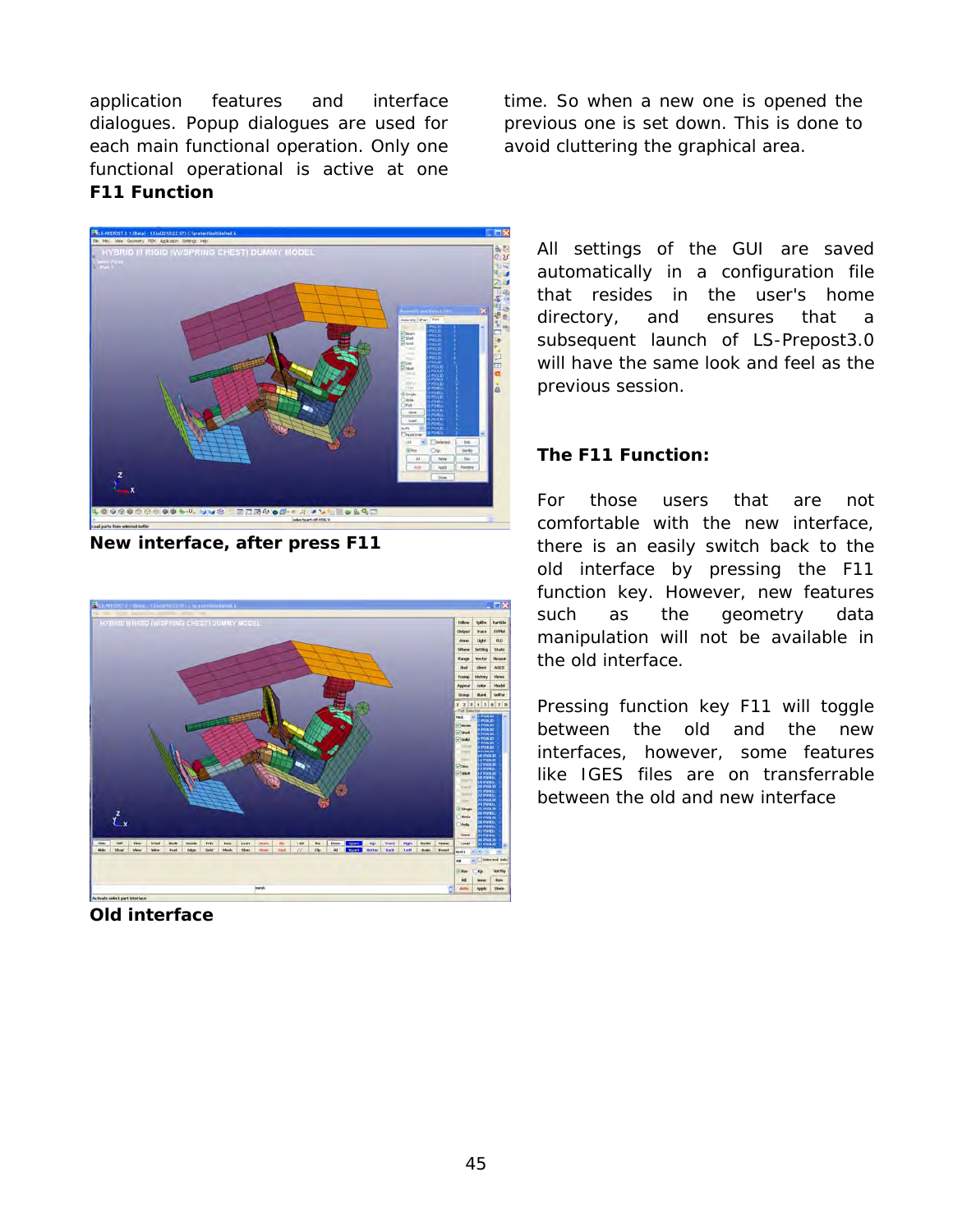![](_page_45_Figure_0.jpeg)

**Icons without text and icons with text**

#### **Transitioning from old to new interface**

The icons in the new interface can be set to have text or without text on the Icons, having text will provide easier recognition.

Also, an "Old to new" interface button system has been implemented to transition users from the old interface to the new interface.

#### **"Old to New" interface to transition to new icons**

| oretest\belt\belted.k |                                   |                          |         |               |  |  |  |
|-----------------------|-----------------------------------|--------------------------|---------|---------------|--|--|--|
| Б                     | Help                              |                          |         |               |  |  |  |
|                       | Documentation                     |                          |         |               |  |  |  |
|                       | Tutorial                          | <b>Guide to New UI</b>   |         |               |  |  |  |
|                       | Old to New                        | Follow                   | SplitW  | Particle      |  |  |  |
|                       | Release Notes<br>Check for Update | Output                   | Trace   | <b>XYPlot</b> |  |  |  |
|                       | About LS-PrePost                  | Anno                     | Light   | <b>FLD</b>    |  |  |  |
|                       |                                   | SPlane                   | Setting | State         |  |  |  |
|                       |                                   | Range                    | Vector  | Measure       |  |  |  |
|                       |                                   | Find                     | Ident   | <b>ASCII</b>  |  |  |  |
|                       |                                   | Fcomp                    | History | Views         |  |  |  |
|                       |                                   | Appear                   | Color   | Model         |  |  |  |
|                       |                                   | Group                    | Blank   | SelPar        |  |  |  |
|                       |                                   | $\overline{2}$<br>З<br>1 | 4<br>5  | 6<br>7   D    |  |  |  |
|                       |                                   |                          |         |               |  |  |  |
|                       | m v<br>- 1                        |                          |         |               |  |  |  |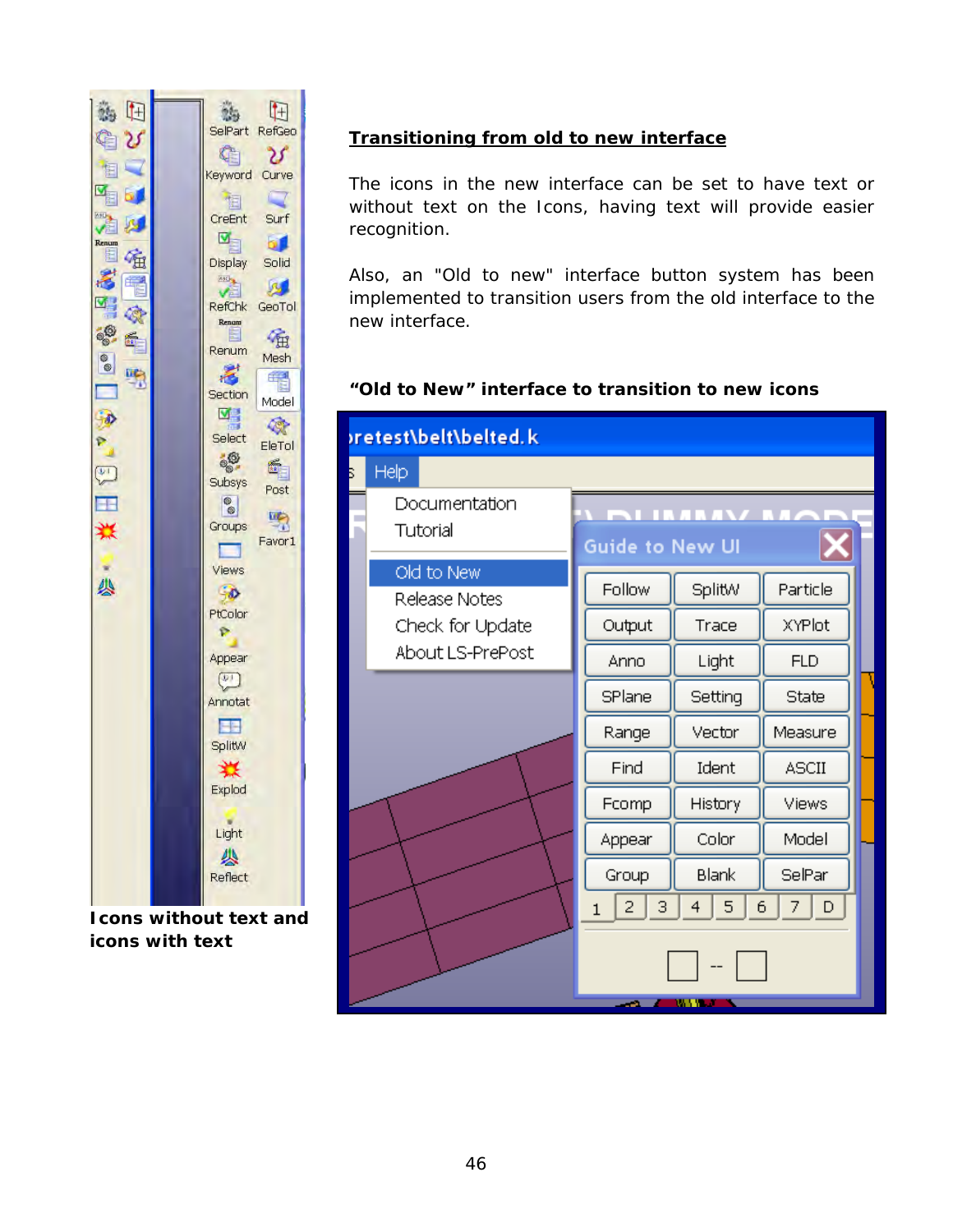#### **Geometry Processing Engine**

The major feature in LS-PrePost3.0 is the newly developed geometry processing engine. This processing engine is based on Open Cascade Technology 6.3, which supports basic geometry entities such as vertices, lines, surfaces, and solids. It supports shape fixing and reshaping, small holes and small edges removal, duplicated surfaces removal, vertex reposition and deletion, and small faces removal or face extension. It also supports faces stitching to provide fully connected geometry topologies. Meshing the geometry data after it has been cleaned gives a much better mesh, and requires less subsequent mesh editing and cleaning. Geometry data can be created using the existing geometry editing functions or imported via iges or Step file format. Modified geometry can be exported in iges or Step file format. In addition, surfaces can be created from an existing mesh using LSTC's own reverse engineering module.

#### **New surfaces auto-mesher for metal forming**

Coupling with the capability in the geometry processing engine, a completely new surface auto mesher for metal forming applications has been developed. It creates much better mesh compare with the tool mesher in the

previous LS-PrePostversions. The speed of this new mesher in general, is at least 10 to 20 times faster than the old version depending on the size and the complexity of the model.

#### **New Applications**

.

Besides, the new interface and geometry processing engine. New LS-DYNA application preprocessing has been added to the LS-PrePost3.0 such as: Roller Hemming job setup, ALE job

setup, Granular flow setup, and Airbag impact setup. An application frame work has been created such that new applications can be easily added in the future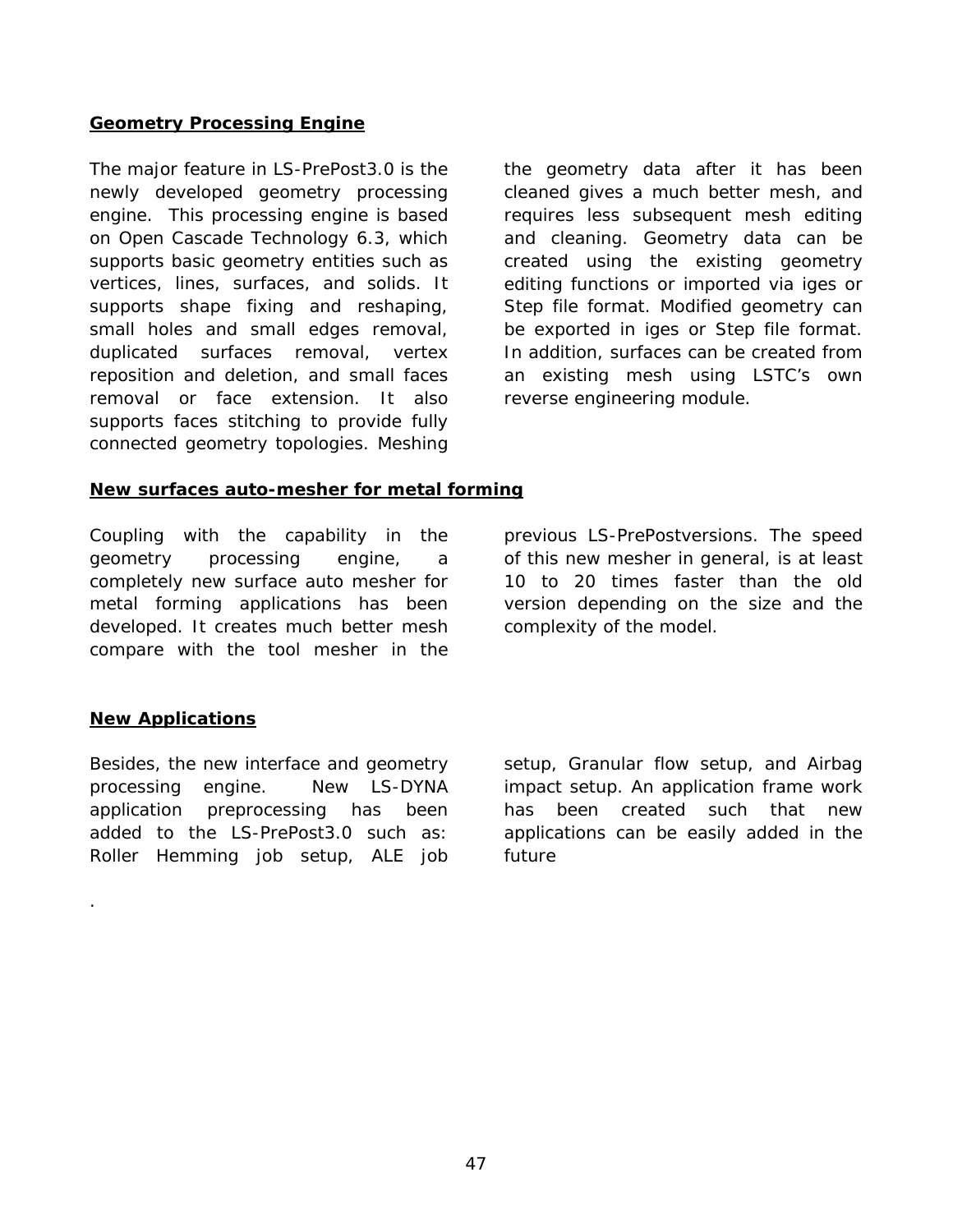![](_page_47_Picture_0.jpeg)

#### **Documentation and Help**

Documentation is with the program, provided in the Help Menu.

#### **Supported systems and downloads:**

Both 32bit and 64bit Windows XP/Vista/Win7 are supported. For Linux systems, only 64bit version is available. Users can download the new released version from LSTC's ftp directories:

<ftp://ftp.lstc.com/outgoing/lsprepost/3.0/win32> or <ftp://ftp.lstc.com/outgoing/lsprepost/3.0/win64> or <ftp://ftp.lstc.com/outgoing/lsprepost/3.0/linux64>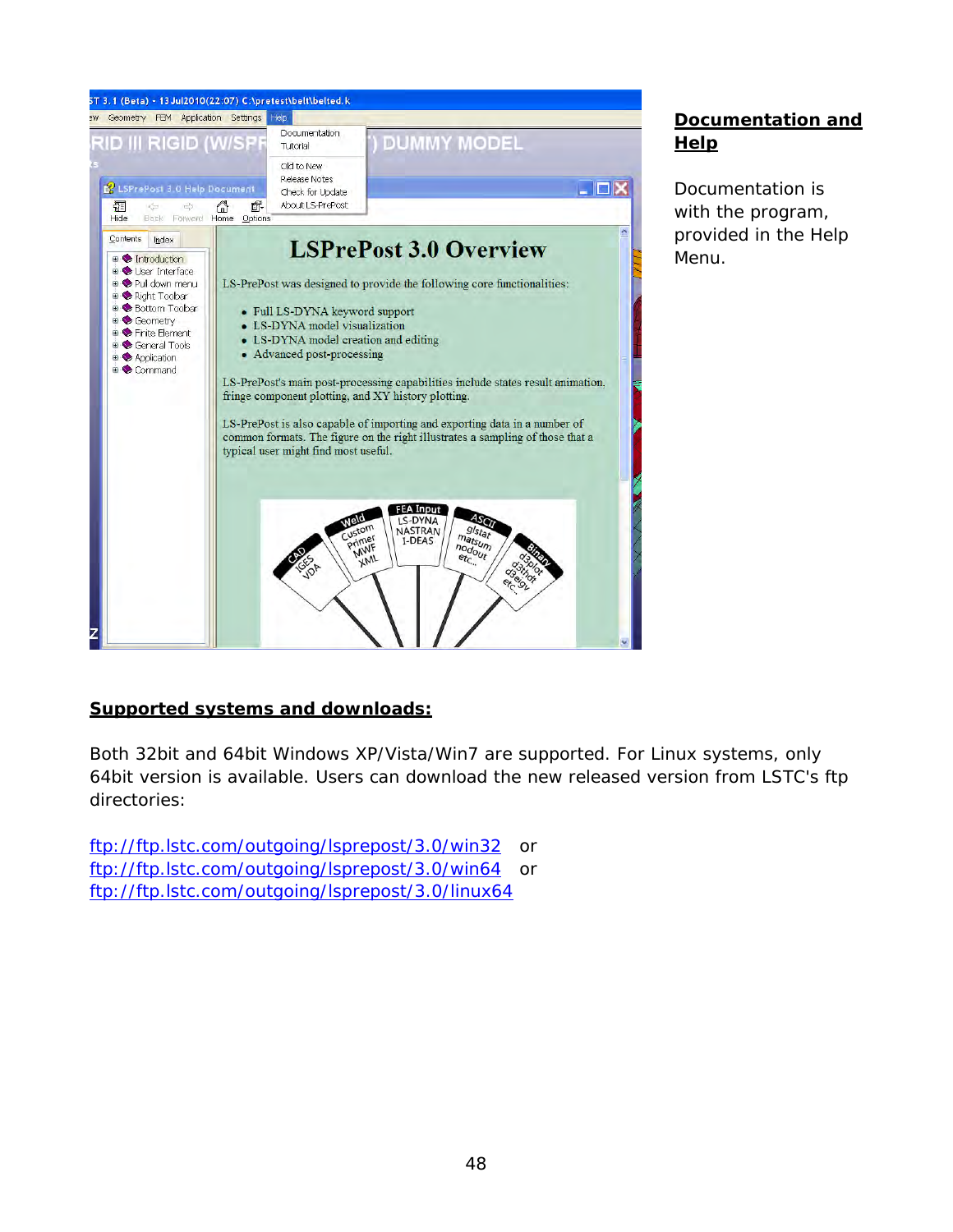![](_page_48_Picture_0.jpeg)

#### **CaféNews**

#### **<http://www.mcadcafe.com/>**

 Contact: David Heller, [David.Heller@MCADCafe.com](mailto:David.Heller@MCADCafe.com) A Must Read NewsWire Recommendation:

#### **Siemens Competition Deadline Approaching October 1**

Individuals & Teams to Strive for \$100,000 Grand Prize in Nation's Top High School Science Competition

ISELIN, N.J., Aug. 25 — (PRNewswire) — Less than two months remain for students to enter the 2010 Siemens Competition in Math, Science & Technology. A signature program of the Siemens Foundation, this annual competition for high school students awards college scholarships ranging from \$1,000 to \$100,000 for original research projects in both individual and team categories. Established in 1999, the Siemens Foundation has granted more than 800 scholarships through the Siemens Competition in support of our nation's future scientists and engineers.

Entries must be received by Friday, October 1, 2010, at 5 p.m. EDT. Instructions and online registration can be found at the Siemens Foundation website, [www.siemens-foundation.org](http://www.siemens-foundation.org/) and at [www.collegeboard.com/siemens](http://www.collegeboard.com/siemens) . Students may enter as individuals or as members of a team. Those who are not able to complete registration online may call 1-877-358-6777 from 8:30 a.m. to 5 p.m. EDT for further assistance.

The College Board administers the Siemens Competition on behalf of the Siemens Foundation. Entries will be judged at the regional level in November by esteemed scientists and faculty at six prestigious universities: California Institute of Technology; Carnegie Mellon University; Georgia Institute of Technology; Massachusetts Institute of Technology; University of Notre Dame; and The University of Texas at Austin. Winners from each regional competition will continue on to the national finals, scheduled for December 3-6, 2010, at George Washington University, in Washington, D.C. and will be judged by a panel of prominent scientists and mathematicians.

The Siemens Competition continues to attract the nation's brightest minds and innovators of tomorrow. The 2009 national winners took on revolutionary research in biophysics and mathematics. Ruoyi Jiang, a senior at Ward Melville High School in East Setauket, New York, won the \$100,000 scholarship in the individual category for research on chemotherapy drug resistance. Sean Karson, a senior at Trinity Preparatory High School in Winter Park, Florida; Dan Liu, a junior at the Liberal Arts and Science Academy High School in Austin,